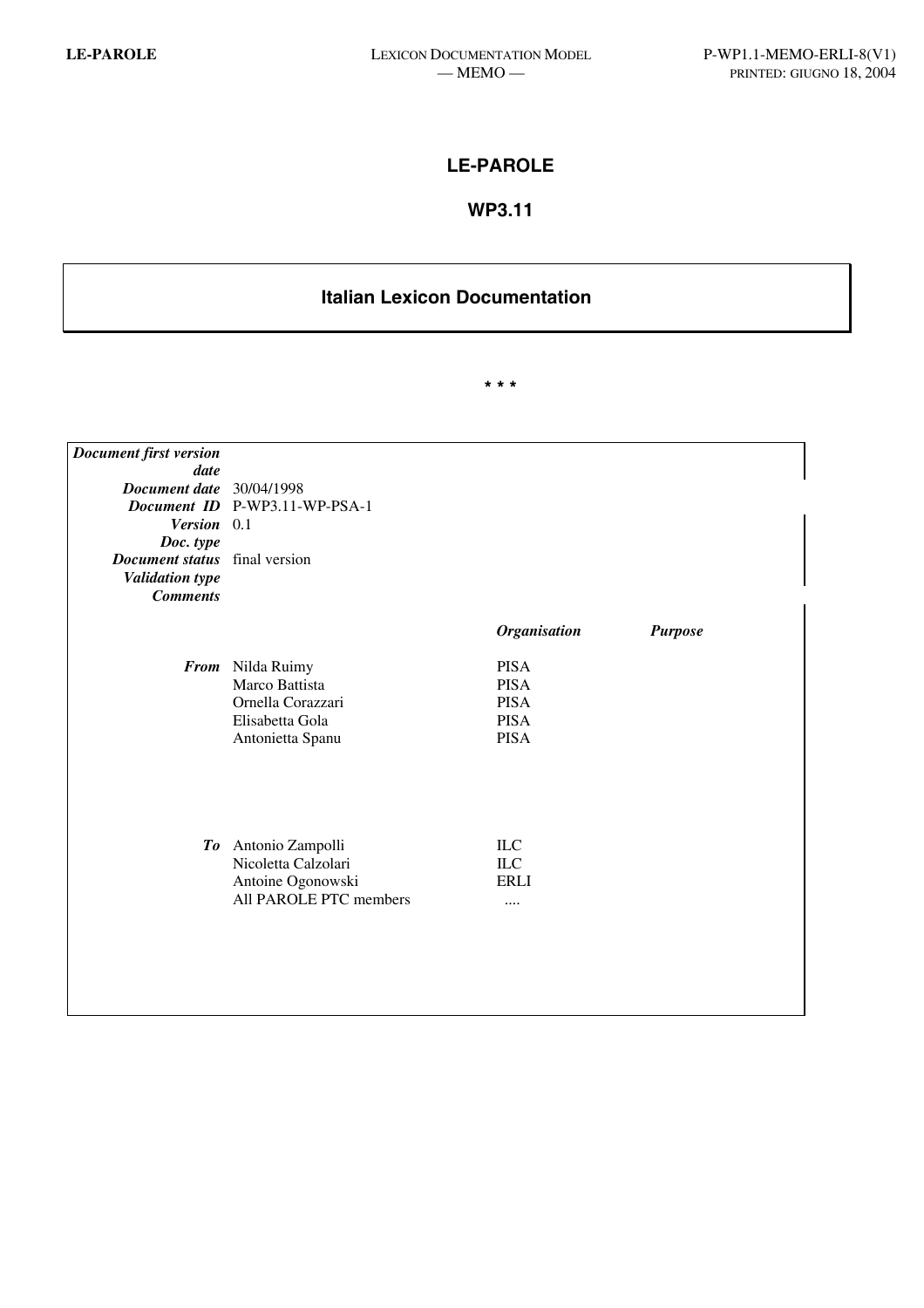# **1. General Design Information**

### **1.1 Selection of the Parole Lexical Entries**

The list of the 20,000 lexical entries to be encoded was extracted from the ILC Italian Reference Corpus, a textual corpus available at the Pisa Institute of Computational linguistics. This corpus consists of 12,750,000 word tokens from newspapers, magazines, novels, short stories, technical reports, handbooks and scientific texts.

The IRC was tagged with the PiTagger, one of the components of the PiSystem1, which lemmatizes the text and assigns to each word-form morphosyntactic codes of verbal subclassification. For ambiguous word-forms, various hypotheses of lemmatization and PoS membership are proposed, one of which is then automatically selected on statistical grounds by an automatic tagging process. Lemmas were sorted according to the frequency of occurrence of their forms in the corpus. The most frequent ones were then selected in accordance with the minimal quota per morphosyntactic category stated in the Technical Annex. The resulting list consists of:

- verbs  $(3.090)$
- adjectives (2,989)
- nouns (12,981)
- adverbs (563)
- empty / grammatical words<sup>2</sup> (553)

All lemmas belong to general, modern Italian language. In this phase of the project, only simple (one-word) entries are taken into consideration. The most common proper nouns (geographical and person names) included constitute around one per cent of the total number of lemmas.

Once the list of entries was established, the encoding phase started with the handling of verbs, the subcategorization patterns of which were studied in parallel with the lexicon building phase.

The whole lexicon has been split into the following SGML files, on the basis of the syntactic categories of the entries. :

- NOUNS\_IT.SGM
- VERBS IT.SGM
- ADJS\_IT.SGM
- ADVS\_IT.SGM
- CLOSED\_CL\_IT.SGM
- CL\_CL\_MU\_IT.SGM

The last two files concern the encoding of closed class words. The last one includes those closed class words which have been encoded at morphological level only.

#### **1.2 Source of the Morphological Lexicon**

l

Most data which, for the time being, constitute the PAROLE Morphological lexicon were converted from preexisting resources of the Institute of Computational Linguistics in Pisa.

Such data consist in 1) a set of inflection models, 2) a list of lemmas specified for their grammatical category and inflection model.

Each inflection model consists in a set of inflectional endings associated with relevant morphological features. Furthermore, each inflectional ending is associated with a number indicating the number of characters to be deleted on the lemma's RHS before the inflectional ending is trailed after the stem. Here follows an example representing a lemma '*amare*' (to love) and a sketch of the selected model.

1 Developed over the last ten years at the ILC by Eugenio Picchi, a fully modular integrated set of tools for corpus construction, management, annotation and querying as well as dictionary and lexical database acquisition and processing activities.

2 For this category, the whole set of elements present in the corpus was extracted.

Duplication of this document or parts thereof is permitted only under the LE-PAROLE partners written permission.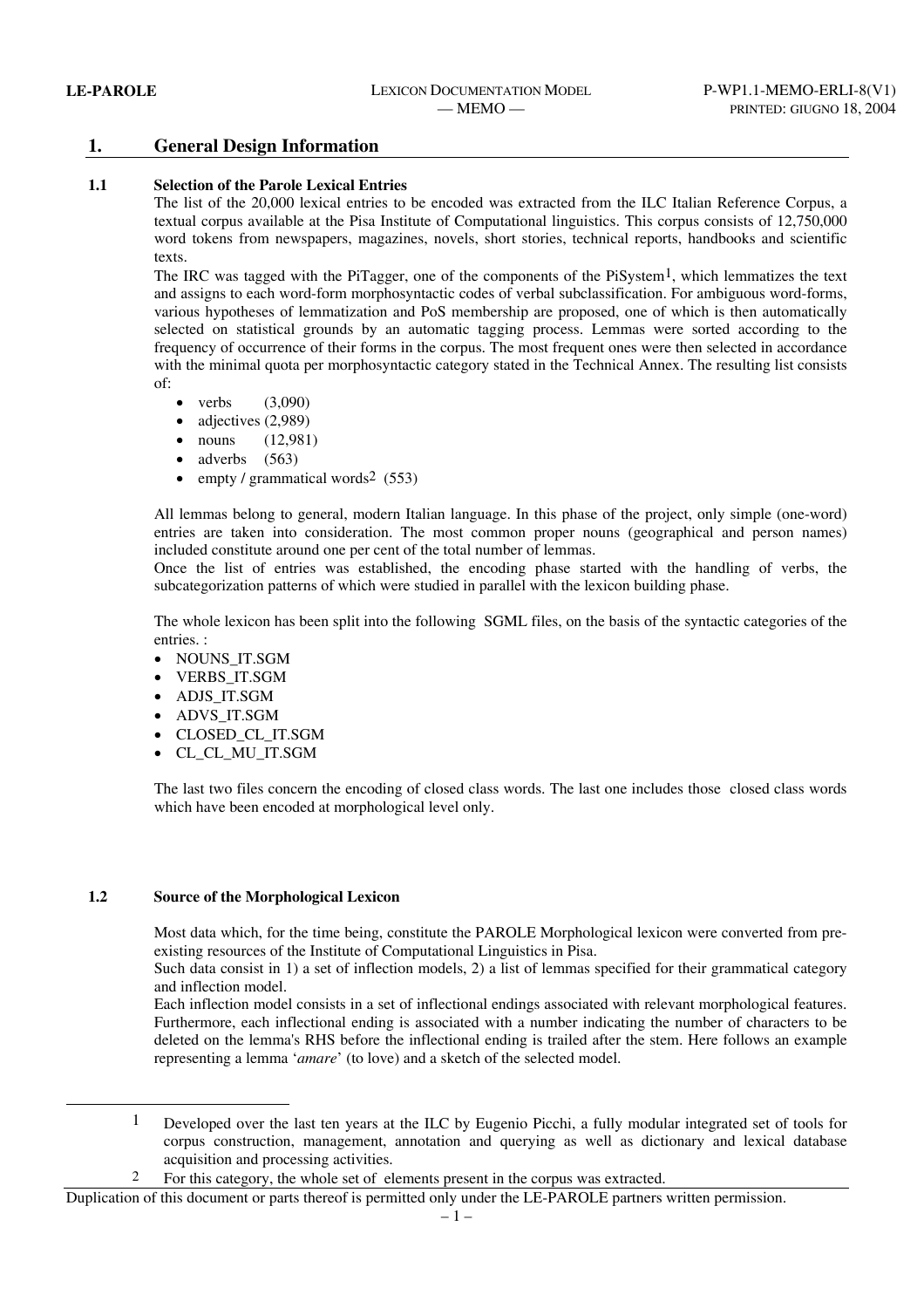#### *AMARE V 294*

| 294 | 3             | <b>XS11P</b><br>0 |
|-----|---------------|-------------------|
| 294 | $\mathcal{R}$ | XS2IP<br>L        |
| 294 | $\mathcal{R}$ | XSSIP<br>A        |
| 294 | $\mathcal{R}$ | <b>IAMO XPIIP</b> |
| 294 | $\mathcal{R}$ | XP2IP<br>ATE      |
| 294 | $\mathcal{R}$ | XP3IP<br>ANO      |

AMARE is a verb ('V') which is assigned the inflection model 294. Inflected forms for present indicative ('IP') are calculated by 1) deleting the last three characters of AMARE, 2) adding 'O' for first-singular ('S1'), 'I' for second-singular ('S2'), and so on and so forth. In order to obtain data conformant to the PAROLE lexicon format, ILC lemmas have been converted into a list of simple morphological units.

*<MuS* 

```
 id="MUS_amare" 
gramcat="VERB" 
autonomy="YES" 
synulist="SYNU_amare_V_amare_V_2 SYNU_amare_V_3 SYNU_amare_V_4 SYNU_amare_V_5 
                   SYNU_amare_V_6"> 
<Gmu 
  inp="GINP_294">
```
 *<Spelling>amare</Spelling></Gmu></MuS>* 

Such units, as illustrated in the example above, select their inflectional model (GInP) through the attribute 'inp'.

```
<GInP
```

```
 id="GINP_294" 
example="abbacinare"> 
<CombMFCif 
  combmf="xs1ip"> 
  <Cif 
     stemind="0"> 
     <Removal>are</Removal> 
     <AddedBefore></AddedBefore> 
     <AddedAfter>o</AddedAfter></Cif></CombMFCif> 
<CombMFCif 
  combmf="xs2ip"> 
  <Cif 
     stemind="0"> 
     <Removal>are</Removal> 
     <AddedBefore></AddedBefore> 
     <AddedAfter>i</AddedAfter></Cif></CombMFCif> 
...
```
Each GInP contains a set of CombMFCif-units, each one associating a rule of removal/addition (Cif) and an index (i.e. the value of the attribute 'combmf'). Such an index selects a relevant combination of morphological features to be associated with the calculated inflected form.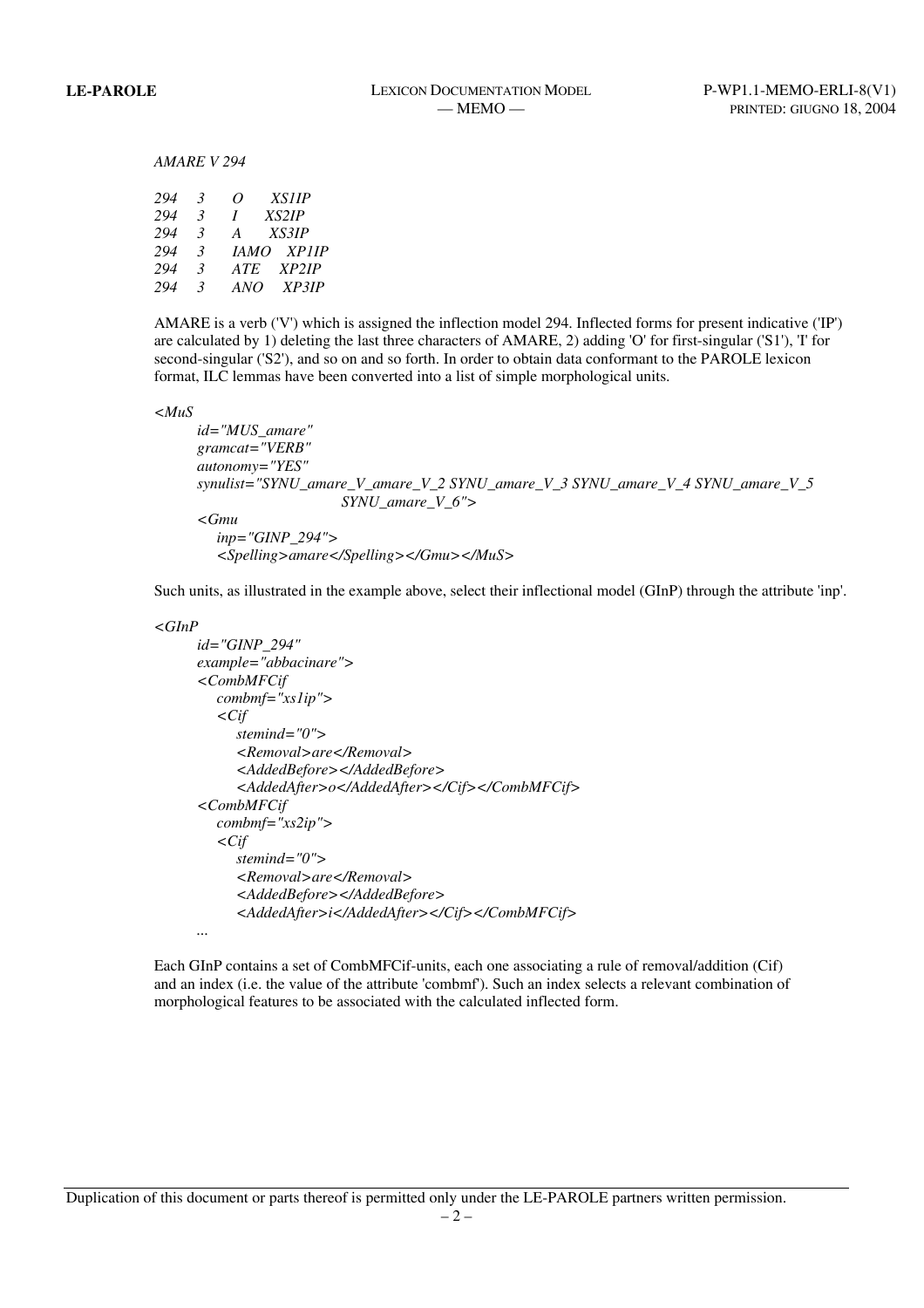*<CombMF id="xs1ip" mood="INDICATIVE" tense="PRESENT" person="1" number="SINGULAR"> <CombMF id="xs2ip" mood="INDICATIVE" tense="PRESENT" person="2" number="SINGULAR">*

The example above illustrates CombMF for first-singular and second-singular present-indicative.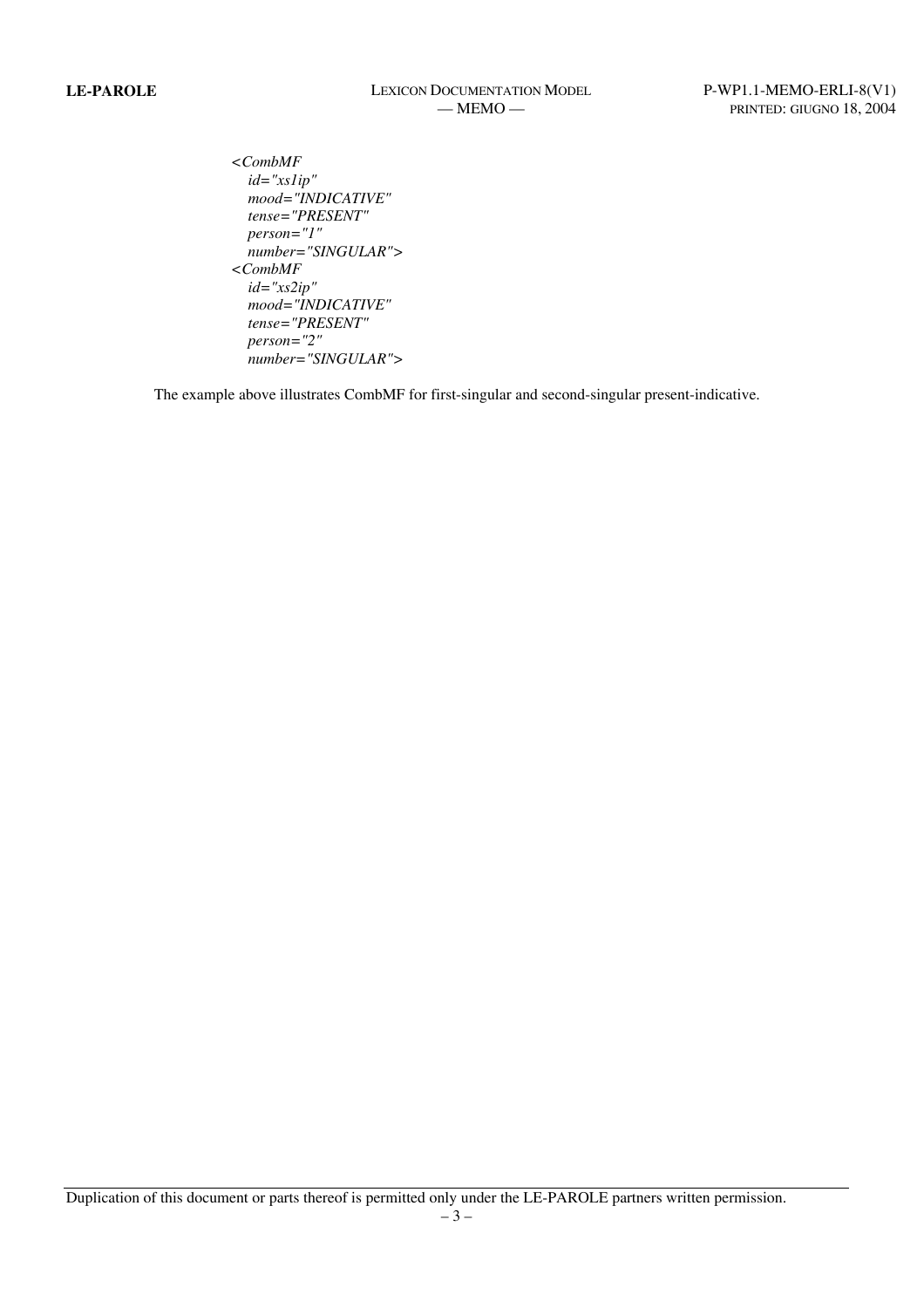# **2. Current Lexicon Contents**

#### **2.1 Morphological layer**

| Number of simple       | 20675 |
|------------------------|-------|
| morphological units    |       |
| Number of graphical    | 20942 |
| morphological units    |       |
| Number of simple words | 291   |
| inflection modes       |       |

| Category            | Subcategory           | <b>Number of Units</b> |
|---------------------|-----------------------|------------------------|
| <b>NOUN</b>         | <b>COMMON</b>         | 12573                  |
| <b>NOUN</b>         | <b>PROPER</b>         | 408                    |
| <b>VERB</b>         | WITHOUSC <sup>3</sup> | 3090                   |
| <b>ADJECTIVE</b>    | <b>QUALI</b>          | 2930                   |
| <b>NUMERAL</b>      | <b>CARDINAL</b>       | 48                     |
| <b>NUMERAL</b>      | <b>ORDINAL</b>        | 13                     |
| <b>PRONOUN</b>      | <b>WITHOUTSC</b>      | 5                      |
| <b>PRONOUN</b>      | <b>DEMONSTRATIVE</b>  | 20                     |
| <b>PRONOUN</b>      | <b>POSSESSIVE</b>     | 6                      |
| <b>PRONOUN</b>      | <b>INTERROGATIVE</b>  | $\overline{2}$         |
| <b>PRONOUN</b>      | <b>EXCLAMATIVE</b>    | 1                      |
| <b>PRONOUN</b>      | <b>PERSONAL</b>       | 32                     |
| <b>PRONOUN</b>      | <b>RELATIVE</b>       | 5                      |
| <b>PRONOUN</b>      | <b>INDEFINITE</b>     | 39                     |
| <b>ADVERB</b>       | <b>MODAL</b>          | 481                    |
| <b>ADVERB</b>       | <b>NONMODAL</b>       | 82                     |
| <b>ADPOSITION</b>   | <b>PREPOSITION</b>    | 143                    |
| <b>CONJUNCTION</b>  | <b>COORDINATIVE</b>   | 26                     |
| <b>CONJUNCTION</b>  | <b>SUBORDINATIVE</b>  | 75                     |
| <b>DETERMINER</b>   | <b>DEMONSTRATIVE</b>  | 6                      |
| <b>DETERMINER</b>   | <b>POSSESSIVE</b>     | 9                      |
| <b>DETERMINER</b>   | <b>INTERROGATIVE</b>  | $\overline{2}$         |
| <b>DETERMINER</b>   | <b>EXCLAMATIVE</b>    | $\overline{2}$         |
| <b>DETERMINER</b>   | <b>RELATIVE</b>       | $\overline{2}$         |
| <b>DETERMINER</b>   | <b>INDEFINITE</b>     | 68                     |
| <b>ARTICLE</b>      | <b>INDEFINITE</b>     | $\overline{2}$         |
| <b>ARTICLE</b>      | <b>DEFINITE</b>       | 6                      |
| <b>INTERJECTION</b> | <b>WITHOUTSC</b>      | 143                    |

The Italian Morphological layer is conformant to GENELEX and to PAROLE-1 and EAGLES guidelines.

The coverage of the Morphological lexicon is limited to Inflection. Therefore, only three types of entities inside the GENELEX/PAROLE entity-relation model are needed to encode morphological lexical entries: simple morphological units (MuS), inflection paradigms (GInP), and combination of morphological features (CombMF). Simple morphological units are assigned a single graphical form, while inflected forms are calculated through the selected GInP's rules of removal/addition of characters which apply to the graphical form.

Most data which constitute the PAROLE lexicon were converted from pre-existing resources of the Institute of Computational Linguistics in Pisa. Such data were integrated through the manual encoding of about 500 lexical entries which lacked in the ILC Morphological Lexicon. Furthermore, information about readjustments occurring with cliticization was encoded inside inflection paradigms (GInP) through the feature 'contextvar'. Such an information is thought to be used by any lemmatizer handling

3 WITHOUTSC = without any subcategory

l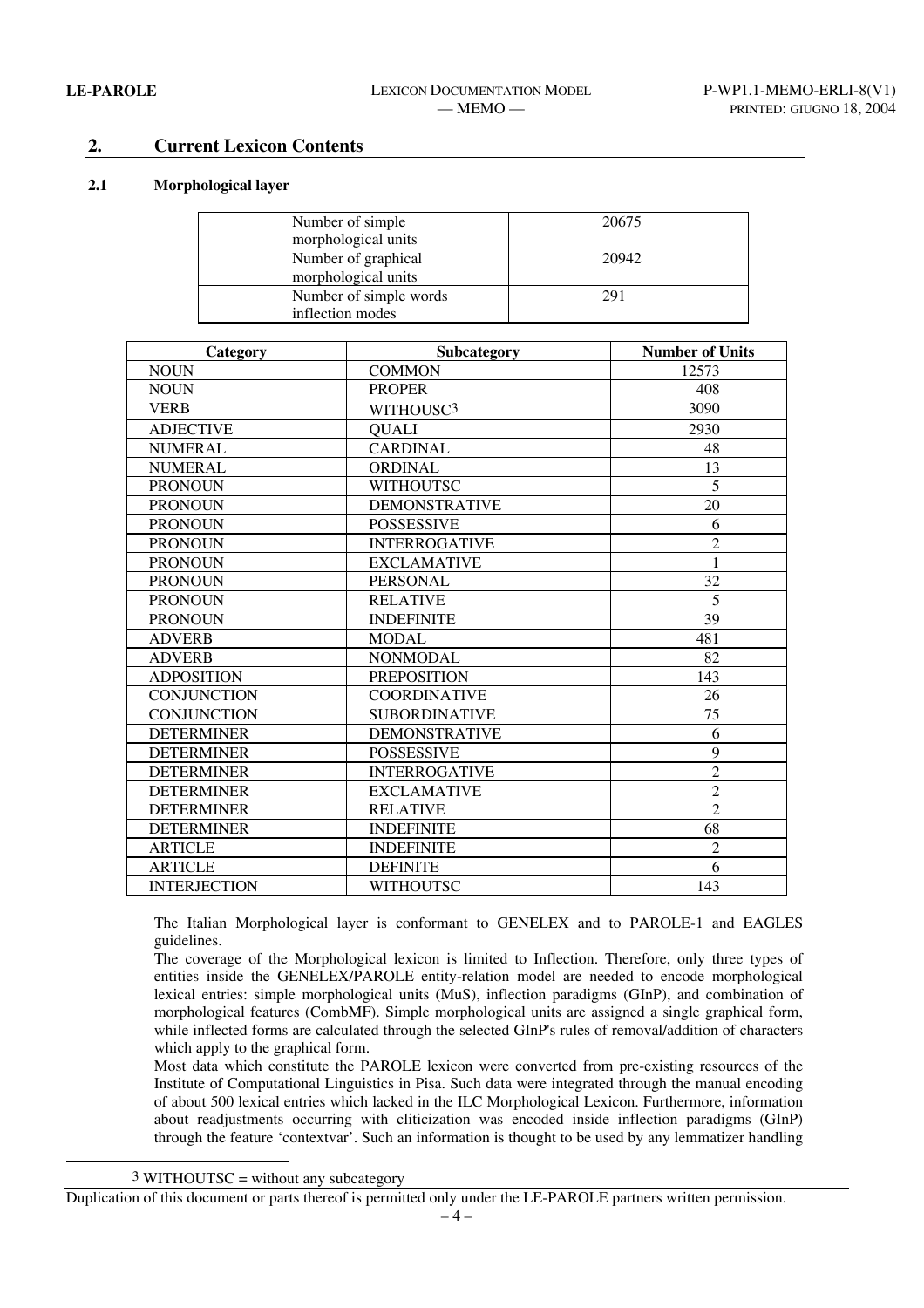cliticization in Italian.

```
 <GInP
```

```
 id="GINP_294" 
                 example="abbacinare"> 
                  <CombMFCif 
                 combmf="xxxfx"> 
                  <Cif 
                         stemind="0"> 
                         <Removal></Removal> 
                         <AddedBefore></AddedBefore> 
                         <AddedAfter></AddedAfter></Cif></CombMFCif> 
          <CombMFCif 
                  combmf="xxxfx"> 
                  <Cif 
                         stemind="0" 
                         contextvar="before enclitics"> 
                         <Removal>e</Removal> 
                         <AddedBefore></AddedBefore> 
                         <AddedAfter></AddedAfter></Cif></CombMFCif> 
...
```
In the example above, two forms are calculated for Present Infinitive, say 'X-are' and 'X-ar', the latter occurring when a clitic pronoun is trailed after the inflected form (i.e. 'amar+si', to love oneself). The same strategy was adopted in the treatment of readjustments occurring when irregular verbs like 'dire' (to say) 'dare' (to give) 'andare' (to go) 'stare' (to stay) 'fare' (to make) etc. meet enclitics in the second singular present imperative (i.e. 'dimmi =  $di'$ +mi', say it to me).

All the morphological data available up to now are already loaded into AlethGD**.**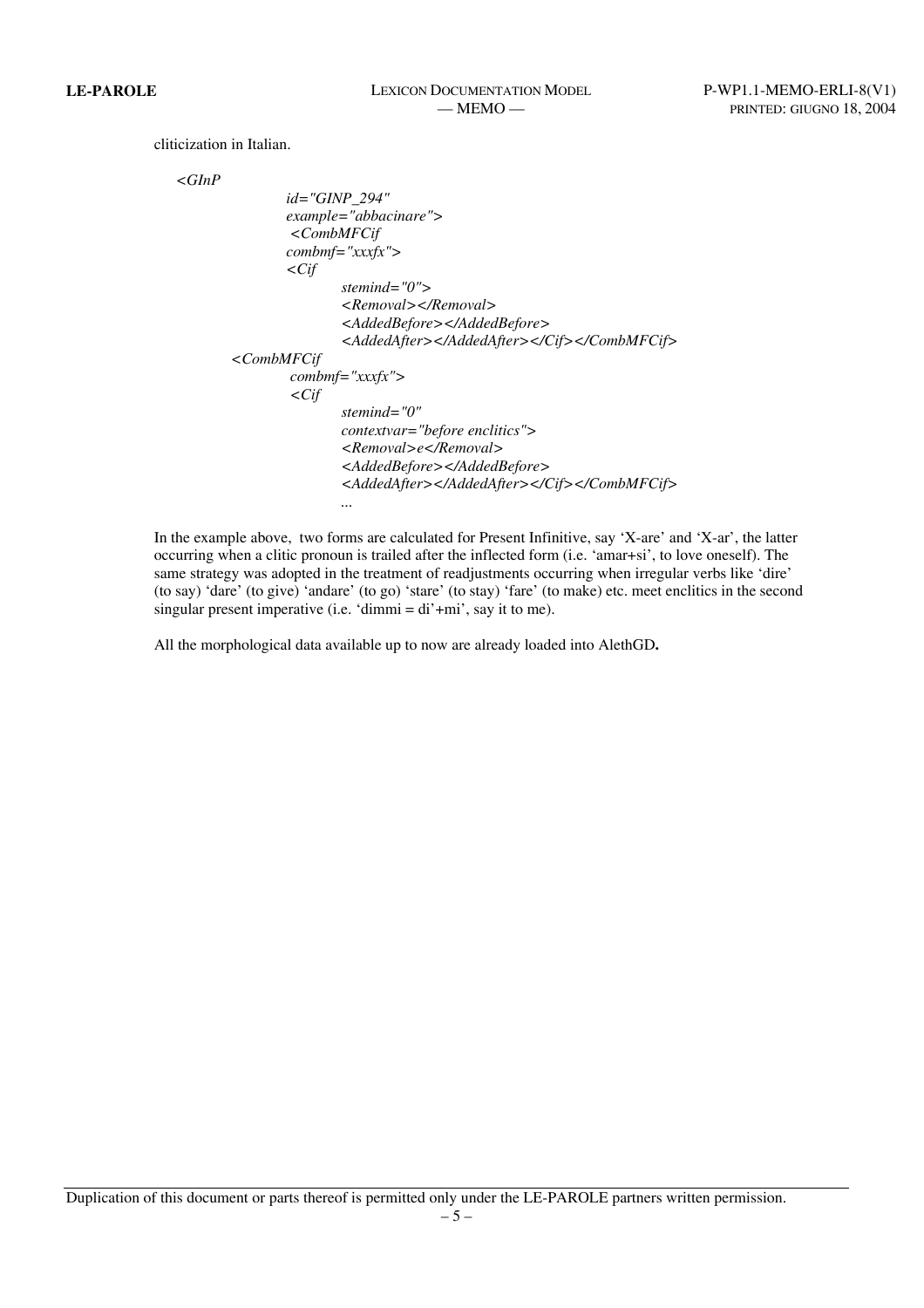#### **2.2 Syntactic layer**

The encoding of entries at syntactic level has been performed in accordance with the general linguistic guidelines of the PAROLE model as well as their language-specific instantiations. The general guidelines are based on the recommendations expressed by the EAGLES/Lexicon/Syntax group which defined a general scheme for verb encoding and on the extended GENELEX model for the handling of other categories In order to identify and to represent in a user-friendly way the Italian syntactic structures of the various PoSs, a set of macros was designed which account for all subcategorization patterns studied during a preliminary theoretical phase. Macros for the encoding of verbs, of both deverbal and simple nouns, of adjectives and adverbs were thus written. Since it is the syntactic behaviour of entries which is relevant in the syntactic layer, note that in the 'example' slot predicative entries were generally inserted in a typical context, while non predicative entries were assigned a dictionary definition.

During the first year of the project the overhelming bulk of the work was spent on the encoding of verbs. During the second year, more attention was devoted to nouns, adjectives, adverbs, prepositions, and other grammatical words.

#### **2.2.1 Verbs**

l

#### **Splitting Criteria**

#### **Splitting of Syntactic Units**

Before starting the encoding phase, decisions about the extent to which lexical entries are to be split into readings are crucially required in order to guarantee coding consistency. As a general rule, both redundancy and too powerful gatherings should be avoided. In each particular situation, however, the final choices are guided, on one hand, by the linguistic description level - in our case, syntactic criteria were taken into consideration - and by the representational model and coding formalism constraints, on the other hand.

In the Italian PAROLE syntactic lexicon, besides the obvious differences in arity and function assignments which were clearly criterial for the splitting of entries, every other difference in the syntactic structure of verbs gave rise to a split, as e.g.:

• optionality of a complement in one reading only:

Splitting was necessary whenever a complement was optional in one of the senses but not in the other, as usually observed in non-literal senses wrt proper ones:

| <i>evadere</i> (dal carcere)    | evadere dalla realta'              |
|---------------------------------|------------------------------------|
| to escape from prison           | to escape from reality             |
| fuggire (da una casa in fiamme) | fuggire dalle cattive compagnie    |
| to escape from a burning house  | to avoid bad company               |
| forare (una gomma)              | forare una parete; un biglietto    |
| to burst a tyre                 | to drill a wall; to punch a ticket |
|                                 |                                    |

*<SynU id="SYNU\_forare\_V" comment="tr" example="forare una parete" naming="forare" description="t-xa"></SynU>* 

*<SynU id="SYNU\_forare\_V\_2" comment="tr" example="forare una gomma" naming="forare" description="t)-xa"></Syn>4*

<sup>&</sup>lt;sup>4</sup> The round bracket in the description id. indicates the optionality of a complement, in this case the direct object.

Duplication of this document or parts thereof is permitted only under the LE-PAROLE partners written permission.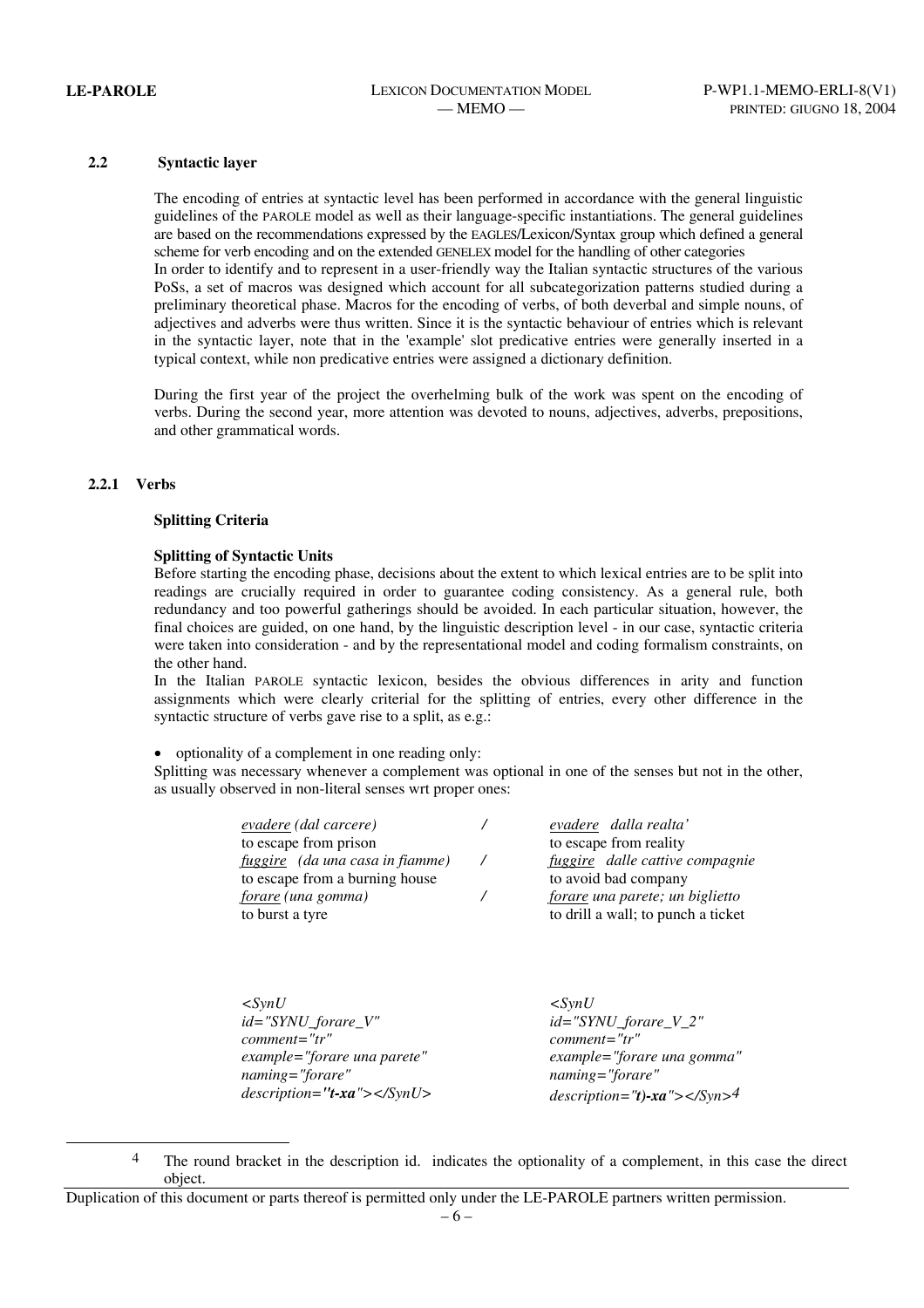• relationship of only one reading with another Syntactic Unit, e.g. link between transitive and reciprocal verbs:

| 1. Luca affronta il pericolo $\longleftrightarrow$ * L. e il pericolo si affrontano |                                     |
|-------------------------------------------------------------------------------------|-------------------------------------|
| [L. faces danger]                                                                   | [L. and the danger face each other] |
|                                                                                     |                                     |
| 2. Luca affronta il nemico $\longleftrightarrow$ L. e il nemico si affrontano       |                                     |
| [L. confronts the enemy]                                                            | [L.and the enemy face each other]   |
|                                                                                     |                                     |
| $\langle \mathit{SvnU}\rangle$                                                      | $\langle S \rangle$                 |
| $id = "SYNU_{affrontare_{V''}$                                                      | $id = "SYNU_{affrontare_{V_2}$      |
| $comment="tr"$                                                                      | comment="tr $P1+P2$ tr / P1 rec"    |
| example="Affrontare un pericolo"                                                    | example="Affrontare il nemico"      |
| naming="affrontare"                                                                 | naming="affrontare"                 |
| $description="t-xa">>$                                                              | $description="t-xa">>$              |

*<SynU id="SYNU\_affrontare\_V\_3" comment="rec example=" I nemici si sono affrontati" description="rr-xe"></SynU>* 

• alternative realisations for a complement in only one reading:

*il conto comprende il servizio* the bill includes service charge

*i genitori non comprendono* parents do not understand

|                   | che i figli vogliono essere liberi |
|-------------------|------------------------------------|
|                   | that children want to be free      |
| i non comprendono | $\rightarrow$ i figli              |
| lo not understand | their children                     |
|                   | di dover lasciar i figli liberi    |
|                   | that they should leave their       |
|                   | children to be free                |
|                   | (infin. clause in Italian)         |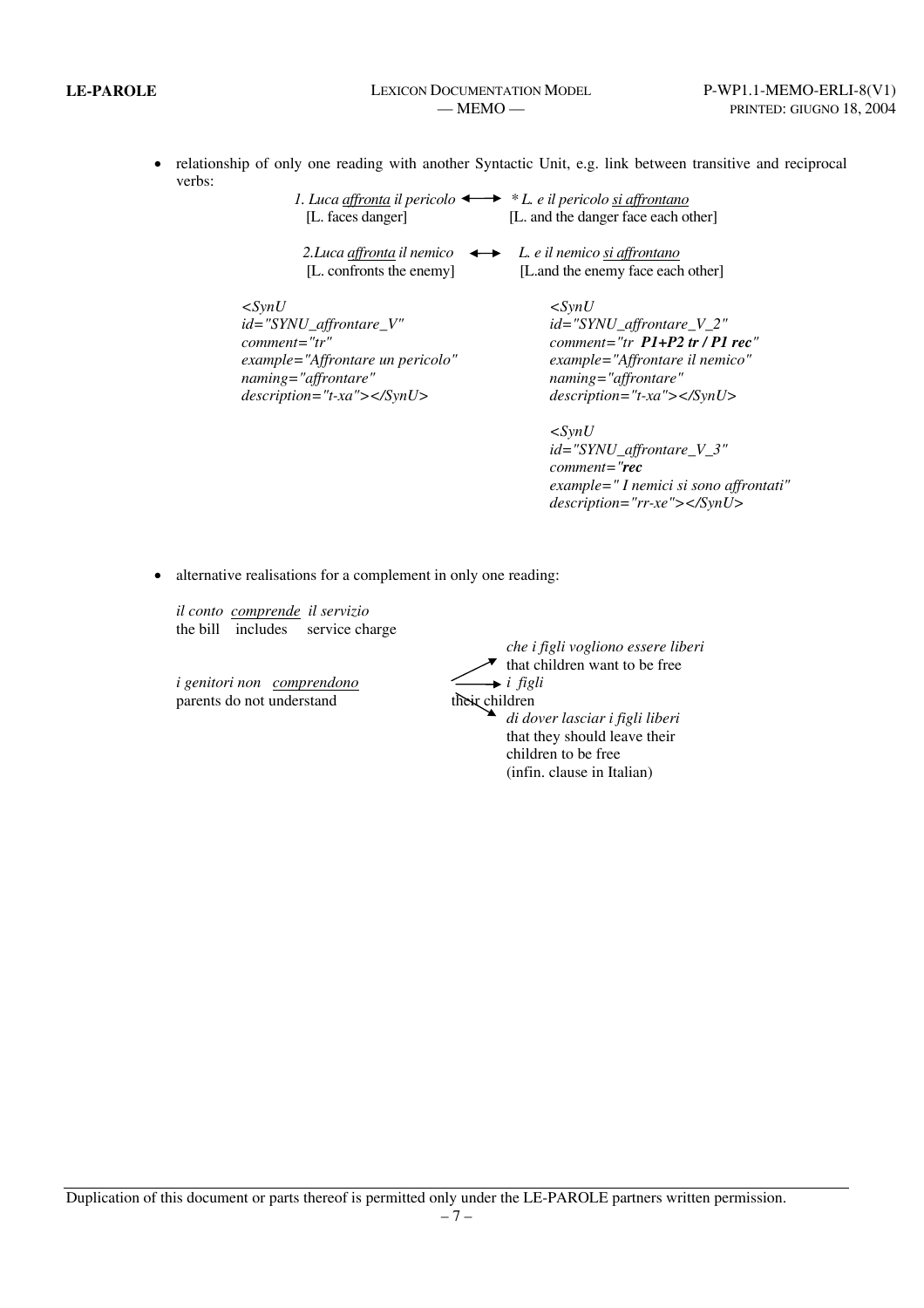**LE-PAROLE** LEXICON DOCUMENTATION MODEL P-WP1.1-MEMO-ERLI-8(V1)

*<SynU id="SYNU\_comprendere\_V" comment="tr" example="il conto comprende il servizo" naming="comprendere" description="t-xa"></SynU>* 

*<SynU id="SYNU\_comprendere\_V\_2" comment="trcl" example="i genitori non comprendono i figli; di essere troppo severi; - che non devono essere severi / - che i figli vogliono liberta'" naming="comprendere" description="t+thind/infdi[s]-xa"></SynU>* 

• Distinct entries were encoded for homographic verbs which behave differently wrt. nominalization:

*doppiare un film* [to dub a film] **/** *il doppiaggio di un film* [the dubbing of a film]

vs. *doppiare il Capo di Buona Speranza* [to round the Cape of Good Hope]

*<SynU id="SYNU\_doppiare\_V" comment="tr" example="doppiare un film" naming="doppiare" description="t-xa"></SynU> <SynU id="SYNU\_doppiaggio\_N" comment="d2event,doppiare\_V" example=" il doppiaggio di un film da parte degli attori" naming="doppiaggio" description="nv-ppdi-ppdaparte)-x\_m"></SynU>* 

*<SynU id="SYNU\_doppiare\_V\_2" comment="tr" example="doppiare il Capo di Buona Speranza; - un avversario" naming="doppiare" description="t-xa"></SynU>* 

Semantic criteria, therefore, were accounted for in so far as they had consequences at syntactic level. However, for some verbs which absolute use conveyed a special meaning, distinct Units were encoded, e.g.:

> *il bambino parla* the child speaks (has acquired the faculty of language) *il prigioniero parlo'* the prisoner confessed

vs.

 *quell'uomo parla di politica con il suo amico* that man is talking politics with his friend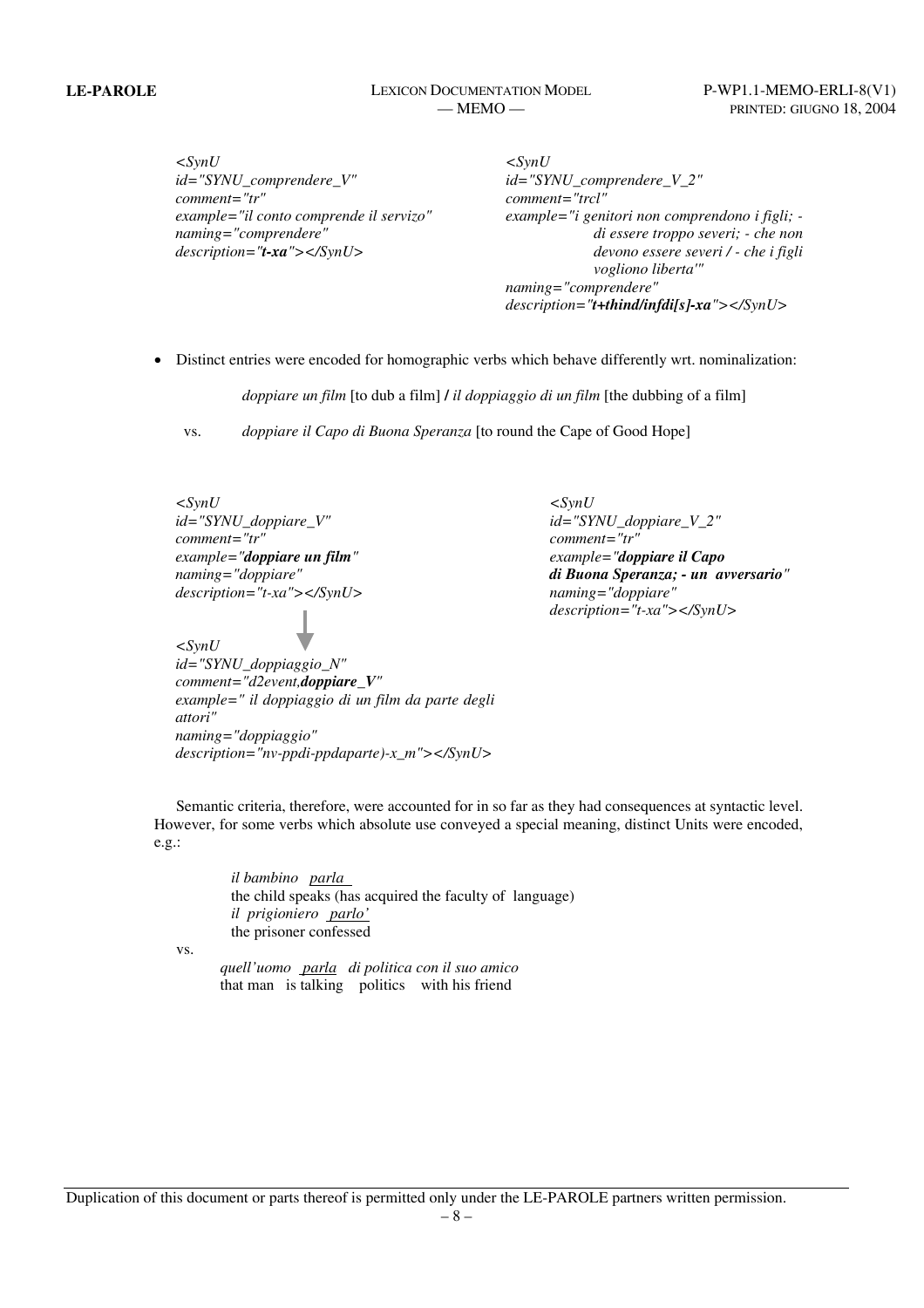#### **Information in charge of the Grammar**

For the Italian verbal class, the following information is assumed to be dealt with by the grammar and is therefore not encoded in the lexical entries:

- passivization (only those exceptions to the general rule which states that direct objects are all passivizable are marked )
- pro-drop (optionality is not documented for the position to which the subject function is associated, which amounts, in a sense, to allow all of them to be optional, since the default value of optionality is 'yes')
- pronominalization phenomena (for both subject and object positions)
- postposed subject
- word order phenomena (only a few lexically governed preferences/constraints are marked in the lexicon)

#### **Complex Syntactic Units and Frameset Strategy**

Due to time restrictions, the frameset strategy could not be implemented although all kind of information relevant to build framesets is recorded in the comment field and a few of them - as shown in the example below - were already deviced. As soon as possible, complex Syntactic Units will be created in order to link a base and a transformed description of a same entry. By means of the Frameset device, illustrated below for the causative/inchoative frame alternation, we plan to relate the following alternations:

- causative / inchoative readings (e.g.: *'rompere'* to break);
- locative alternations ('spray/load' and 'clear' types) (e.g.: *'caricare'* to load);
- simple reciprocal alternations with transitive and intransitive verbs (e.g.: *'baciare'* to kiss; '*allearsi*' to ally);
- alternation object + for\_prepobj / plural object (e.g.: *'scambiare'* to mistake).

*<FrameSet* 

 *id="Frameset\_incho\_caus" naming="Inchoative/causative alternation" descriptionl="in tr"> <Related> <RelElement1 description="in"> <WayToPosition targetposition="0"></WayToPosition></RelElement1> <RelElement2 description="tr"> <WayToPosition targetposition="1"></WayToPosition></RelElement2> </Related></FrameSet>*

#### **Actualization of Positions / Alternatives of Realizations**

A frame position may be instantiated by either one or more alternating fillers, each member of the distribution paradigm being a potential syntagmatic realization of the function associated to that position. Splitting of syntactic descriptions in order to encode separately each alternative realization of an argument might be regarded as an advantageous and easy solution for maintaining the syntactic patterns as simple as possible. However this would, on one hand increase dramatically the lexicon size and, on the other hand, prevent from keeping trace of linguistically-relevant distributional equivalences occurring in real language use. The clustering of the different realizations of each position in a single description, insofar as all their combinations produce grammatical sentences, as in the examples below, was therefore adopted as a linguistically sounder solution.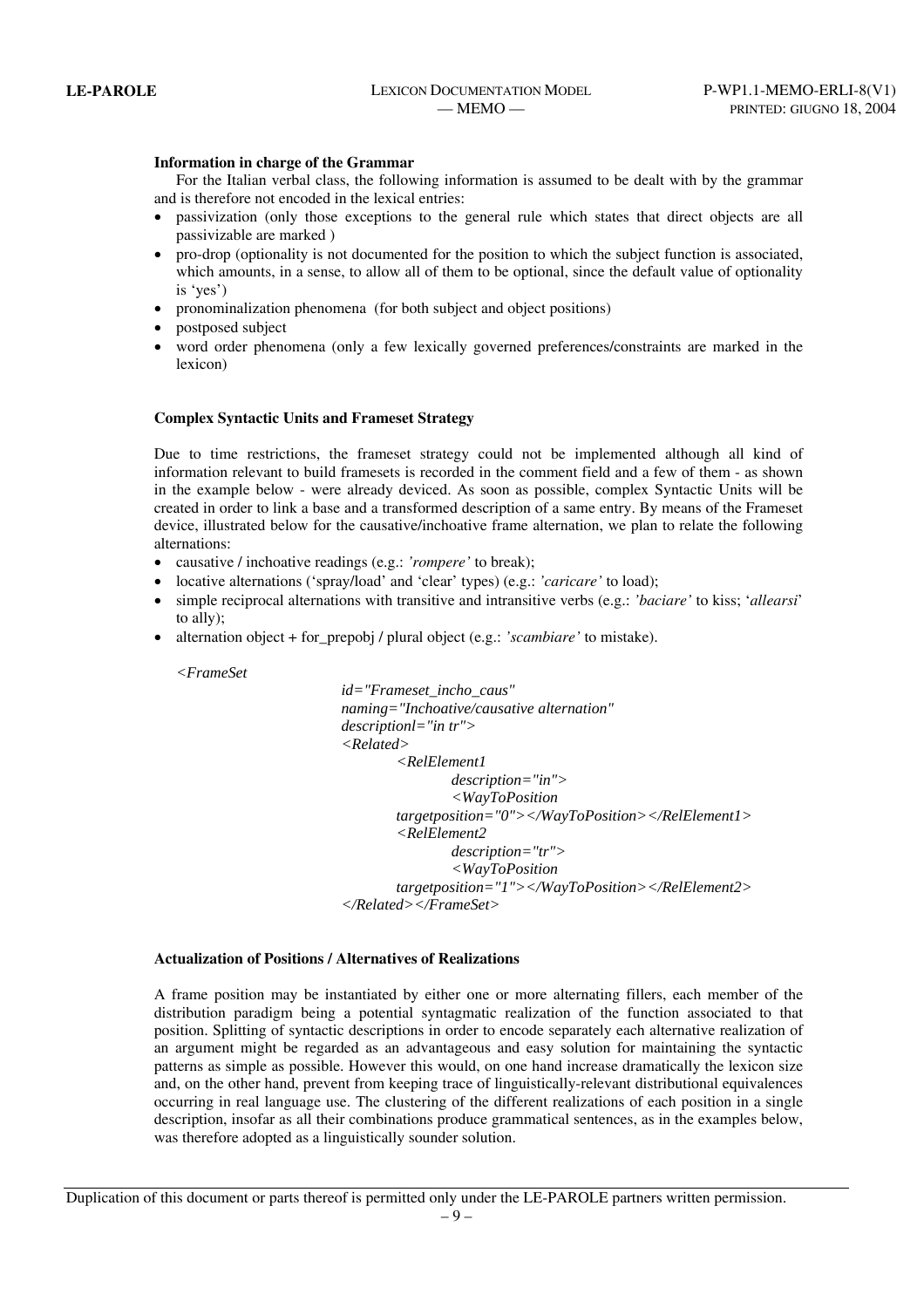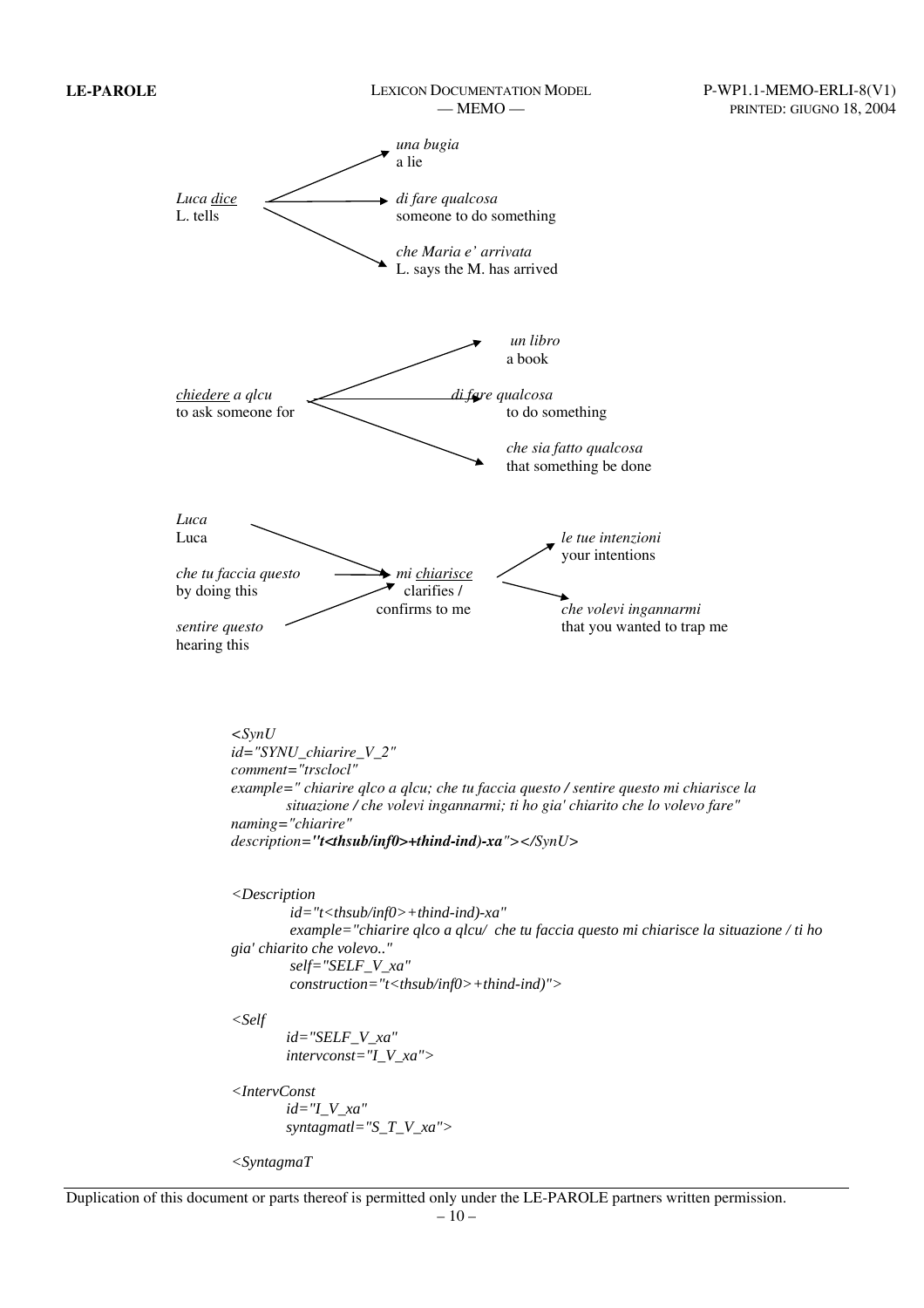# **LE-PAROLE** LEXICON DOCUMENTATION MODEL P-WP1.1-MEMO-ERLI-8(V1)

 *id="S\_T\_V\_xa" syntlabel="V" featurel="T\_AUX\_avere"> <SyntFeatureClosed featurename="MORPHSUBCAT" value="MAIN"></SyntagmaT>* 

*<Construction* 

 *id="t<thsub/inf0>+thind-ind)" syntlabel="Clause" selfinsertion="1"> <InstantiatedPositionC range="0" optional="YESO" positionc="P\_subj<thsub/inf0>"> <InstantiatedPositionC range="1" optional="NOO" positionc="P\_obj+thind"> <InstantiatedPositionC range="2" optional="YESO" positionc="P\_ind"></Construction>* 

#### *<PositionC*

 *id="P\_subj<thsub/inf0>" function="SUBJECT" syntagmacl="S\_NT\_np S\_NT\_thsub S\_NT\_inf0">* 

### *<PositionC*

 *id="P\_obj+thind" function="OBJECT" syntagmacl="S\_NT\_np S\_NT\_thind">* 

### *<PositionC*

 *id="P\_ind" function="INDIRECTOBJECT" syntagmacl="S\_NT\_ppa">* 

*<SyntagmaNTC id="S\_NT\_np" syntlabel="NP"></SyntagmaNTC>* 

```
<SyntagmaNTC
        id="S_NT_thsub" 
        syntlabel="Clause"> 
        <SyntFeatureClosed 
          featurename="SYNSUBCAT" 
          value="THATCL"> 
        <SyntFeatureClosed 
          featurename="MOOD" 
          value="SUBJUNCTIVE"></SyntagmaNTC>
```
*<SyntagmaNTC*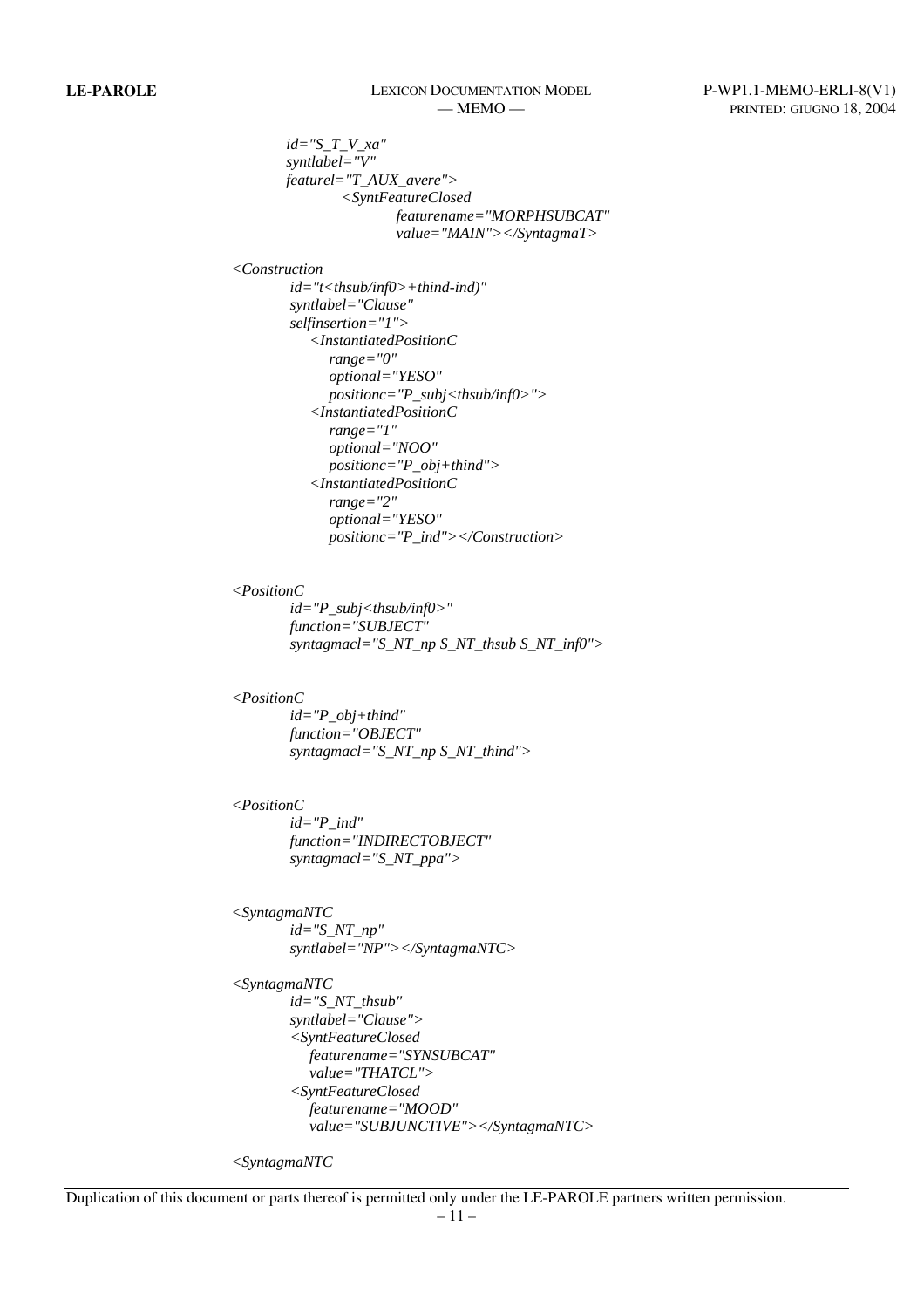# **LE-PAROLE** LEXICON DOCUMENTATION MODEL P-WP1.1-MEMO-ERLI-8(V1)

 *id="S\_NT\_inf0" syntlabel="Clause"> <SyntFeatureClosed featurename="SYNSUBCAT" value="SSINFINTIVE"></SyntagmaNTC> <SyntagmaNTC id="S\_NT\_thind" syntlabel="Clause"> <SyntFeatureClosed featurename="SYNSUBCAT" value="THATCL"> <SyntFeatureClosed* 

 *value="INDICATIVE"></SyntagmaNTC>* 

*<SyntagmaNTC id="S\_NT\_ppa"* 

 *syntlabel="PP" featurel="T\_a"></SyntagmaNTC>* 

 *featurename="MOOD"* 

*<LexFeature* 

 *id="T\_a" featurename="INTROD" value="a" mu="MUS\_a">* 

On the contrary, the entry was split into two (at least) different descriptions in case of verbs subcategorizing for a given number of complements, with a certain realization of those complements, but that did not accept the same number of complements if their syntactic realization was different. For example, *'colpire',* in a construction with a phrasal subject allows for an optional prepositional phrase complement while it does not accept it when used in a clausal subject construction:

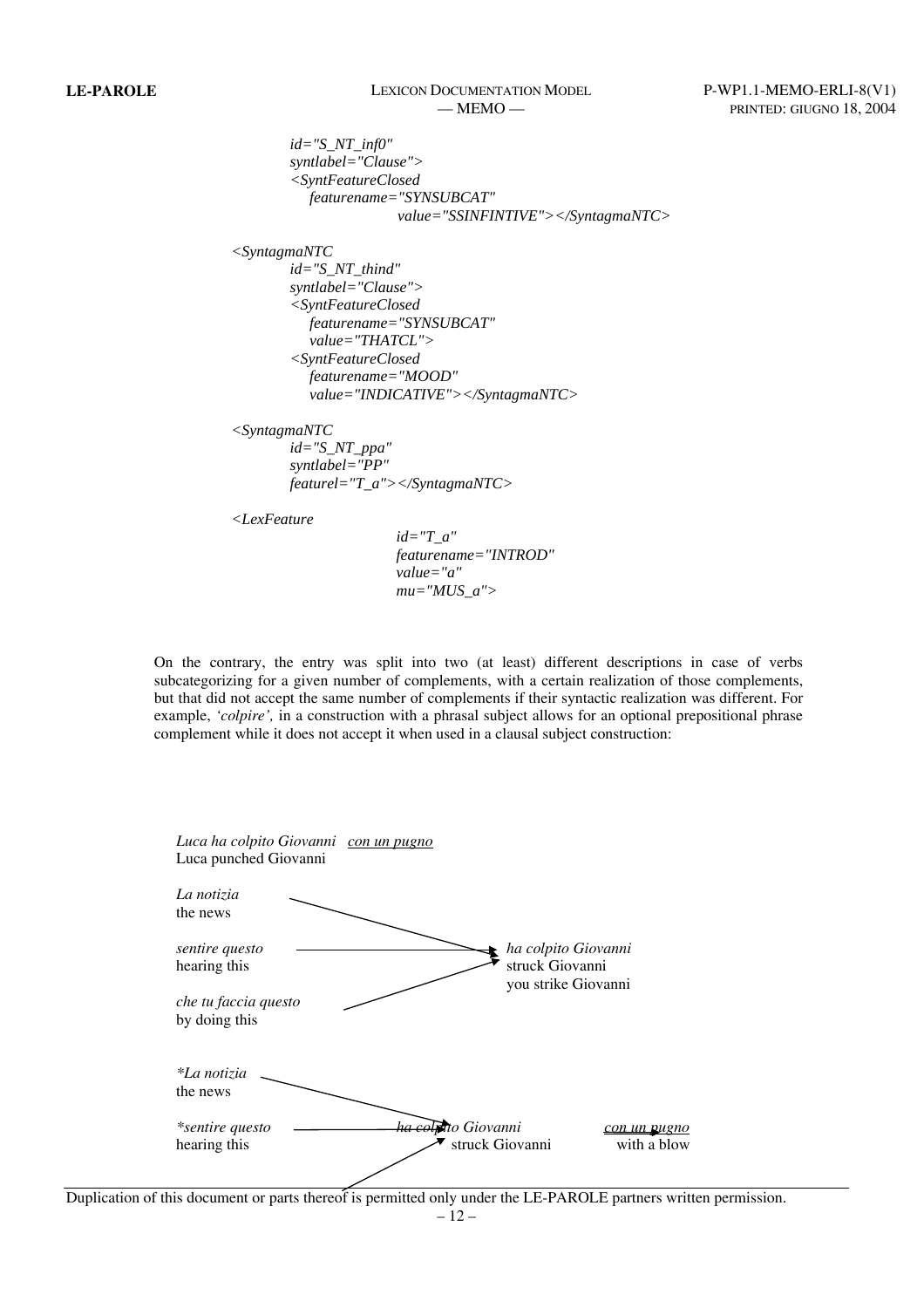\**che tu faccia questo*  by doing this you

> *<SynU id="SYNU\_colpire\_V\_2" comment="trobl" example="colpire qlcu con un pugno" naming="colpire" description="t-ppcon)-xa"></SynU>*

 *<SynU id="SYNU\_colpire\_V\_3" comment="trscl" example="la scena lo colpisce; che tu abbia fatto questo -; sentire questo -" naming="colpire" description="t)<thsub/inf0>-xa"></SynU>* 

### **Optionality of Complements**

In some marked context, even an obligatory complement, such as, say, the object of the verb 'to admire' may be omitted. In order to assess the optionality of verb complements, we therefore considered only 'nuclear' sentences uttered out of any context, i.e. whereas *io canto* [I am singing] can be considered self-explanatory, the sentence *tu compri* [you are buying] was retained as needing either a direct object or a particular context for the completion of information, e.g.:

 *io vendo e tu compri* I sell and you buy *ti lasci condizionare dalla pubblicità e compri* you are influenced by advertising and you buy

Some complements with adverbial function are marked as non optional. This allows to differentiate idiomatic expressions from the standard meaning of the verb entering in their composition:

*La legna si accese / Luca si accese d'ira* the wood caught fire / Luca blew up with rage

*<SynU id="SYNU\_accendere\_V\_2" comment="pin" example="la legna si accende; la radio non si -" naming="accendersi" description="ip-xe\_pro"></SynU>* 

*<SynU id="SYNU\_accendere\_V\_3" comment="pinadj" example="Accendersi d'ira" naming="accendersi" description="ip-adj\_ppdi\*-xe\_pro"></SynU>* 

#### **Syntactic Functions**

The syntactic functions used for the encoding of Italian verbs are the following:

- Subject
- Object
- Indirectobject
- **Subjpred**
- Objpred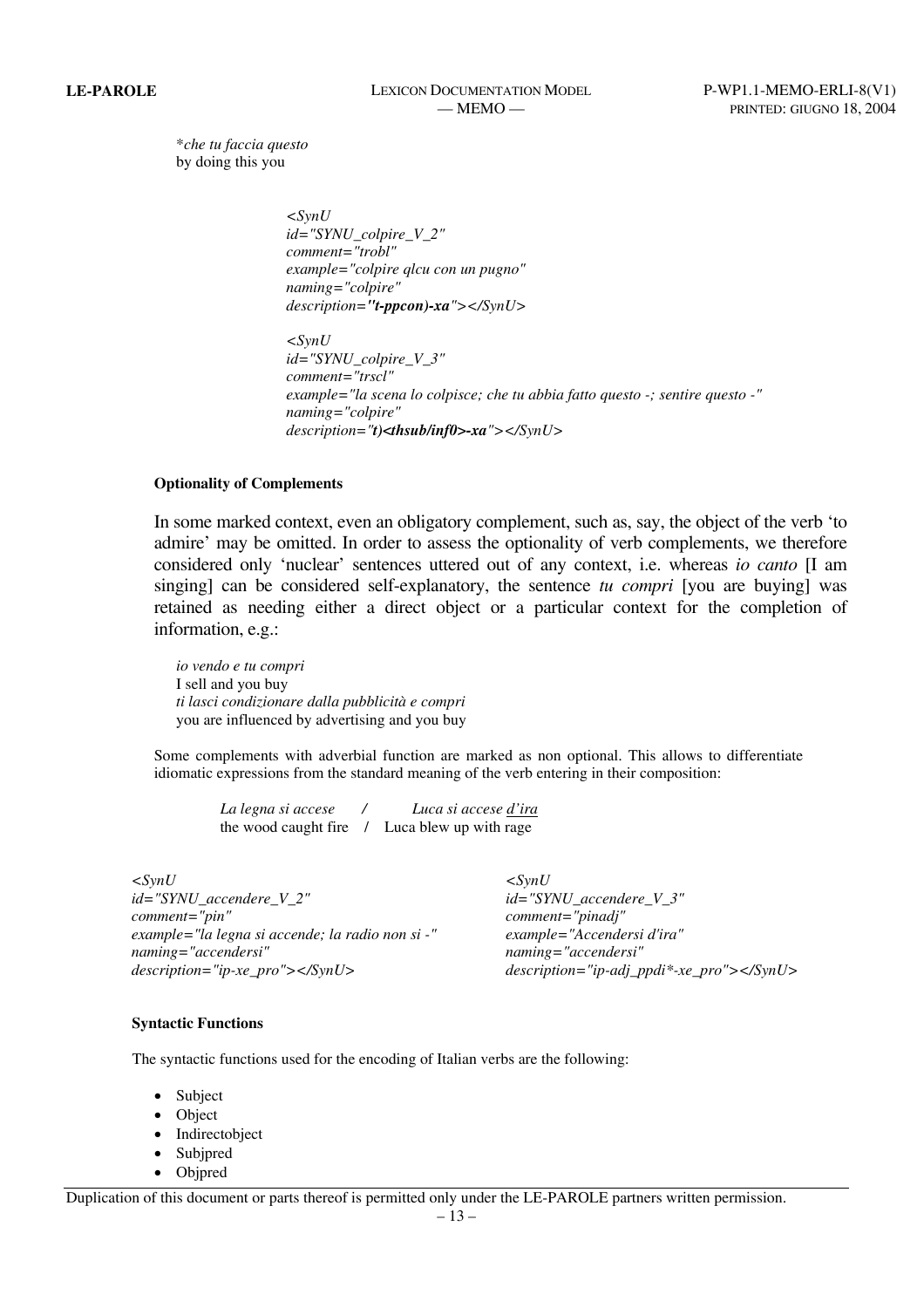- Prepobj
- Clauscomp
- **Adverbial**
- Head

#### **Prepobj vs. Adverbial Function Assignment**

Each syntactic constituent subcategorised for by the encoded lexical unit is assigned a syntactic function. In assigning functions to verb complements the major problem we faced was the distinction between oblique/prepositional and adverbial complements, since a clear-cut borderline between those two functions is not always easy to draw. Some criteria for function assignment were thus established in order to ensure coding consistency

The label 'prepobj' was ascribed to PPs which are obviously not indirect objects<sup>5</sup> and which are introduced by prepositions triggered by the verb, as in '*rinunciare a qualcosa*' (give something up); prepositional complements of verbs such as '*paragonare*' (compare); Beneficiary and Instrument PPs were all considered as prepobjs.

The syntactic function 'adverbial', on the other hand, was assigned to constituents (adverbs, prepositional phrases or clauses) indicating a Manner '*circolare a piedi*' (go on foot), a Measure '*allungare di un metro*' (lengthen by one metre) or providing a Time information '*iniziare presto/alle otto*' (start early/at 8 o'clock) as well as to those PPs or adverbial phrases which, together with the verb, conferred an idiomatic meaning to the verbal phrase, i.e.: *saltare agli occhi* (jump out at someone), '*accendersi d'ira*' (explode with rage), '*parlare bene*' (speak well)6. Location, Direction, Source, Path and Goal PPs which were at first considered as prepobj complements, according to the Italian guidelines, were eventually assigned the 'adverbial' function label, in conformity with the decisions taken at the Barcelona Syntax workshop .

#### **Control Information**

Following the PAROLE model, control information was provided by means of two features which operate at a different level: the "controlt" and the "coref" features.

The 'controlt' feature, a frame level feature indicates, by means of the values 'subjectcontrol', 'objectcontrol', 'indirectobjectcontrol' and 'raising', the type of construction at hand while the 'coref' feature, at position filler level, provides information about both controller and controllee. The latter feature was used to encode control on the subject of an infinitive clause complement by either subject, object or indirect object of the main clause. The coref feature was also used with a negative value in those cases where the subject of the completive clause could not be coreferent with the one of the matrix clause, e.g.:*'preferisco la partenza / - partire / - che tu parta /\* - che io parta'* 

> *<SynU id="SYNU\_preferire\_V\_2" comment="trcl" example="preferisco la partenza; - partire; - che tu parta" naming="preferire" description="t+thsub[^s]/inf0[s]-xa"></SynU>7*

 **...** 

l

$$
id = "t + thsub[^\wedge s]/inf0[s]"
$$

*<Construction* 

- 5 The distinction of indirect objects is not problematic in Italian: dative pronominalization is allowed with indirect objects only.
- 6 Note that the assignment of the 'adverbial' or 'prepobj' function was sometimes quite problematic. In fact, in many cases, the complement at hand fulfilled the requirements for the assignment of both function labels, i.e. that the complement be introduced by a strongly-bound preposition (for 'prepobj' label) and that the phrase convey a semantic content of Manner, Measure, Time or Location (for 'adverbial' label).
- [s] and [^s] indicate respectively coreference and non-coreference with the matrix subject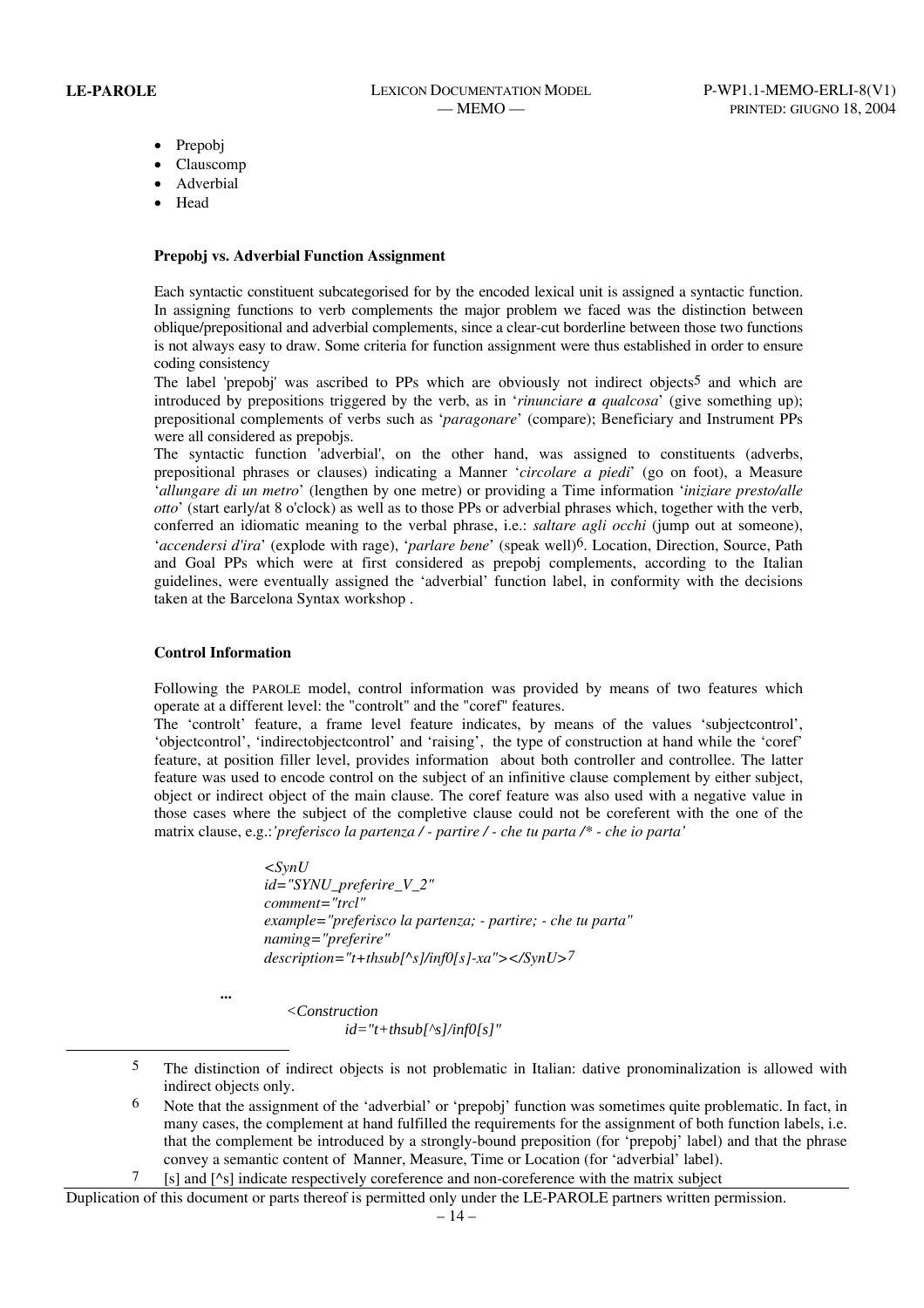# **LE-PAROLE** LEXICON DOCUMENTATION MODEL P-WP1.1-MEMO-ERLI-8(V1)

 *syntlabel="Clause" selfinsertion="1"> <InstantiatedPositionC range="0" optional="YESO" positionc="P\_subj[s]"> <InstantiatedPositionC range="1" optional="NOO" positionc="P\_obj+thsub[^s]/inf0[s]"> <SyntFeatureClosed featurename="CONTROLT" value="SUBJECTCONTROL"></Construction>* 

*<PositionC*

 *id="P\_obj+thsub[^s]/inf0[s]" function="OBJECT" syntagmacl="S\_NT\_np S\_NT\_thsub1nots2 S\_NT\_inf01s2">* 

*<SyntagmaNTC*

 *id="S\_NT\_thsub1nots2" syntlabel="Clause"> <SyntFeatureClosed featurename="SYNSUBCAT" value="THATCL"> <SyntFeatureClosed featurename="MOOD" value="SUBJUNCTIVE"> <SyntFeatureClosed featurename="COREF" value="CONOTI"></SyntagmaNTC>* 

```
<SyntagmaNTC
        id="S_NT_inf01s2" 
        syntlabel="Clause"> 
        <SyntFeatureClosed 
          featurename="SYNSUBCAT" 
           value="SSINFINTIVE"> 
        <SyntFeatureClosed 
          featurename="COREF" 
          value="COI"></SyntagmaNTC>
```
 *...* 

**2.2.2 Nouns** 

## **Splitting Criteria**

For nouns, different syntactic units were clearly distinguished for those which behave differently w.r.t. complementation in different readings:

| <u>la leggerezza</u> di una piuma /<br>the lightness of a feather                                                | ha commesso una leggerezza<br>he was really too lenient |
|------------------------------------------------------------------------------------------------------------------|---------------------------------------------------------|
| $\langle \text{SvnU}\rangle$                                                                                     | $\langle$ SvnU<br>$id = "SYNU\_leggerezza_N_2"$         |
| Duplication of this document or parts thereof is permitted only under the LE-PAROLE partners written permission. |                                                         |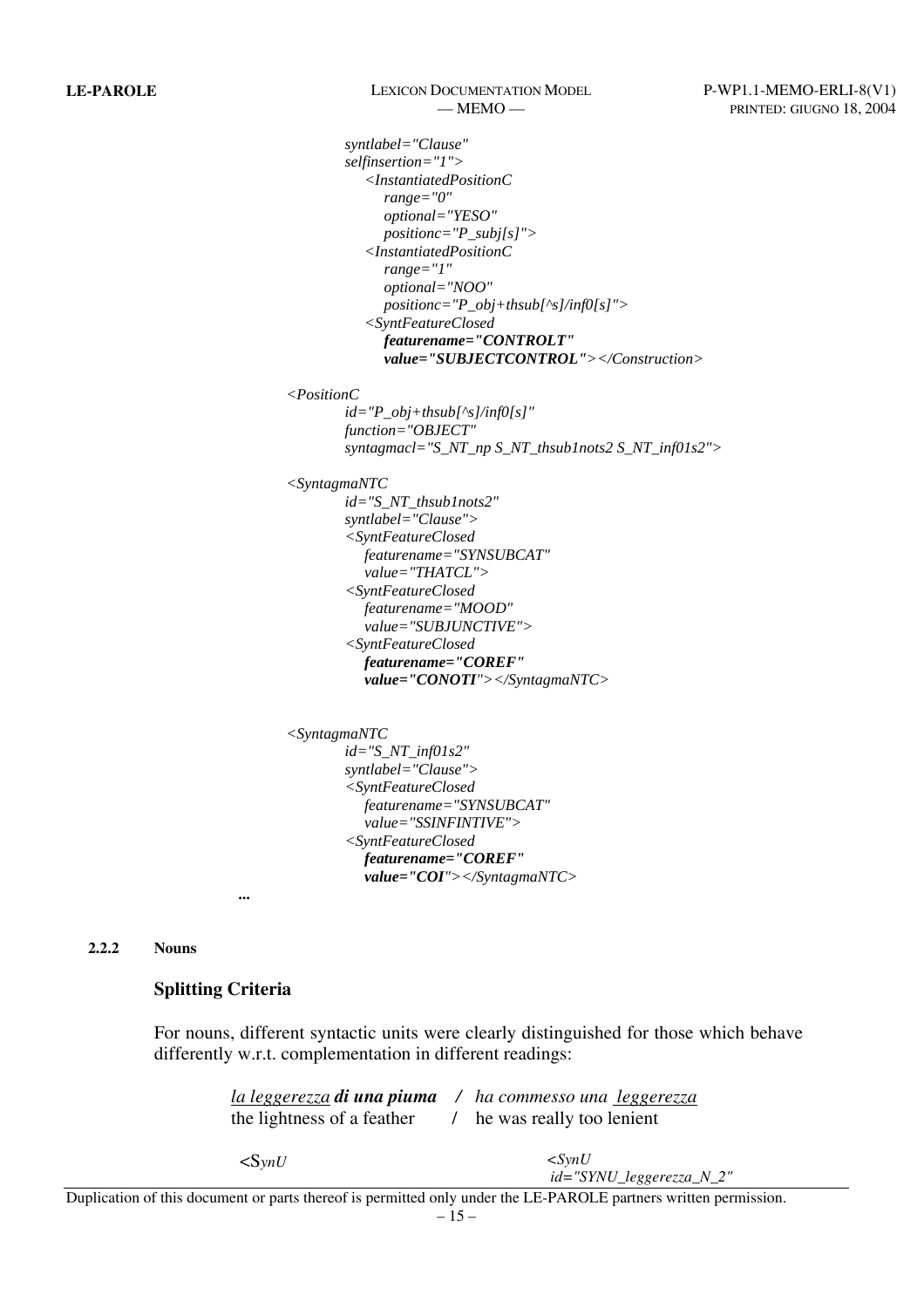*id="SYNU\_leggerezza\_N" example="mancanza di serieta'" naming="leggerezza" description="n-0-x\_c"></SynU>*  *example="la leggerezza di una piuma" naming="leggerezza" description="n-ppdi)-x\_m"></SynU>*

By contrast, no splitting of entries was done for polysemic non frame-bearing nouns. However, information on the existence of different meanings was kept - in the view of a possible extension of encoding at semantic level - by associating to each polysemic entry different examples or partial definitions: e.g. *cimice* [bug (insect); thumbtack; bug (electronics)]

# **Lexically-Selected Context**

In accordance with the language specific instantiations of the project guidelines, only the lexically-selected context of nouns is encoded at lexical level:

- articles are therefore not recorded as position fillers in the construction. A mass/count feature is rather included among the information provided by the SELF of each noun entry. Discriminating criteria for the assignment of this feature were taken from Renzi Italian Grammar for simple nouns and from Grimshaw as for deverbal nouns.
- since noun modification is a general linguistic phenomenon affecting the whole class of nominals, modifiers are not encoded as subcategorized for elements.

## **Obligatory vs. optional complements**

Noun complementation is syntactically realized by Pps, infinitive clauses and that\_clauses. Typically, nouns do not take bare Nps complements, except as regards appositions.

Noun complements are often assumed to be all optional. In the Eurotra tradition, however, *some* complements of deverbal nouns were considered obligatory. Jane Grimshaw, as to her, rejects this traditional assertion of the optionality of noun complements. Nouns, she observes, can be divided into classes according to their behaviour: some resemble verbs in their argument-taking capacities, other do not take arguments at all, but many nouns are ambiguous between these two classes.

According to her, *simple event nominals*8 and *result nominals* have no argument structure. Therefore they cannot have syntactic arguments but only what she calls 'complements', for simple event nominals, e.g.: *'John's murder'* or, for result nouns, mere participants in the situation which are optional 'modifiers', i.e.: *'John's exam'*.

By contrast, *complex event nominals* have an event structure analysis and hence an argument structure which must be satisfied. Their complements are therefore obligatory, "of course, *obligatory* must mean the same for nouns as for verbs: capable in principle of being obligatory but perhaps subject to lexical variation"9. For the author, the object complement of complex event nominals is obligatory since its

l

<sup>8</sup> "Even nouns that denote events behave like result nominals unless they have an event structure which provides them with an internal event analysis" [Grimshaw, 1990, p.49].

<sup>[</sup>Grimshaw, 1990, p.49].

Duplication of this document or parts thereof is permitted only under the LE-PAROLE partners written permission.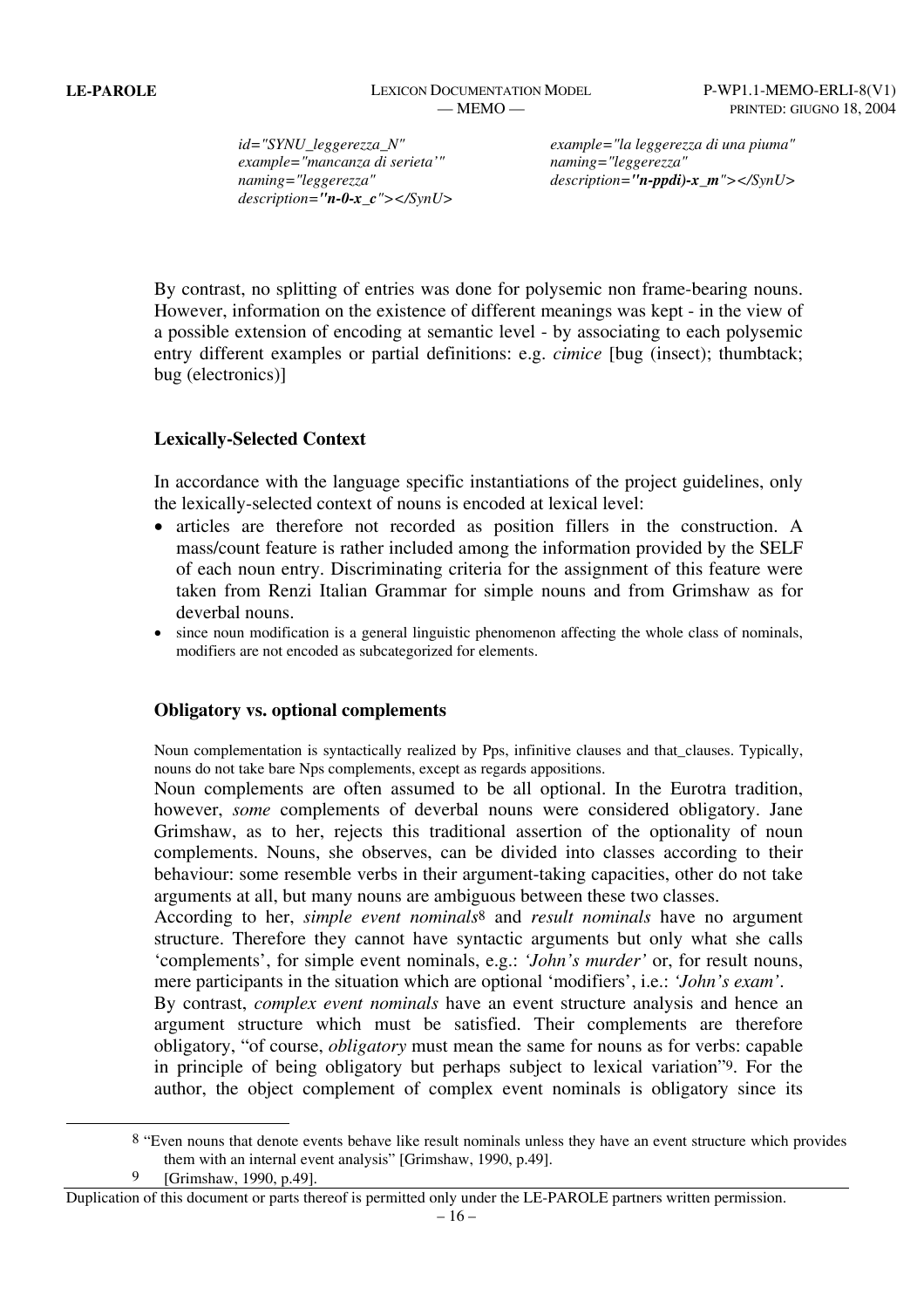l

presence is required by the a-structure; its appearant optionality is only due to the confusion between the two possible readings of those ambiguous nominals. On the contrary the possessive NP (subject-like *by-*phrase in Italian) is optional because it is not considered as an argument but rather as an a-adjunct.

In the PAROLE Italian lexicon, we distinguish between what Grimshaw calls *complex event* nominals and *simple event* and *result* nominals, i.e.:

- nouns that reflect their verbal base argument structure, e.g.: *'la lemmatizzazione del testo da parte del linguista'* (the lemmatization of the text by the linguist);
- non-argument-bearing nouns, e.g.: *'ordinanza'* (law);
- nouns ambiguous between the two classes, e.g.: *'l'acquisto di una casa da parte di Luca / gli acquisti'* (Luca's purchase of the house / the purchases).

However, as stressed in the PAROLE language-specific guidelines for verb subcategorization, our definition of verb frame is rather liberal and no a priori distinction is drawn between arguments and adjuncts but rather between lexicallygoverned and lexically-independent syntactic context. In a frame, slot fillers are "syntactically strongly-bound since they are lexically governed by the verb", i.e. since they are "a lexical property specific of"10 a certain verb.

Hence, *by-*phrases in nominal structures are indeed considered as part of the noun frame and encoded as optional arguments, even though they are not often lexically realized. On the other hand, as in English, Italian *of-*phrase objects are encoded as obligatory arguments in (complex) event denoting deverbal nouns:

*l'espressione di sentimenti aggressivi da parte dei pazienti*  the expression of aggressive feelings by the patients

The following sentence with only a *by-*phrase complement sounds in fact ungrammatical:

> *\*l'espressione da parte dei pazienti*  the expression by the patients

 $\langle$ SynU  *id="SYNU\_espressione\_N" comment="esprimere" example="L'espressione dei sentimenti aggressivi da parte dei pazienti" naming="espressione" description="nv-ppdi-ppdapartedi)-x\_m"></SynU>* 

*<Description* 

 *id="nv-ppdi-ppdapartedi)-x\_m" example="L'espressione dei sentimenti aggressivi da parte dei pazienti " self="SELF\_N\_x\_m" construction="nv-ppdi-ppdapartedi)">* 

Blueprint of PAROLE guidelines: verb subcategorization in Italian.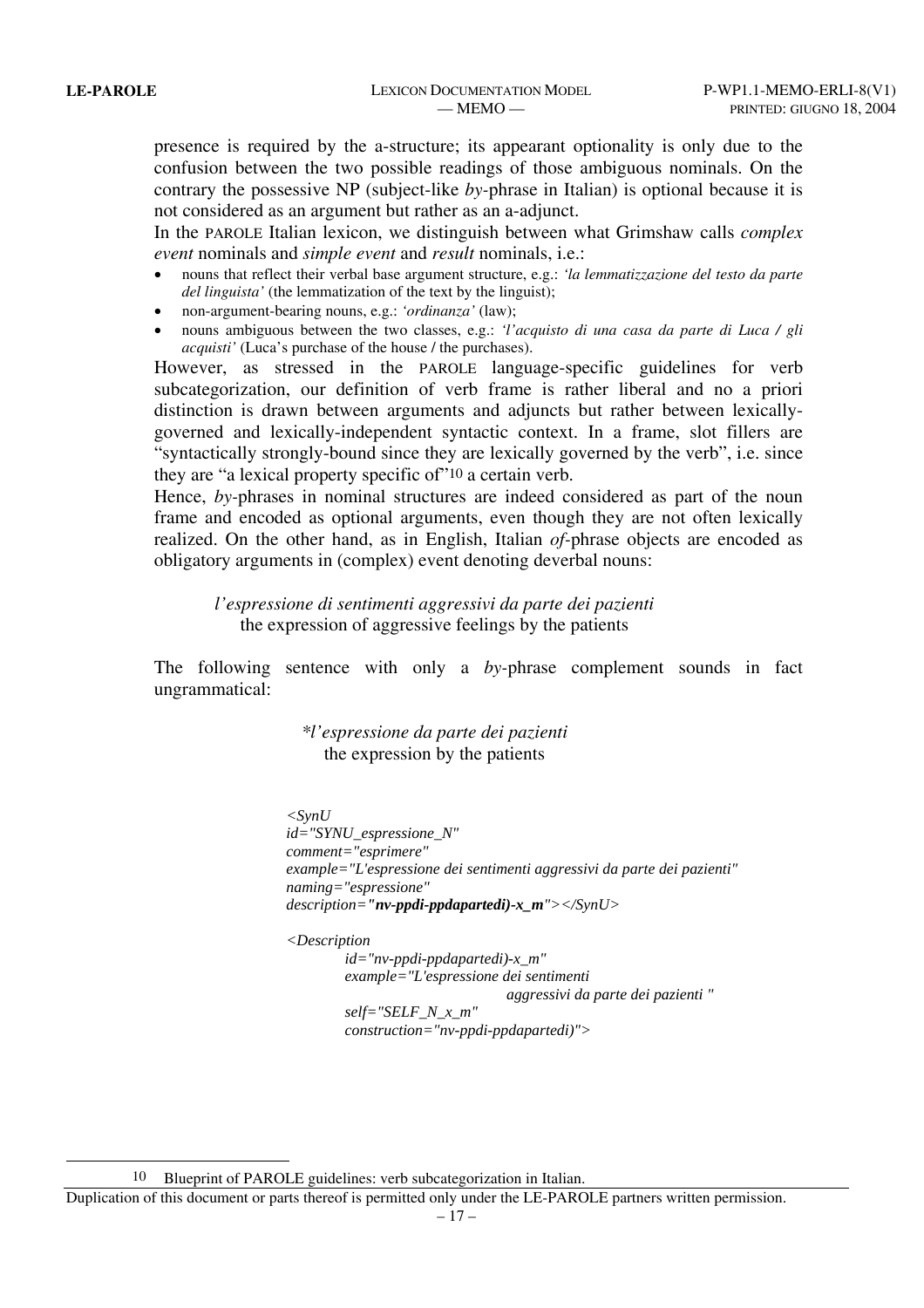*<Construction id=" nv-ppdi-ppdapartedi)" syntlabel="NP"> <InstantiatedPositionC range="0" optional="NOO" positionc="P\_ppdi"> <InstantiatedPositionC range="1" optional="YESO" positionc="P\_ppdapartedi"> </Construction>* 

*<PositionC*

 *id="P\_ppdi" function="NCOMP" syntagmacl="S\_NT\_ppdi">* 

*<PositionC*

 *id="P\_ppdapartedi" function="NCOMP" syntagmacl="S\_NT\_ppdapartedi">* 

```
<SyntagmaNTC
```
 *id="S\_NT\_ppdi" syntlabel="NCOMP" featurel="T\_di"></SyntagmaNTC>* 

*<SyntagmaNTC id="S\_NT\_ppdapartedi"* 

> *syntlabel="NCOMP" featurel="T\_dapartedi"></SyntagmaNTC>*

Similarly, as far as simple event nominals are concerned, we consider as optional arguments what Grimshaw classifies as optional modifiers.

On the other hand, nouns such as *'acquisto'* which are ambiguous between two interpretations are split into two syntactic units, one encoding the complex event reading and the other one the result reading which denotes a concrete entity, the output of a process and has no argument.

> *l'acquisto e' sul tavolo / la scoperta e' interessante*  the buy is on the table  $\ell$  the discovery is interesting

*<SynU id="SYNU\_acquisto\_N" comment="acquistare " example="l'acquisto di una casa da parte di Luca" naming="acquisto" description="nv-ppdi-ppdaparte)-x\_m"></SynU>* 

*<SynU id="SYNU\_acquisto\_N\_2" comment="acquistare " example="la cosa acquistata" naming="acquisto" description="nv-0-x\_c"></SynU>* 

As to simple nouns, different classes were identified: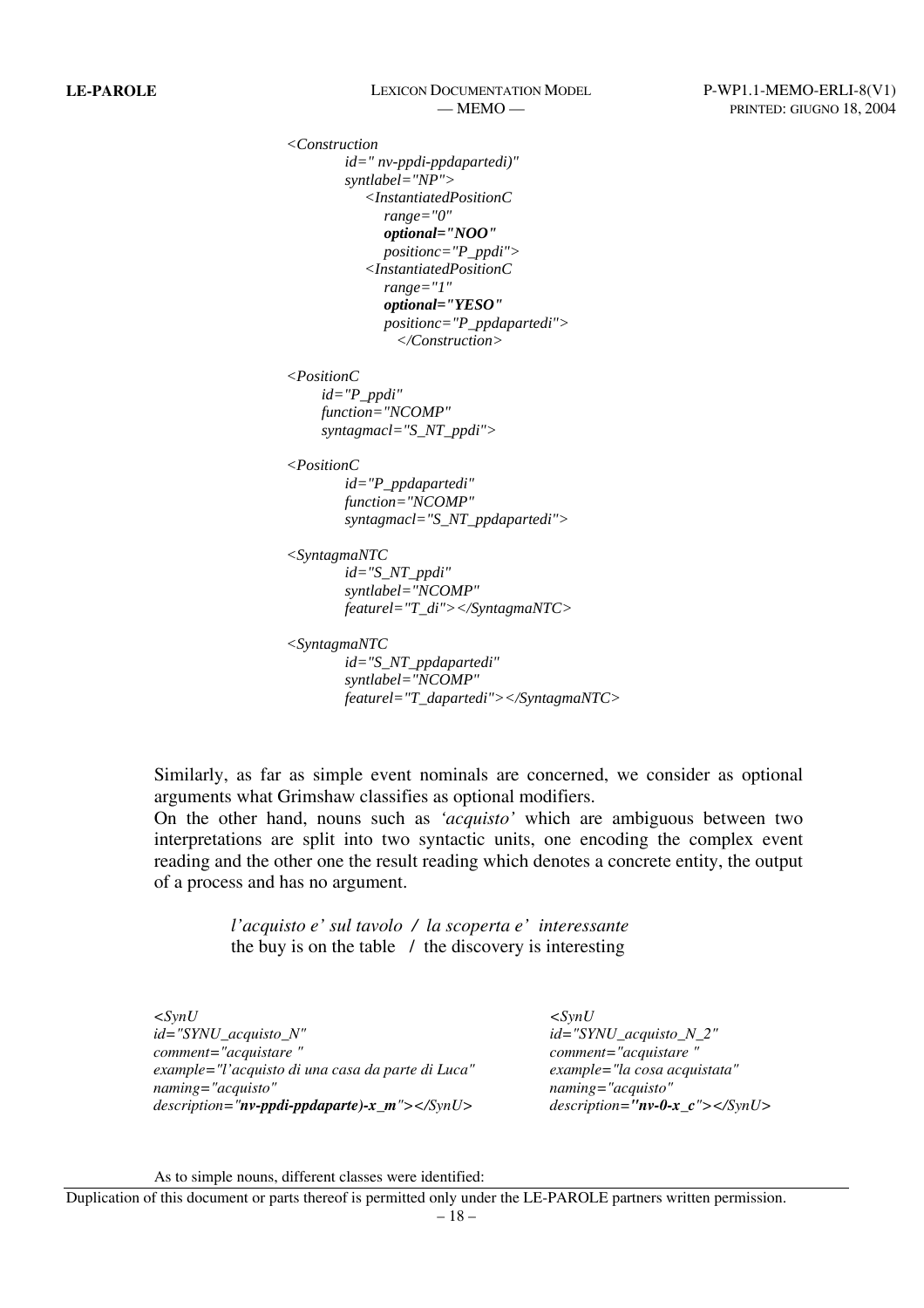- those which do not bear any argument;
- some which seem to require an obligatory complement in one of their reading, e.g.: *'un bicchiere di vino'* [a glass of wine];
- those which resemble deverbals, as to the complexity of their argument structure, e.g.:*'la probabilita' che Luca vinca ; - di Luca di vincere ; - di vincita di Luca / da parte di Luca'* (the probabillity that Luca wins; Luca's probability to win: Luca's probability of winning)*.*

### **Functions for nouns**

Following the language specific guidelines for the encoding of non-verb PoSs, no function was assigned to simple noun complements. However, since function *must* be encoded in order to fulfil the DTD requirements, the generic labels 'Ncomp' and 'Napposition' are used.

By contrast, deverbals nouns complements are implicitely assigned syntactic functions, through the linking of their description to the one of their verbal base.

> *la lettura del verdetto da parte del giudice / il giudice legge il verdetto* [the reading of the verdict by the judge] / [the judge reads the verdict]



For a better understanding, we show below a macro format entry and the linking of the deverbal noun positions with its verbal base ones.

| lex: <b>lettura</b> | macro: d2event                 |                                                                                 |
|---------------------|--------------------------------|---------------------------------------------------------------------------------|
|                     | Description:                   |                                                                                 |
|                     |                                | la lettura del verdetto da parte del giudice                                    |
|                     | [Construction:<br>syntlabel:NP |                                                                                 |
| PI                  | [opt:no]                       | : $\lceil cat:pp\rceil$ fintrod: di [                                           |
|                     |                                | [cat:ap] [type: possessive]                                                     |
| P <sub>2</sub>      | $\int$ [opt:yes]               | [cat:pp] [introd:da_parte]:                                                     |
|                     |                                | [introduced_syncat:pp] [introd:di]<br>[introduced_syncat:ap] [type:possessive]] |
|                     |                                | [SELF: N[func:head] [masscount:mass]].                                          |
|                     |                                | <i>(TransfUsyn (Usyn: lettura, Usyn: leggere)</i>                               |
| <i>[Related:</i>    |                                |                                                                                 |
|                     | Description1: 1                |                                                                                 |
|                     | Description2: 1                |                                                                                 |
|                     | Chemin_position: P1            |                                                                                 |
|                     | Chemin_position: P21           |                                                                                 |
| [Related:           |                                |                                                                                 |
|                     | Description1: 1                |                                                                                 |
|                     | Description2: 1                |                                                                                 |
|                     | Chemin_position: P2            |                                                                                 |
|                     |                                |                                                                                 |

#### **Deverbal nouns**

The whole set of deverbal noun frames was studied. So far, the following structures were encoded:

- ♦ deverbal nouns derived from intransitive and pronominal verbs:
	- ◊ predicate nominalization:
		- the intransitive verb subject is the unique argument of the deverbal noun, e.g.: *l'abdicazione del re' (* $\approx$  *il re abdica)* (the King's abdication). Same construction is encountered with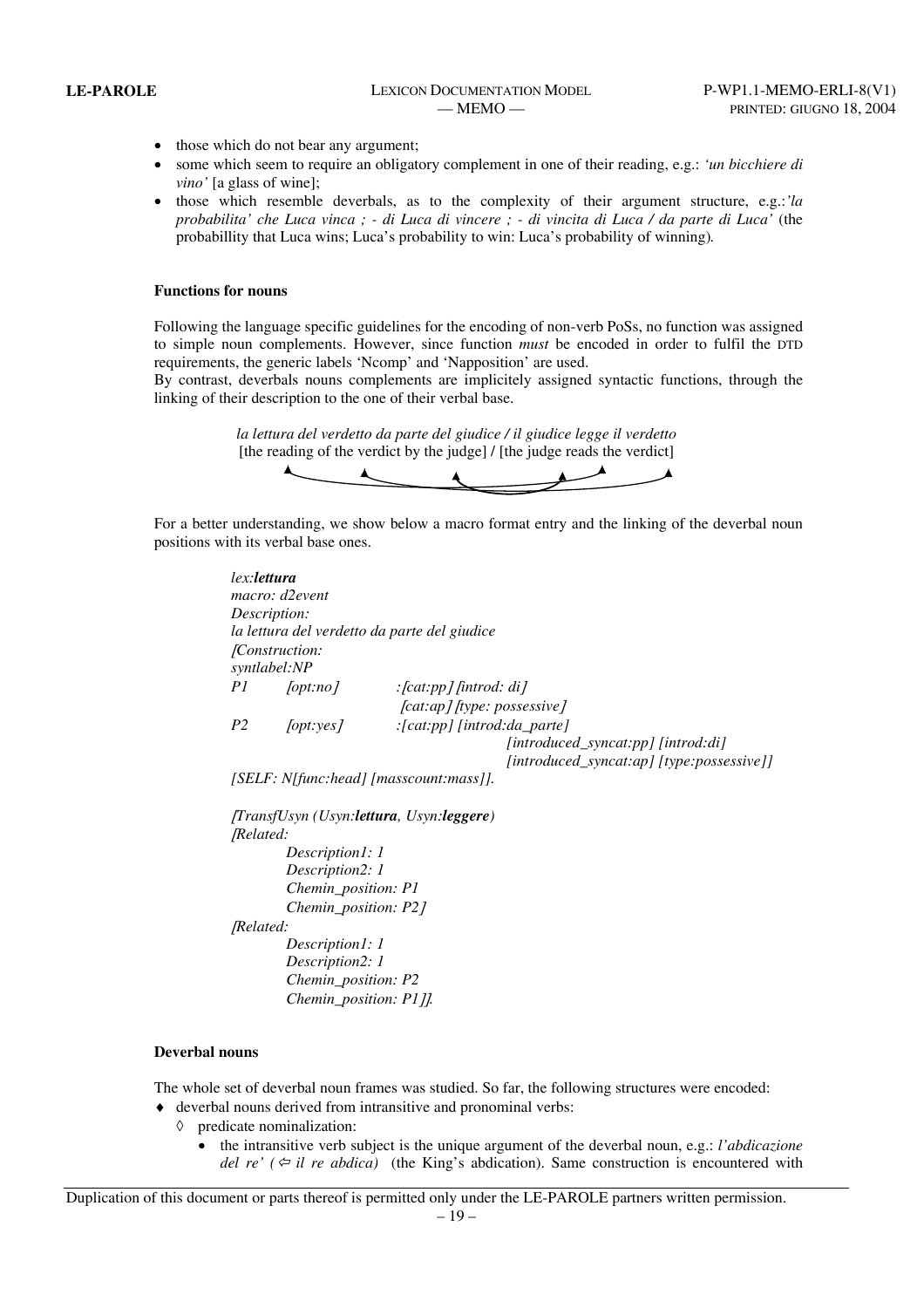nouns deriving from pronominal verbs, e.g.: *la liquefazione del ghiaccio* ( $\Leftarrow$  *il ghiaccio si liquefa'*) (the liquefaction of the ice);

- nominalization of intransitive and pronominal predicates which subcategorize for an oblique argument. The deverbal noun has a two-argument frame, one complement introduced by preposition *di* and corresponding to the verb subject and the other one which corresponds to the verb oblique argument and is introduced by the same preposition as the verb complement, e.g.: *la partecipazione di Luca al progetto (*Õ *Luca partecipa al progetto)* (Luca's participation in the project), *l'esitazione di Luca* **a** *partire* ( $\Leftarrow$  *Luca esita a partire*) (Luca's hesitation in leaving);
- nominalization of psy verbs; a two-slot argument structure with the verb subject realized either by an *of-*PP or a *by*-phrase and an PP corresponding to the verb oblique e.g.: *l'interesse di Luca per la pittura (* $⊕$  *Luca s'interessa alla pittura*) (Luca's interest for painting);
- ◊ argument nominalization:
	- nominalization of both the predicate and its subject, e.g. *viaggiatore* (traveller), hence an empty construction for the deverbal noun entry;
	- subject nominalisation when the intransitive verbal base has an oblique complement, in this case the deverbal noun has a complement which corresponds to the oblique complement of the verb and is introduced by the same preposition, e.g.: *un aspirante al successo* ( $\Leftrightarrow$  Luca *aspira al successo)* (someone aspiring to being famous). Same construction with a pronominal verbal base taking an oblique argument: *un intenditore di vini (*Õ *Luca s'intende di vini)* (a connoisseur of wines).
- deverbal nouns derived from bivalent transitive verbs:
	- ◊ predicate nominalization
		- nominalization of a predicate denoting an event: the arity remains unchanged, hence a twoposition frame, with one argument corresponding to the verb object and realized as a *di\_*PP and an optional argument, a PP introduced by *da parte* (by) linked to the verb subject. Both arguments can also be realized by a possessive adjective. The object complement of the deverbal can be syntactically realized as a clause whenever the verbal base admits a clausal complement, e.g.: *la constatazione da parte di Luca della propria ignoranza / - di aver sbagliato / - che tutto era finito* (Luca's awareness of his own ignorance / - to be wrong / that everything was over).
		- nominalization of psy verbs; a two-slot argument structure with a PP corresponding to the verb object and the verb subject realized either by an *of-*PP or a *by*-phrase e.g.: *l'ammirazione per Maria da parte di Luca* (⇔ *Maria ammira Luca*) (Luca's admiration for Maria);
	- ◊ argument nominalization
		- nominalization of both predicate and subject: the arity of the deverbal noun, which denotes a *nomina agentis,* is reduced wrt the one of its verbal base, i.e. a one-position construction with a prepositional phrase corresponding to the verb object, e.g.: *venditore di libri* (books seller);
		- nominalization of both the predicate and its object, e.g. *accusato* (accused), hence an empty construction for the deverbal noun entry;
		- nominalization of both predicate and object: the deverbal noun denotes the result entity with no argument, e.g.: *ho dimenticato l'acquisto di Luca a casa (<- Luca acquista qualcosa)* (I forgot Luca's purchase at home).
- deverbal nouns derived from transitive trivalent verbs:
	- ◊ predicate nominalization
		- nominalization of a predicate denoting an event: the arity remains unchanged, hence a threeposition frame, with one argument corresponding to the verb object and realized as a *di\_*PP, an optional argument corresponding to the verb oblique and an optional argument, a PP introduced by *da parte* (by) linked to the verb subject. e.g.: *l'educazione dei bambini al rispetto dell'ambiente da parte dei genitori (<- i genitori educano i bambini al rispetto dell'ambiente)* (the parents'education of children about the respect of environment). Arguments may be also realized by clauses.
		- nominalization of a verb in object predicate construction, e.g.: *l'elezione di Luca a sindaco da parte dei cittadini* (Luca's election as mayor by the citizens)
	- ◊ argument nominalization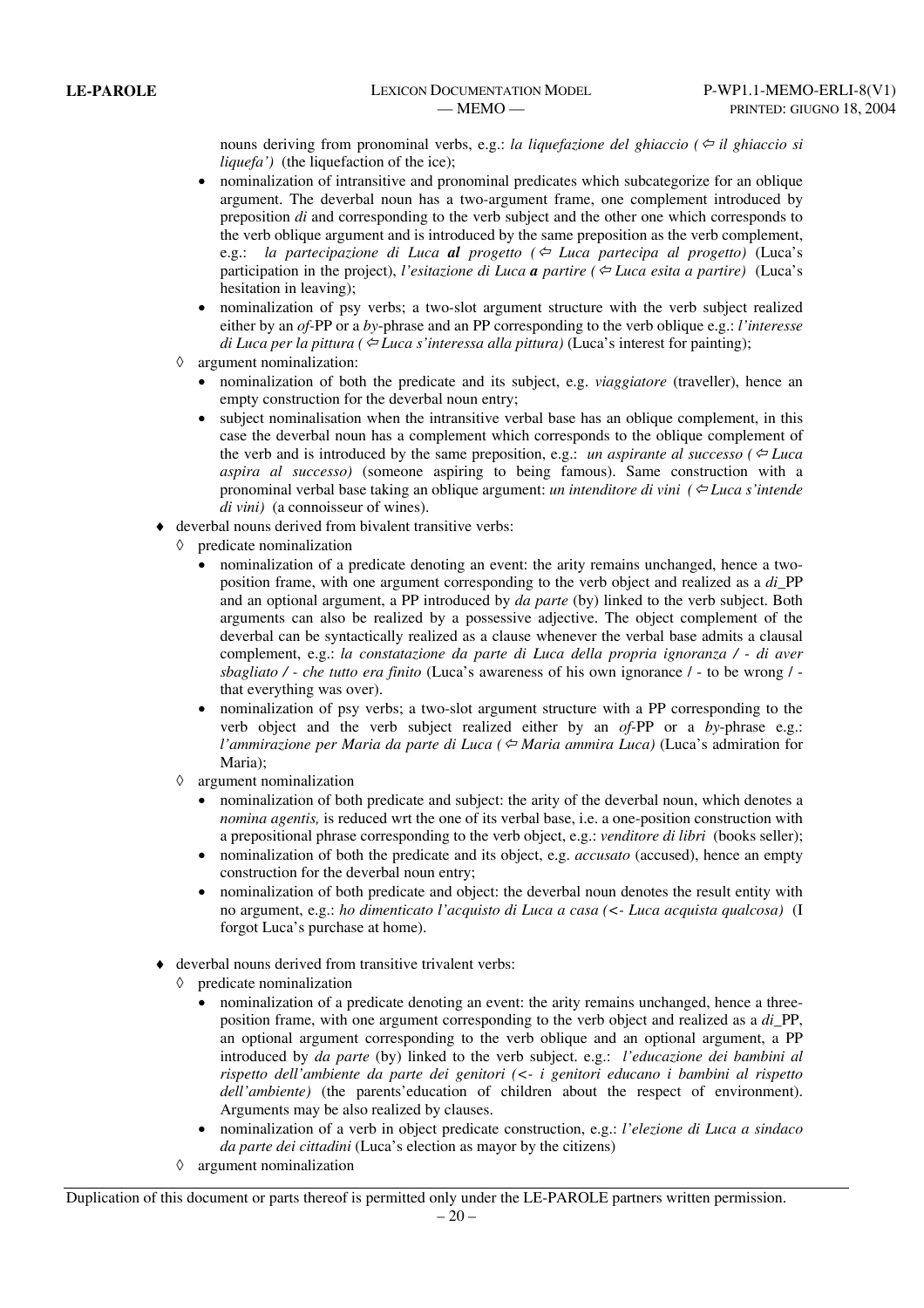- nominalization of both the predicate and its indirect object: the deverbal noun has a unique argument which corresponds to the verb object e.g.: *il destinatario di un regalo (<- Luca. destina un regalo a Maria)* (the addressee of a gift).
- ♦ deverbal nouns derived from transitive tetravalent verbs:
	- ◊ predicate nominalization
		- nominalization of a a transfer verb: the arity remains unchanged, hence a four-position frame, with one argument corresponding to the verb object and realized as a *di\_*PP, two optional arguments corresponding to the verb obliques and an optional argument, a PP introduced by *da parte* (by) linked to the verb subject. e.g.: *l'importazione di caffe' dal Brasile in Italia da parte della Lavazza (<- La Lavazza importa caffe' dal Brasile in Italia)* (the import of coffee from Brasil to Italy by Lavazza company).

Summarizing, for the encoding of deverbal nouns, the structures illustrated in tables 1 and 2 were taken into account:

|               | <i>predicate nominalization</i> |                                                                                                                                                        | <i>argument nominalization</i> |                                                                                                                                                                            |
|---------------|---------------------------------|--------------------------------------------------------------------------------------------------------------------------------------------------------|--------------------------------|----------------------------------------------------------------------------------------------------------------------------------------------------------------------------|
| Verb<br>arity | <b>Noun</b><br>arity            | examples                                                                                                                                               | <b>Noun</b><br>arity           | examples                                                                                                                                                                   |
|               |                                 | • l'abdicazione del re [the king's abdication]<br>· la liquefazione del ghiaccio<br>[the liquification of the ice]                                     | 0                              | $\Diamond$ subject nominalization: nomina agentis<br>un viaggiatore [traveller]                                                                                            |
|               |                                 | • la partecipazione di Luca al progetto<br>[Luca's participation in the project]<br>• l'esitazione di Luca a partire<br>[Luca's hesitation in leaving] |                                | $\Diamond$ subject nominalization: nomina agentis<br>• <i>un aspirante al successo</i> [so. aspiring to being famous]<br>• un intenditore di vini [a connoisseur of wines] |

Tab. 1: deverbal nouns derived from intransitive and pronominal verbs

|                | Predicate nominalization |                                                                                                                                                                                                        |               | argument nominalization                                                                                                           |  |  |
|----------------|--------------------------|--------------------------------------------------------------------------------------------------------------------------------------------------------------------------------------------------------|---------------|-----------------------------------------------------------------------------------------------------------------------------------|--|--|
| Verb<br>arity  | Noun<br>arity            | examples                                                                                                                                                                                               | Noun<br>arity | examples                                                                                                                          |  |  |
| $\mathfrak{D}$ | $\overline{c}$           | la constatazione da parte di Luca della propria<br>ignoranza / - di aver sbagliato / - che tutto era finito<br>[Luca's awareness of his own ignorance / - to be wrong /<br>- that everything was over] | 0             | object nominalization<br>♦<br>l'accusato [accused]<br>$\Diamond$ object nominalization: results<br><i>l'acquisto</i> [a purchase] |  |  |
|                |                          | $\Diamond$ nominalization of psy verbs<br>l'ammirazione di Luca per Maria<br>[Luca's admiration for Maria]                                                                                             |               | subject nominalization: nomina agentis<br>♦<br>un venditore di libri [book seller]                                                |  |  |
| 3              | $\mathfrak{Z}$           | l'educazione dei bambini al rispetto dell'ambiente da<br>parte dei genitori<br>[the parents' education of children about the respect of<br>environment]                                                |               | indirect object nominalization<br>♦<br>il destinatario di un regalo<br>[addressee of a gift]                                      |  |  |
|                |                          | $\Diamond$ object predicate structures<br>l'elezione di Luca a sindaco da parte dei cittadini<br>[Luca's election as mayor by the citizens]                                                            |               |                                                                                                                                   |  |  |
|                |                          | il trasferimento di denaro da Pisa a Roma da parte della banca<br>[the transfer of money from Pisa to Rome by the bank]                                                                                |               |                                                                                                                                   |  |  |

Tab. 2: deverbal nouns derived from transitive verbs

## **Simple nouns**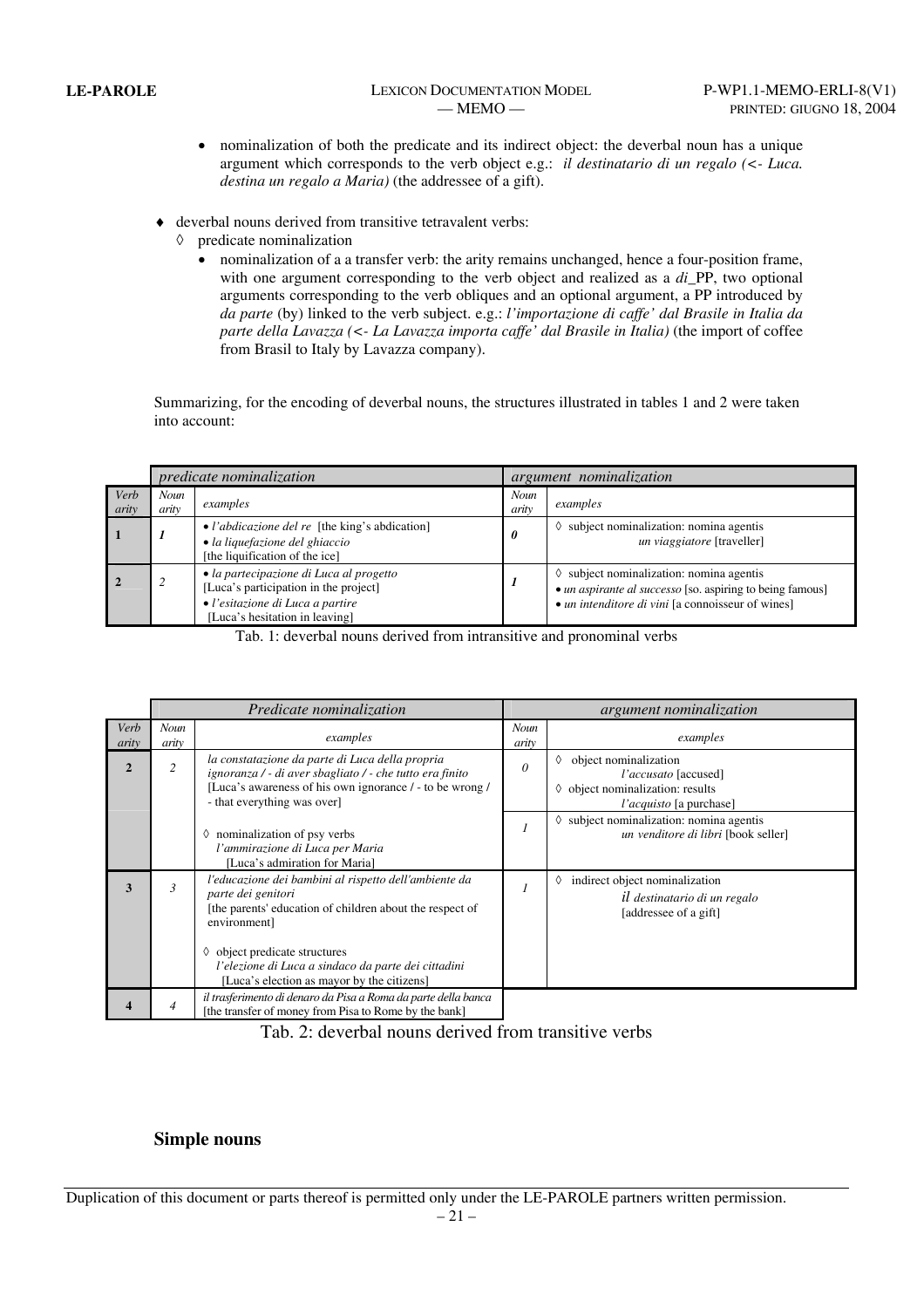The general principle is that 'concrete' nouns are generally not frame-bearing while abstract nouns may take a frame.

Lexical entries denoting:

| $\bullet$ | inherent/abstract property: | la grandezza / bellezza della casa  |             |
|-----------|-----------------------------|-------------------------------------|-------------|
|           |                             | the largeness / beauty of the house |             |
|           | relation:                   | l'amico / zio / capo di             |             |
|           |                             | the friend / uncle / boss of        |             |
|           | dimension, measure:         | una distanza / lunghezza di /       | un metro di |
|           |                             | a distance / length of / a metre of |             |
|           | interval:                   | una pausa / intervallo di           |             |
|           |                             | a pause / interval of               |             |
|           | group:                      | una combriccola / assemblea di      |             |
|           |                             | a gang / gathering of               |             |
|           | collection:                 | un campionario / carnet di          |             |
|           |                             | a sample / booklet of               |             |

### or requiring:

|           |                                                            | • a PP specifying the lemma: il centenario di / l'abbondanza di |
|-----------|------------------------------------------------------------|-----------------------------------------------------------------|
|           |                                                            | one hundred years of / the abundance of                         |
|           | • a PP 'content of':                                       | un sacco di farina / un pacco di sigarette                      |
|           |                                                            | a bag of flour / a packet of cigarettes                         |
|           | • $a PP 'topic':$                                          | un libro di geografia                                           |
|           |                                                            | a geography book                                                |
| $\bullet$ | an apposition (NP or PP): il fiume Po' / la città' di Roma |                                                                 |
|           |                                                            | the river Po' / the city of Rome                                |
|           |                                                            |                                                                 |
|           | as well as:                                                |                                                                 |

| • (some) metaphorical use: | la chiave del problema |
|----------------------------|------------------------|
|                            | the key of the problem |

are considered as subcategorizing for a complement.

# Whereas Pps denoting:

| $\bullet$ | possession:              | il libro di Leo  |
|-----------|--------------------------|------------------|
|           |                          | Leo's book       |
|           | $\bullet$ free relation: | la scuola di Leo |
|           |                          | Leo's school     |
|           | • kind of constituency:  | tavolo di legno  |
|           |                          | wooden table     |

are not be considered as subcategorized for by the lexical entry.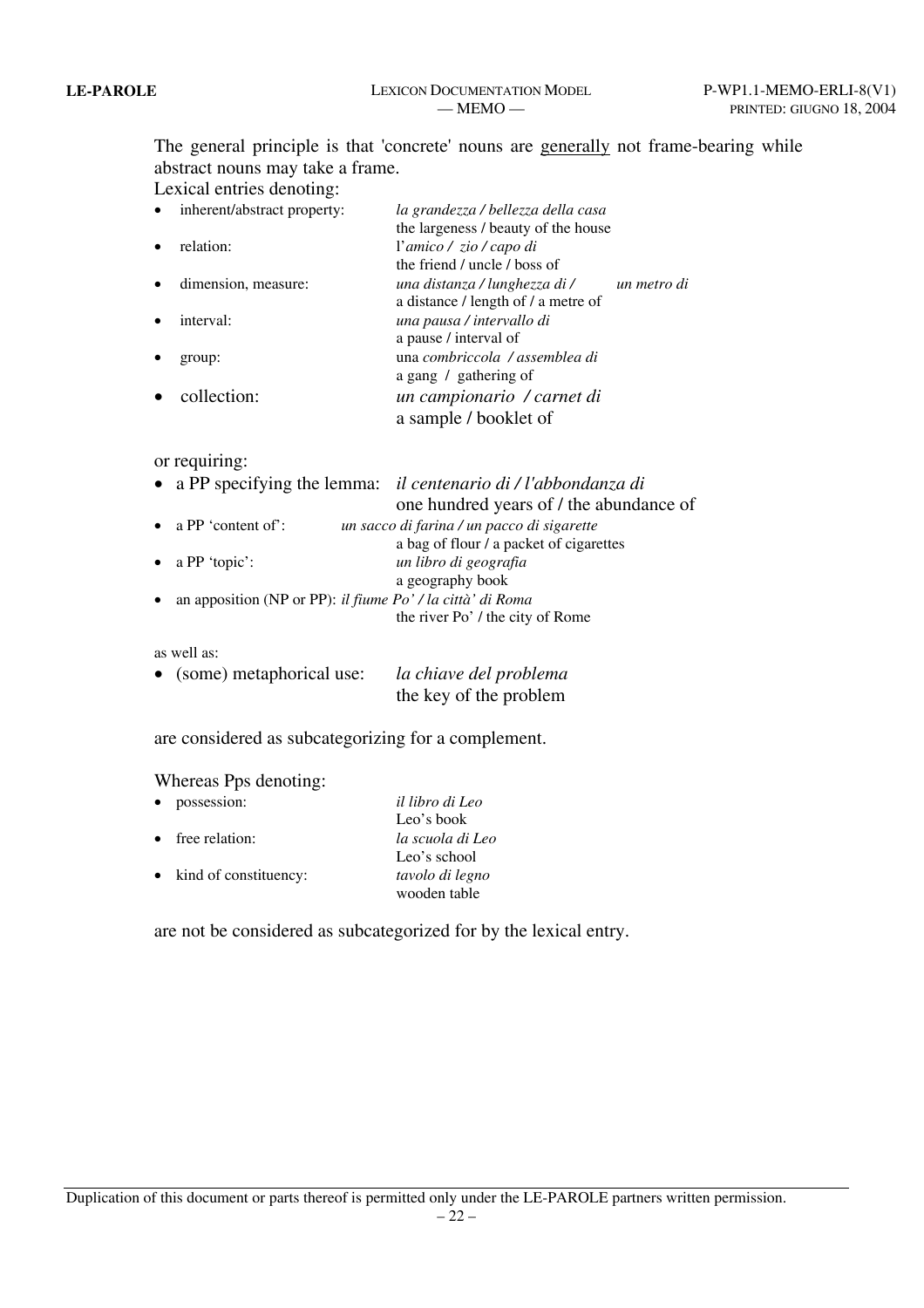l

### **2.2.3 Adjectives**

In conceiving the encoding of adjectives, special attention has been devoted to harmonizing their treatment with the one of the parts of speech previously handled, in particulary with regard to the wider context being encoded only in a few specific cases.

### **2.2.3.1 Non-valent Adjectives**

### **i) Non-predicative adjectives**

Most adjectives which are only used attributively belong to the class of Relational Adjectives. Relational adjectives constitute a subclass of denominal adjectives and convey the meaning of both a preposition and a noun, e.g. *'cardiaco' = 'del cuore'* (cardiac = of the heart), establishing a relationship between the noun head of the syntagma and the noun they are derived from.

- Relational adjectives, which define a subclass of the class defined by the noun head of the syntagma, have a restrictive function and are thus usually found in postnominal position only, e.g.: '*arresto cardiaco' '\*cardiaco arresto' '\*elettrico impianto' '\*statale impiegato'* . It is worth noting, however, that some of them may be used with a connotative function in prenominal position, e.g.: '*paterna dolcezza; burocratica lentezza';*
- a second characteristic of relational adjectives is that they cannot be used in comparative or superlative forms: *'\*questa centrale e' nuclearissima', '\*questa corsa e' piu' automobilistica di quell'altra'*.
- relational adjectives do not subcategorize for complements.
- as previously observed, they are generally non-predicative. Some of them, however, may have also a predicative use. The set of adjectives derived from names of countries and cities, in particular, is very frequently used predicatively: e.g.: *'un palazzo fiorentino'* (a Florentine palace = a palace *of Florence*) vs. *'Luca e' fiorentino'* (Luca is Florentine = Luca's *property*). Hence we took the decision not to encode them as relational adjectives but rather to include them among those which can be both predicative and attributive.

To sum up, the description of non-predicative adjectives (be they relational or not) consists of an empty construction and a SELF including features which indicate the attributive function of the adjective, its position and its (non-)gradability11, as can be observed from the following SGML format syntactic units.

> *<SynU id="SYNU\_addominale\_A" comment="gradable:no" example="muscoli addominali" naming="addominale" description="a-0-x\_npred\_post\_ng"></SynU>*

*<Description id=" a-0-x\_npred\_post\_ng" comment="anonpred" example="Energia nucleare" representativemu="nucleare" self=" SELF\_A\_x\_npred\_post\_ng ">* 

 *<SynU id="SYNU\_quindici\_A\_2" naming="quindici" example="pagina quindici"* 

<sup>11</sup> Note that we refer here to the property of the adjective at hand to be modified by means of intensifier adverbs. Hence, organic comparative and superlative adjectives, such as 'migliore', ottimo', etc. are not marked as gradable.

Duplication of this document or parts thereof is permitted only under the LE-PAROLE partners written permission.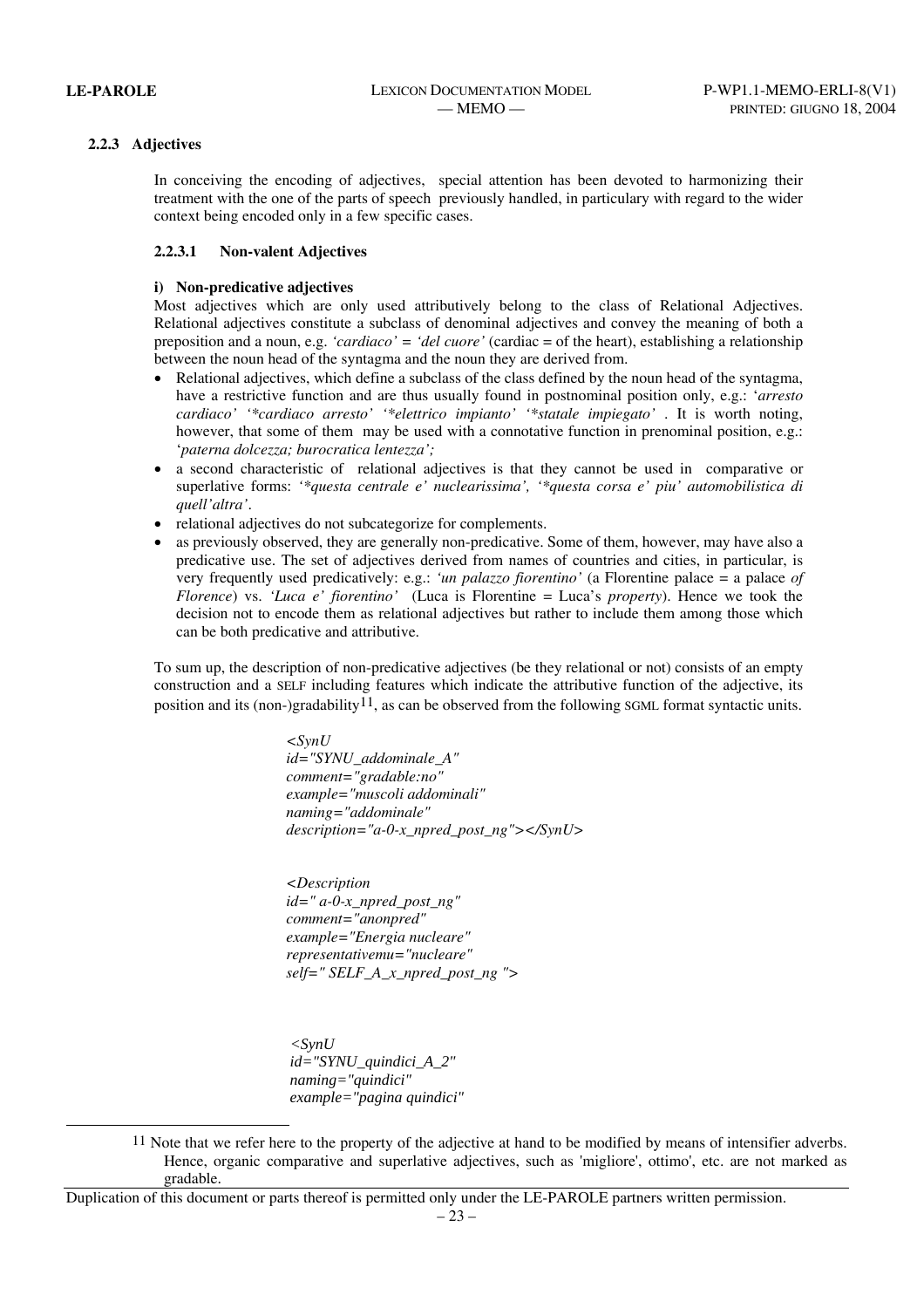*comment="anonpred" description="a-0-x\_npred\_ng"></SynU>* 

*<SynU id="SYNU\_agrario\_A" naming="agrario" example="pianificazione agraria" comment="anonpred" description="a-0-x\_npred\_post\_ng"></SynU>* 

#### **ii) Predicative adjectives**

In Italian, most adjectives can be used both predicatively and attributively, e.g.: *'il muro bianco' / 'il muro e' bianco'* (the white wall). So, the encoding in different syntactic units of both syntactic behaviours for each adjective would be time-consuming and redundant. Those adjectives are thus encoded as non frame-bearing ones, i.e., with an empty construction. In the SELF, same features as for relational adjectives, but the value of 'funct' attribute is this time 'predicative', which is to be intended as 'predicative **and** attributive'. As for the feature marking the position of the self with respect to the noun, it is assumed that the default value (viz. 2nd example) is pre **and** post-nominal.

> $\langle$ SynU  *id="SYNU\_affaticato\_A" example="uomo affaticato" comment="gradable:yes" naming="affaticato" description="a-0-x\_pred\_post\_g"></SynU>*  $\langle SynU \rangle$  *id="SYNU\_allarmante\_A" example="notizia allarmante"*

 *comment="gradable:yes" naming="allarmante" description="a-0-x\_pred\_g"></SynU>* 

#### **2.2.3.2 Valent Adjectives**

#### **i) Prepositional complements**

Some predicative adjectives take a phrasal complement which is realized as a prepositional phrase (function label: 'Aprepcomp'). As far as encoding is concerned, this argument is represented as an optional position only in case its presence or absence does not modify the meaning of the adjective, e.g. *'un lettore abbonato (ad una rivista)'* (lit. a reader subscribed to a magazine). On the contrary, when the presence of the complement confers a different meaning to the adjective, two different syntactic units have been encoded, e.g.: *'un'abile politico'* (a clever politician) vs. *'una persona abile al lavoro'* (a person able to work).

> *<SynU id="SYNU\_abbonato\_A" comment="gradable:no" example="abbonato a una rivista" naming="abbonato" description="a-ppa)-x\_pred\_post\_ng "></SynU>*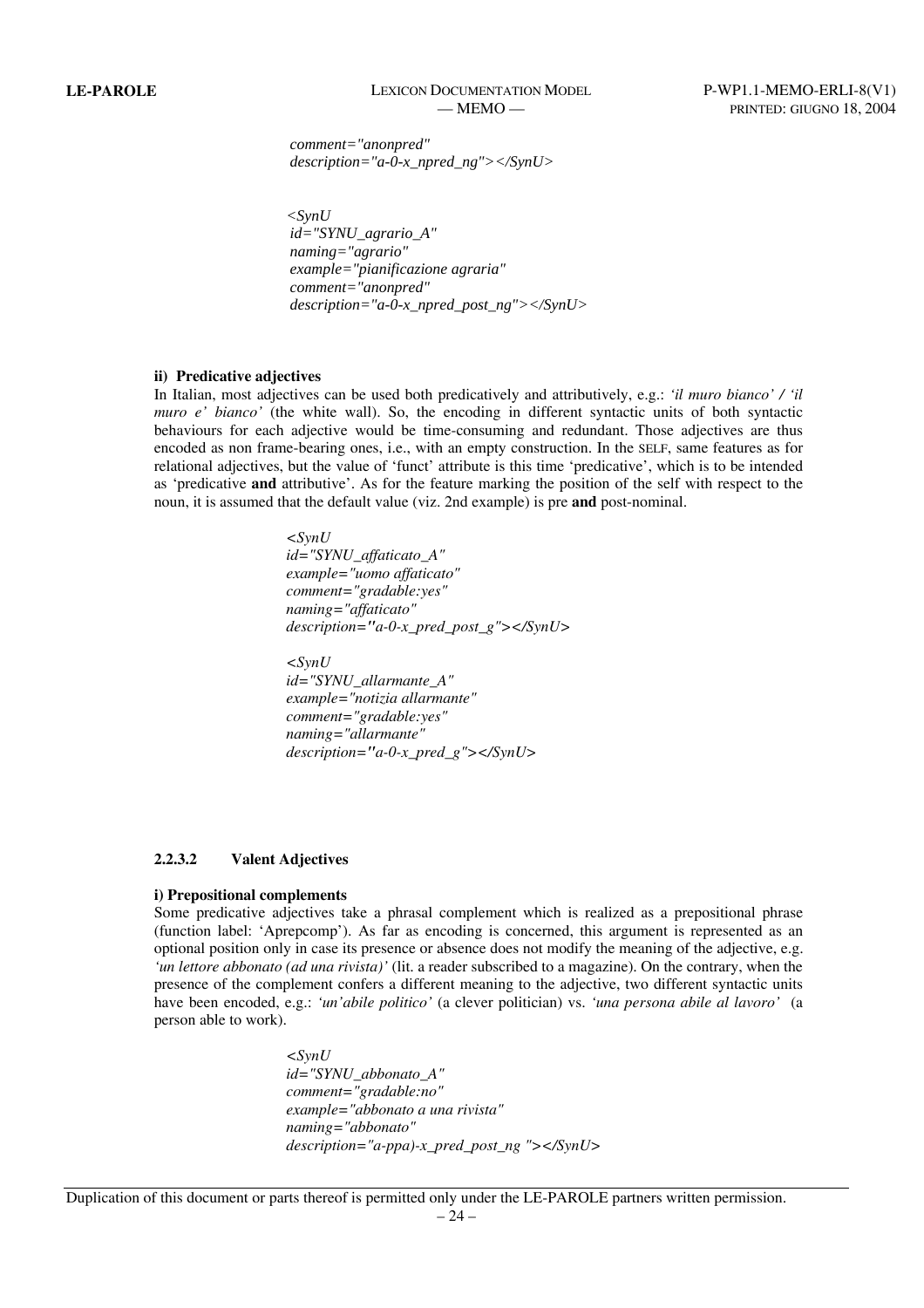# **LE-PAROLE** LEXICON DOCUMENTATION MODEL P-WP1.1-MEMO-ERLI-8(V1)

 *<SynU id="SYNU\_abile\_A" example="abile politico" naming="abile" description="a-0-x\_pred\_g"></SynU>* 

 *<SynU id="SYNU\_abile\_A\_3" example="abile al lavoro" naming="abile" description="a-ppa-x\_pred\_post\_g"></SynU>* 

#### **ii) Clausal complements**

...

 *...* 

In the encoding of adjectives subcategorizing for an infinitive complement (function label: 'Aclauscomp'), on the other hand, the wider context has to be expressed in the lexical entry in order to mark the coreference in the infinitive clause. To be consistent with the treatment adopted for the verbal class, in case of coreference with the non-finite clause subject, we did not rewrite the complement sentence, as the following fragment of the entry for *'degno di fare qualcosa'*, in the macro format show:

> *P1: [ func:subject] [cat:np] [coref:COI] P2: [opt:no] [func:aclauscomp] [cat:cl] [introd:di] [mood:inf] [coref:COI]*

Coreference with the non-finite clause object, however, forced us to rewrite the whole infinitive clause, e.g. *'un lavoro difficile da fare' / 'questo lavoro e' difficile da fare'* :

> *P1:* [ func:subject]  *[cat:np] [coref:COI] P2: [opt:no] [func:aclauscomp] [cat:cl] [introd:da] [mood:inf] P1: [ func:subject] [cat:np] P2: [ func:object] [cat:np] [coref:COI]*

 *...* 

*<SynU id="SYNU\_difficile\_A\_3" naming="difficile" example="un compito difficile da fare" comment="ainfda" description="a-np-infdaobj[s]-x\_pred\_post\_g"></SynU>* 

> *<Description id="a-np-infdaobj[s]-x\_pred\_post\_g" comment="ainfda" example="lavoro agevole da compiere" representativemu="agevole" self="SELF\_A\_x\_pred\_post\_g" construction="a-np-infdaobj[s]">*

*<Construction id="a-np-infdaobj[s]"*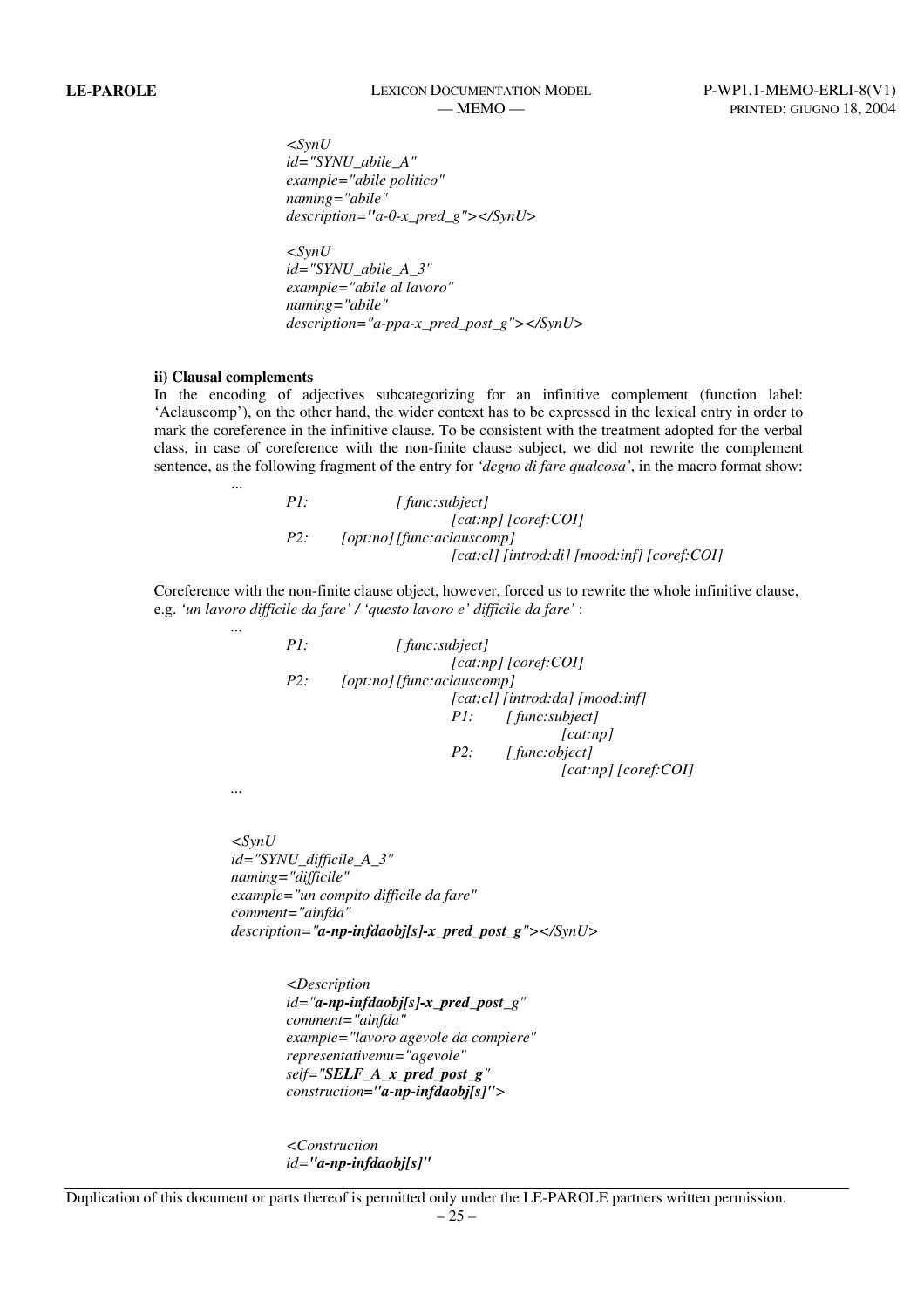*syntlabel="AP" selfinsertion="1"> <InstantiatedPositionC range="0" optional="YESO" positionc="P\_subj[s]"> <InstantiatedPositionC range="1" optional="NOO" positionc="P\_aclcomp\_infdaobj[s]"> <SyntFeatureClosed featurename="CONTROLT" value="SUBJECTCONTROL"></Construction>* 

Other adjectives subcategorize for a That-clause. Here again, for expressing the fact that the subject of the complement clause cannot be coreferent with the one of the main clause, we encoded the following positions, e.g.: *'Giovanni e' lieto che tu parta'* (G. is pleased that you go)

| PI:          | [func:subject]                                                |
|--------------|---------------------------------------------------------------|
|              | $[cat:np]$ $[coref:COI]$                                      |
| P2:[opt:yes] | [func:aclauscomp]                                             |
|              | $[cat:cl]$ [syn sbcat:that cl] [mood:sub][coref: <b>COJ</b> ] |

 *...* 

...

 *<SynU id="SYNU\_felice\_A\_3" naming="felice" example="Luca e' felice che tu parta" comment="athat" description="a-np-thsub[^s]-x\_pred\_post\_g"></SynU>* 

 *<Description id="a-np-thsub[^s]-x\_pred\_post\_g" comment="athat" example="Luca e' contento che tu parta" representativemu="contento" self="SELF\_A\_x\_pred\_post\_g" construction="a-np-thsub[^s]">* 

```
 <Construction 
id="a-np-thsub[^s]"
syntlabel="AP"> 
<InstantiatedPositionC
        range="0" 
        optional="YESO" 
        positionc="P_subj[s]"> 
<InstantiatedPositionC
        range="1" 
        optional="NOO" 
        positionc="P_aclcomp_thsub[^s]"> 
<SyntFeatureClosed 
        featurename="CONTROLT" 
        value="SUBJECTCONTROL"></Construction>
```
In order to mark the different function of pp\_*a* complements in constructions such as: *'adatto alla situazione'* (adequate to the situation) and *'grato a qualcuno'* (grateful to someone), we assigned to the latter case, where the complement is an indirect object which can undergo a dative pronominalization,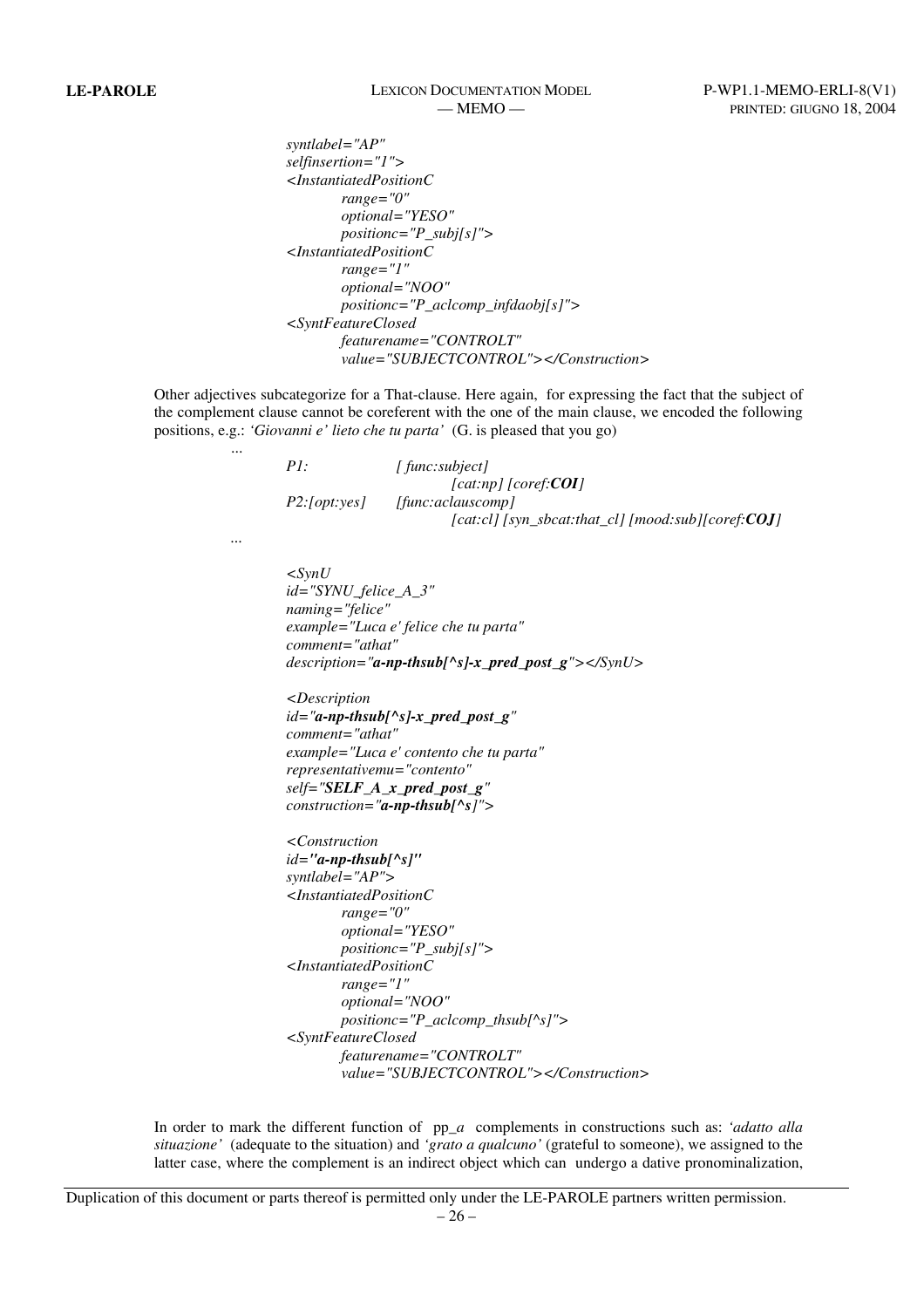i.e.: '*gli sono grato'* vs. *'\*gli sono adatto'*, the function label 'Acomp' instead of the usual 'Aprepcomp'.

> *<Description id="a-ind-x\_pred" comment="aind" example=" grato ai propri genitori " representativemu="grato" self="SELF\_A\_x\_pred" construction="a-ind">*

 *<Construction id="a-ind)" syntlabel="AP"> <InstantiatedPositionC range="0" positionc="P\_acomp\_ppa"></Construction>* 

 *<Description id="a-ppa-x\_pred\_post" comment="app" example=" abile al lavoro " representativemu="abile" self="SELF\_A\_x\_pred\_post" construction="a-ppa">* 

 *<Construction id="a-ppa" syntlabel="AP"> <InstantiatedPositionC range="0" optional="NOO" positionc="P\_appcomp\_ppa"></Construction>* 

### **iii) Impersonal constructions**

In impersonal constructions, there is no overt controller of the clause subject. Adjectives entering in structures such as: '*e' opportuno partire'* or *'e' opportuno che tu parta'* are thus described by means of a construction with a unique position occupied either by a bare infinitive clause or a that\_clause. In the SELF, a feature indicates that the construction is impersonal, thus implying morphological constraints on the copula.

> *<SynU id="SYNU\_preferibile\_A\_3" comment="gradable:no" example="E' preferibile partire" naming="preferibile" description="a-inf0\_aclcomp-x\_imp"></SynU>*

 *<Description id="a-inf0\_aclcomp-x\_imp" comment="aimpinf" example="E' preferibile partire" representativemu="preferibile" self="SELF\_A\_x\_imp"*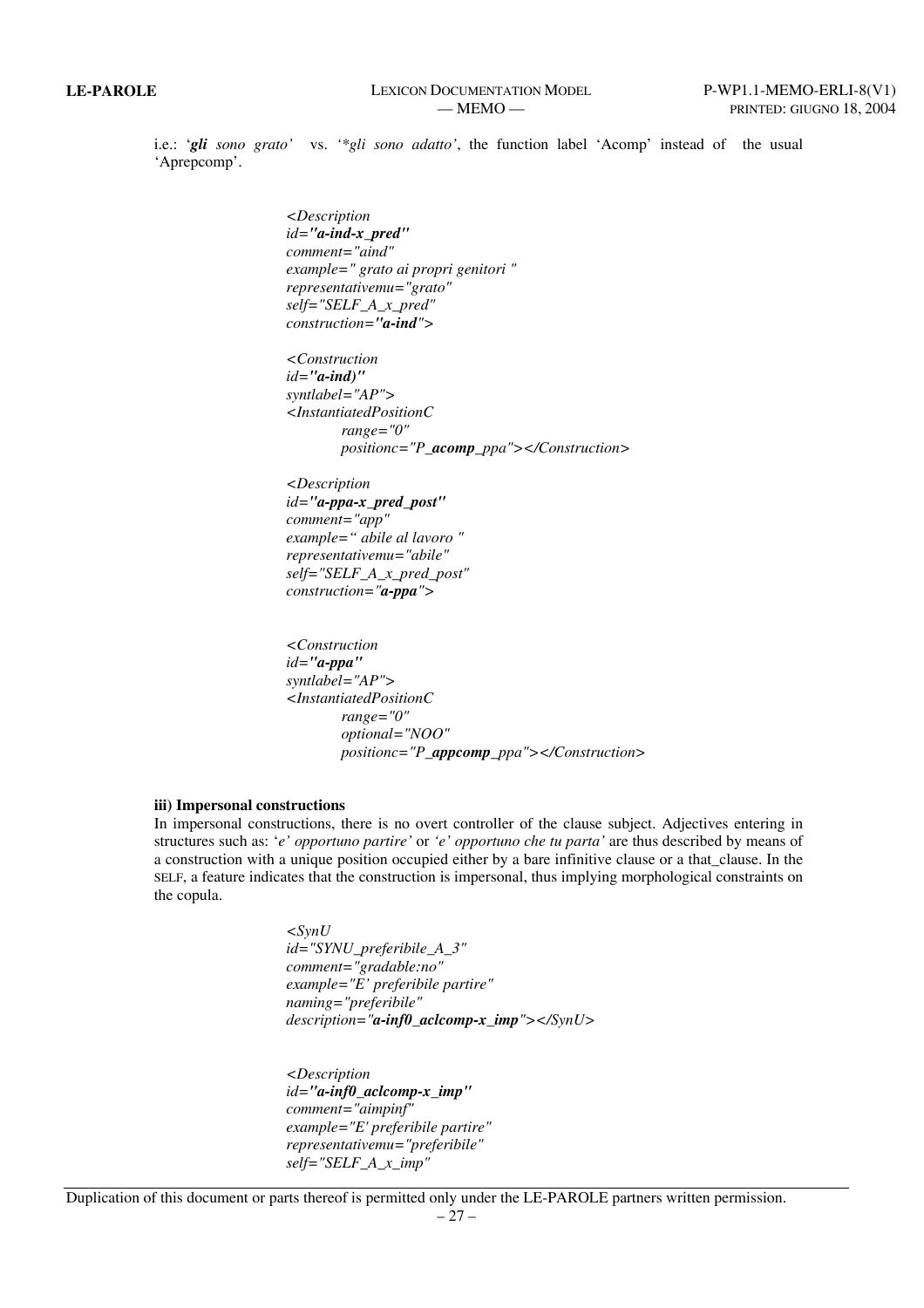*construction="a-inf0\_aclcomp">* 

 *<Construction id="a-inf0\_aclcomp" syntlabel="AP"> <InstantiatedPositionC range="0" optional="NOO" positionc="P\_aclcomp\_inf0"></Construction>*

#### **2.2.4 Numerals**

The cardinal and ordinal numerals which were extracted from the ILC Italian Reference Corpus on a frequency basis are encoded at syntactic level. Ordinal numerals are described by a unique syntactic description while cardinals have two syntactic descriptions, one accounting for their prototypical syntactic construction, i.e.: *ha diciotto anni' (he is eighteen years old)* and one for the cases in which they acquire somehow a value of ordinal number, e.g.: *'pagina diciotto' (page eighteen).* 

All descriptions account for the position of the numeral wrt. the noun, as well as the plural number of the modified noun, in the first construction above.

#### **2.2.5 Adverbs**

l

As for the other PoSs, only the immediate governed context was encoded in the lexical entries of adverbs.

Hence, adverbs which do not subcategorize for any argument have an empty construction while those which require a PP complement will have a one-slot frame. The position encodes the usual information about optionality, function – a generic *advcomp* label – and syntactic realization with the lexical specification of the prepositional phrase intoducer.

In order to encode adverbs, we took into account the following main classes of elements<sup>12</sup> which emerge from a study of Italian adverbs<sup>13</sup>, and which differentiate from each other as to their syntactic distribution**:** 

- as modifier of adjectives and adverbs, *intensifier* adverbs, i.e. *degree*, e.g.: *'molto bello'* and *quantity 'leggermente grande'* are premodifying elements; while they are postposed when used as verb modifiers, e.g.: *'camminare molto', 'pungere leggermente';*
- as modifier of the verbal phrase, and sharing similar syntactic properties wrt. topicalisation and negation, i.e. allowing both, are *place*, e.g.: *'dentro'* and *time 'domani'* adverbs, as well as *manner,* i.e. *resultative 'facilmente'* and *agentive 'timidamente'* and *will adverbs 'deliberatamente'*. The first two subclasses seem to have more freedom as to the position their elements may occupy in the sentence. However, it should be noted that their position is relevant for the whole sentence meaning.
- as modifier of the sentence, and disallowing both topicalization and negation, are *epistemic 'probabilmente', attitudinal 'fortunatamente', event 'improvvisamente'* and *agent-oriented* '*gentilmente' adverbs* which may occur in any position.
- also as modifier of the sentence, and disallowing both topicalization and negation, are *speech act*, e.g.: *'francamente'* and *connective 'tuttavia'* and *modal connective 'analogamente'* adverbs which usually occur at the beginning of the sentence. At last, *viewpoint* adverbs, e.g. '*politicamente',* modifying sentences and usually occurring at the beginning of the sentence seem to allow topicalization.
- as to *focus* adverbs such as *'soltanto',* they modify any constituent.

<sup>12</sup> It is worth noting that, sometimes, adverbs may be classified two different classes, e.g. in: *'finire completamente; interamente',* the adverb may be seen both as a manner or as an intensifier one.

<sup>13</sup> Corazzari, O., Italian Adverbs, MSc thesis, Centre for Computational Linguistics, University of Manchester (UMIST), Manchester, 1996

Duplication of this document or parts thereof is permitted only under the LE-PAROLE partners written permission.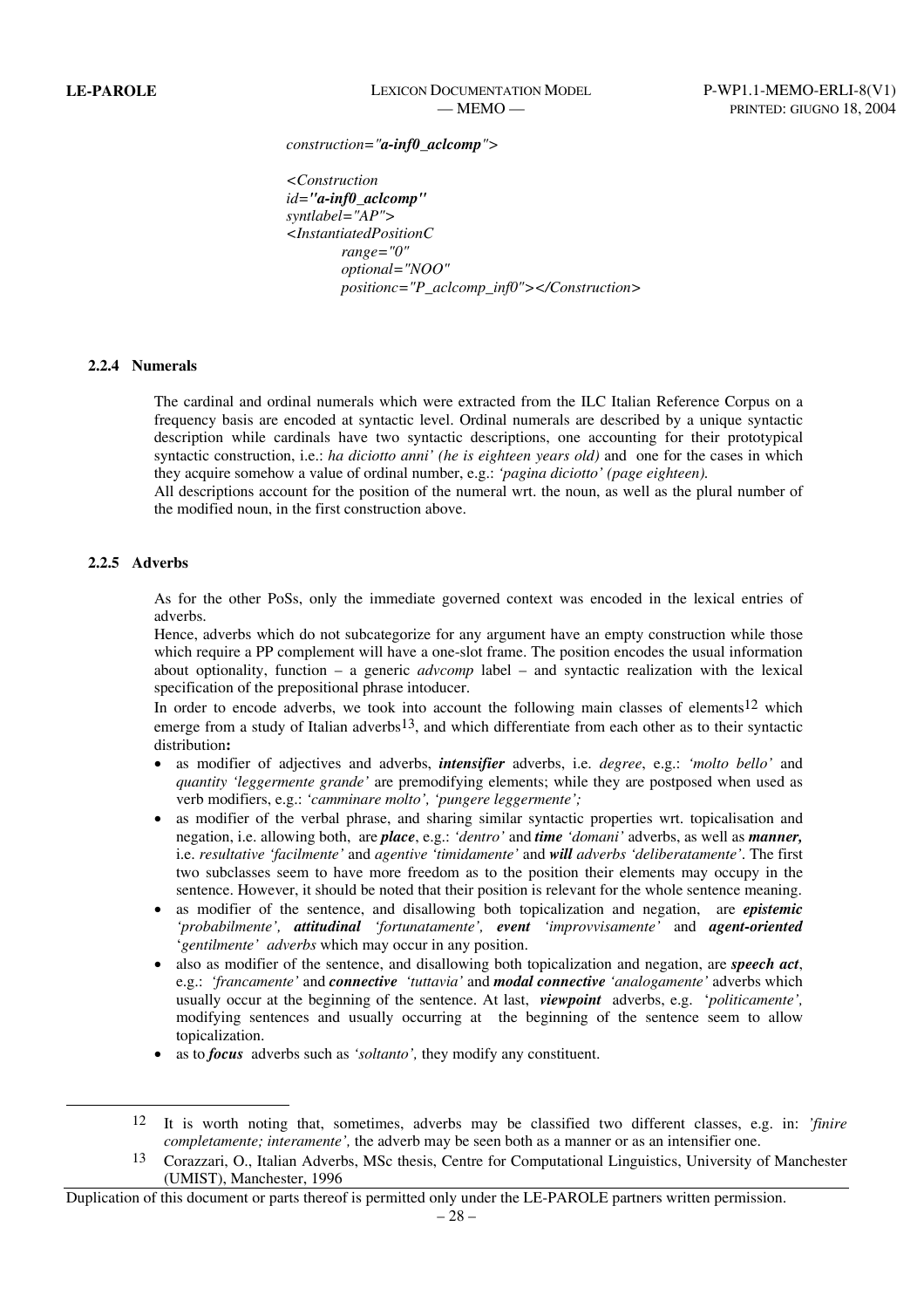In the lexical entries of adverbs, features in the SELF encode both the subclass the adverb belongs to and the modified element:

.

*<SynU id="SYNU\_accuratamente\_ADV" comment="adv0 " example="lavorare accuratamente" naming="accuratamente" description="adv-0-x\_man\_vp"></SynU>* 

*<Description id="adv-0-x\_man\_vp" comment="adv0" example="lavorare accuratamente" representativemu="accuratamente" self="SELF\_ADV\_x\_man\_vp">* 

*<Self id="SELF\_ADV\_x\_man\_vp" intervconst="I\_ADV\_x\_man\_vp">* 

*<IntervConst id="I\_ADV\_x\_man\_vp" syntagmatl="S\_T\_ADV\_x\_man\_vp">* 

*<SyntagmaT id="S\_T\_ ADV\_x\_man\_vp" syntlabel="ADV"> <SyntFeatureClosed featurename="FUNCT" value="MOD"> <SyntFeatureOpen featurename="SEMSUBCAT" value="MANNER"> <SyntFeatureOpen featurename="MODIFYING" value="VP"></SyntagmaT>* 

*<SynU id="SYNU\_relativamente\_ADV" comment="adv1 " example="relativamente a quanto detto ieri..." naming="relativamente" description="adv-ppa-x\_con\_s "></SynU>* 

*<Description id="adv-ppa-x\_con\_s" comment="adv1" example=" relativamente a quanto detto ieri.." representativemu="relativamente" self="SELF\_ADV\_ x\_con\_s " construction="adv-ppa">*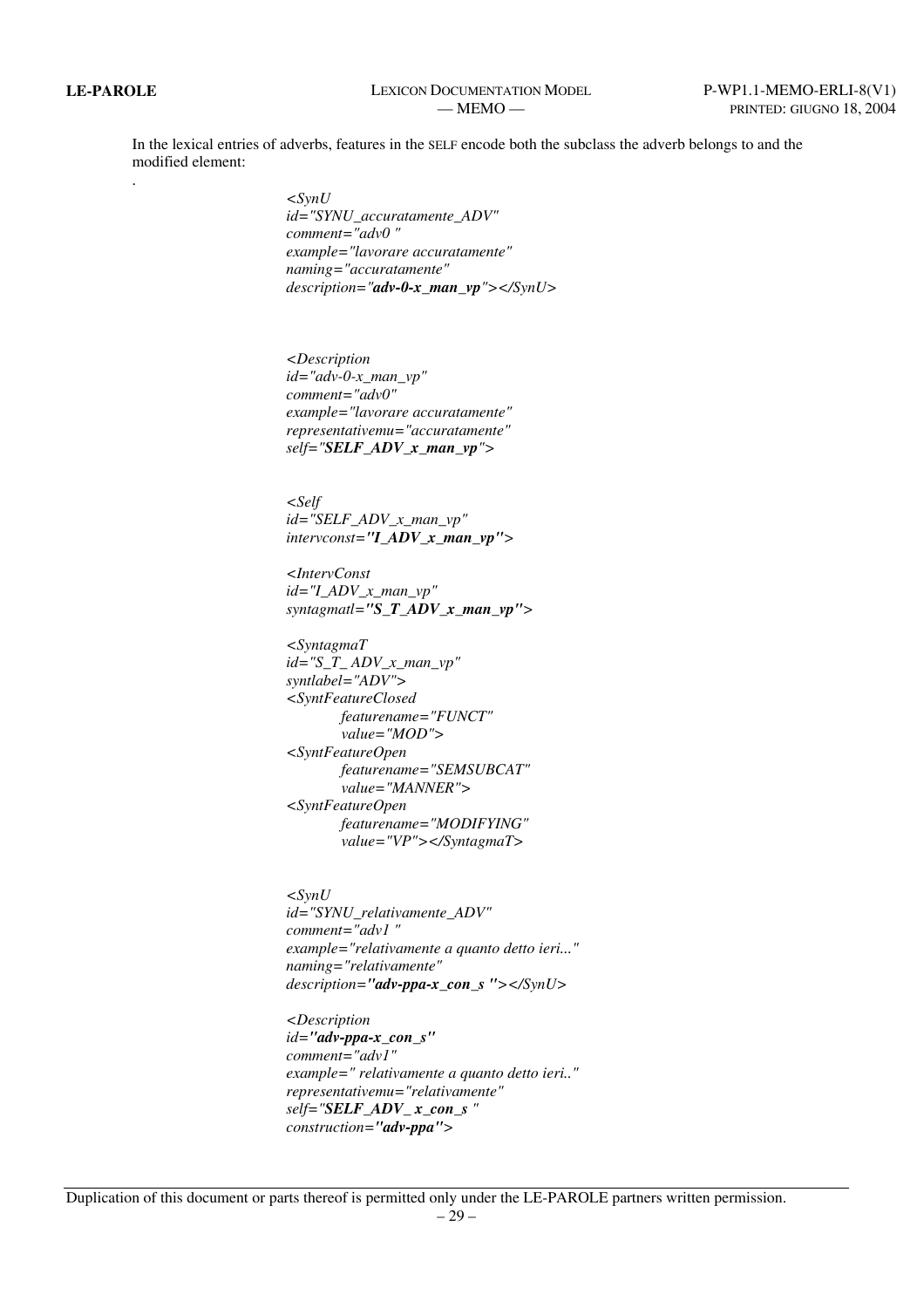*<Self id="SELF\_ADV\_ x\_con\_s" intervconst="I\_ ADV\_ x\_con\_s">* 

*<IntervConst id=" I\_ ADV\_ x\_con\_s " syntagmatl="S\_T\_ADV\_x\_con\_s">* 

*<Construction id="adv-ppa " syntlabel="ADV"> <InstantiatedPositionC range="0" optional="NOO" positionc="P\_advcomp\_ppa"></Construction>* 

*<PositionC id="P\_advcomp\_ppa" function="ADVCOMP" syntagmacl="S\_NT\_ppa">* 

*<SyntagmaT id=" S\_T\_ADV\_ x\_con\_s" syntlabel="ADV"> <SyntFeatureClosed featurename="FUNCT" value="MOD"> <SyntFeatureOpen featurename="SEMSUBCAT" value="CONNECTIVE"> <SyntFeatureOpen featurename="MODIFYING" value="S"></SyntagmaT>*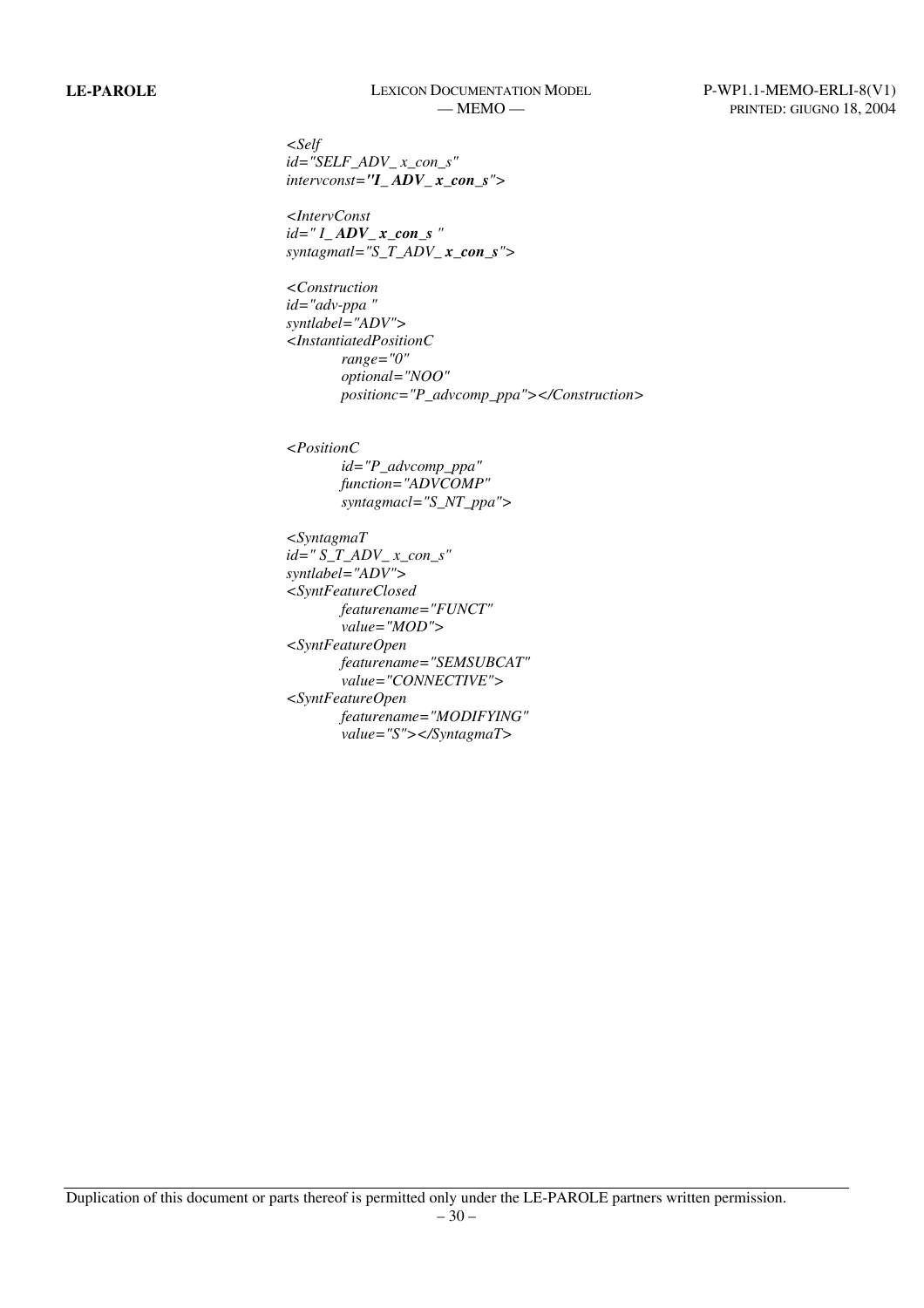#### **2.2.6 Grammatical Words**

Among the grammatical words which were encoded at morphological level, only those which displayed features syntactically relevant were encoded at syntactic level. For their syntactic encoding, we distinguished a total number of 16 stuctures, 5 for prepositions and 11 for conjunctions. The generic functions 'prepdependent' and 'conjdependent' were used for the complements of prepositions and conjunctions respectively. For prepositions, we took into account both phrasal and clausal complements. As regards subordinative conjunctions, information concerning the mood of the subordinate sentence was provided.

#### **2.3 Integrity Checker**

Pending the delivery of the tool, at the beginning of the project, the PAROLE Lexicon Pisa team started to encode lexical entries using a set of Macros designed in such a way as to account for all possible syntactic structures for Italian verbal and non-verbal PoSs. A Conversion procedure was then worked out in order to convert the macro format into an SGML file one, fulfilling the PAROLE DTD requirements. The SGML file was then loaded into AlethGD.

In order to validate the PAROLE lexicon - task which initially was to be performed by the tool - a set of Integrity Checking procedures were worked out in Pisa since the need to control the encoded data bit by bit was strongly felt. Such procedures take as input the SGML file output by AlethGD when running the standard mapper. They are pieces of C code, and work in a UNIX-SUN environment.

A first group of Integrity Checking procedures is intended to check the formal consistency of data with respect to the constraints imposed by the Entity-Relation Model. When performing this task, message errors are given whenever an entity:

- is instantiated twice:
- exists but is never invoked by another entity;
- which does not exist is invoked by another entity;
- is invoked twice from within another entity;

Such 'brute model' procedures are language-independent although they obviously do not apply**,** for the time being**,** to *all* entities which are declared in the PAROLE DTD, but only to those which have been actually used in the encoding of the Italian PAROLE lexicon.

A second group of procedures is intended to check the linguistic consistency of estabilished relations between entities. Such procedures output message errors whenever:

- a morphological unit invokes an inflectional paradigm incompatible with its grammatical category
- a morphological unit invokes a syntactic unit incompatible with its grammatical category
- a syntactic unit invokes a description incompatible with its grammatical category

Such procedures are mainly *ad-hoc* procedures, since they are based on the encoding strategies which have been adopted by the Pisa team. However, a generalization should be feasible.

A third group of Integrity-Checking procedures performs low-level checks in order to verify the consistency of manual encoding. Message errors are given, for instance whenever:

- within a construction, the value of a feature, say the 'optional' one, is wrong compared to what indicated in the construction id.
- in a given sequence of features, one or more of them are omitted

For the sake of reusability of data, on the other hand, a set of procedures is now being set up in order to convert for future use the PAROLE lexicon SGML output, in its final revised version, into the initial, more friendly, macro-format set of entries.

The macro name which is specified in the comment area of each syntactic unit allows the selection of an abstract template of lexical syntactic entry (a macro) which is left unspecified for certain feature values.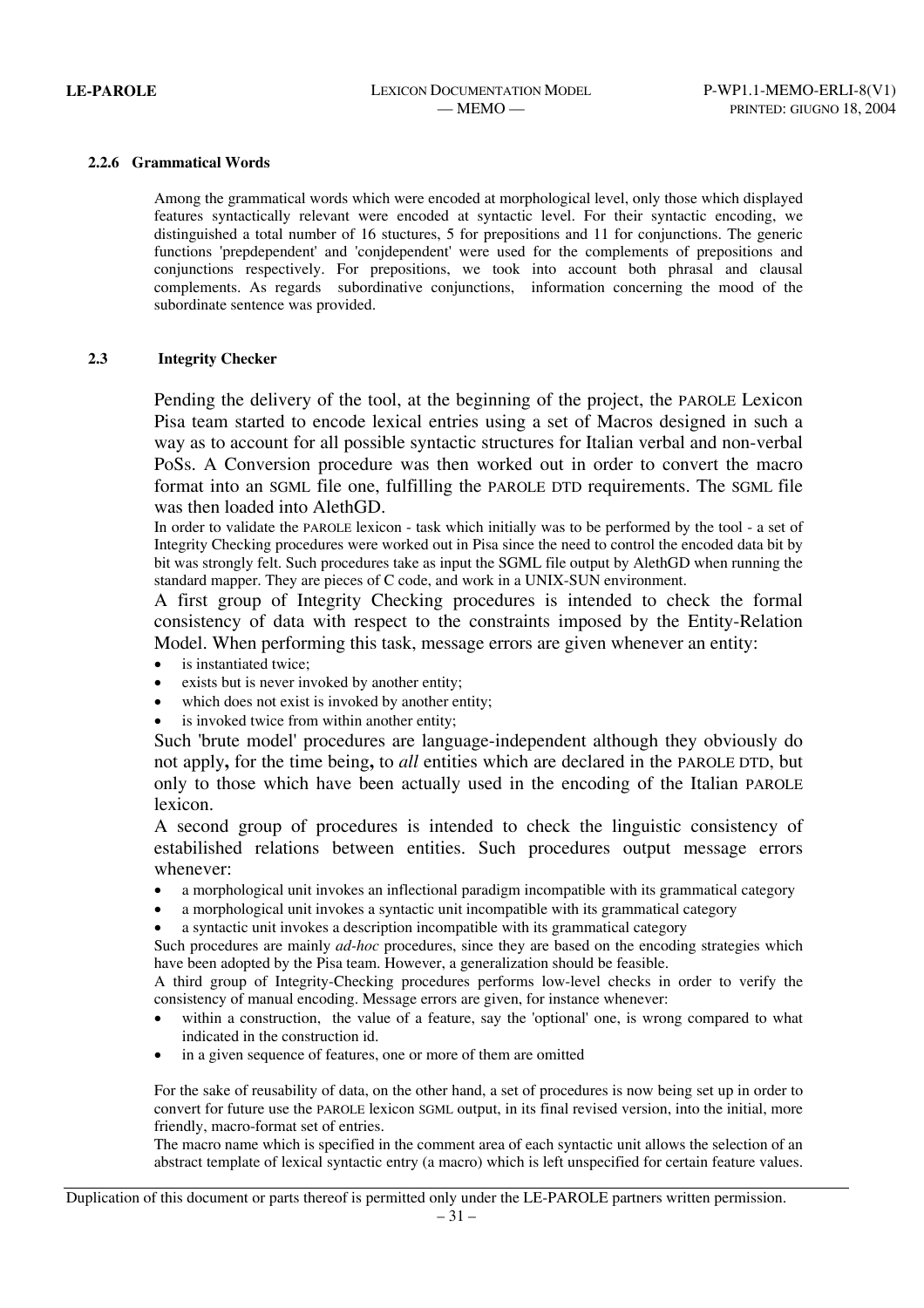Such values are then filled in by automatically acquiring the relevant information about both the subcategorization frame and the entry specific properties which is contained in the description name.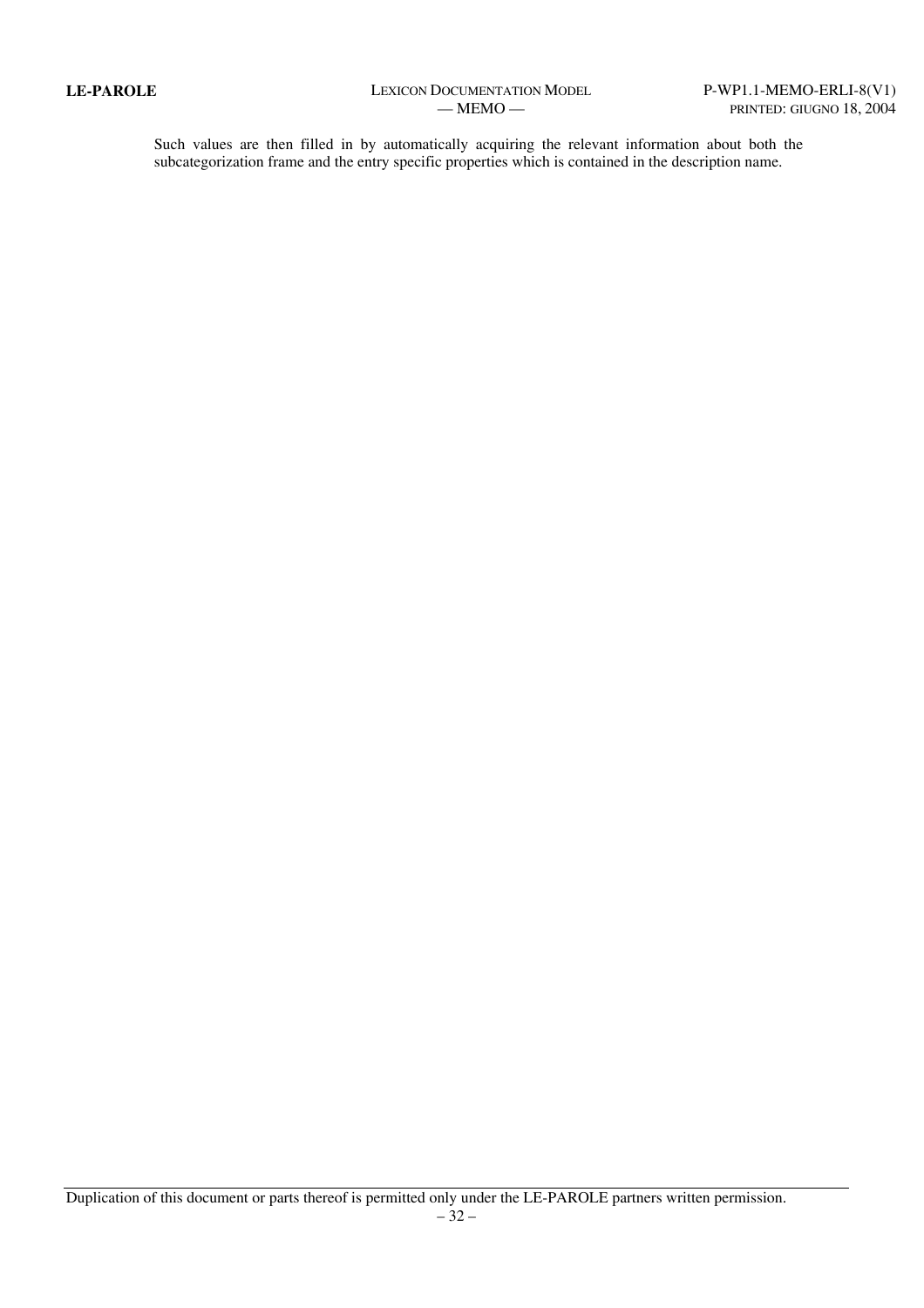## **3. Bibliography**

- *Blueprint of PAROLE Guidelines to the Encoding of Syntactic Information in the Lexicon: Verb Subcategorization*, Pisa 1996.
- *Blueprint of PAROLE Guidelines to the Encoding of Syntactic Information in the Lexicon for Nouns, Adjectives, Adverbs and Prepositions*, Paris-GSI, 1996.
- *Blueprint of PAROLE Guidelines to the Encoding of Syntactic Information in the Lexicon: Verb Subcategorization in Italian*, Pisa 1996.
- Corazzari, O., *Italian Adverbs*, MSc thesis, Centre for Computational Linguistics, University of Manchester (UMIST), Manchester, 1996

*EUREKA PROJECT GENELEX Report on Morphological Layer, GENELEX Consortium*, 3.3, November 1994.

*EUREKA PROJECT GENELEX Report on Syntactic Layer, GENELEX Consortium*, 4.0, December 1993.

Burzio, L., *Italian Syntax. A Government-Binding Approach,* Studies in natural Language & Linguistic Theory, D. Reidel Publishing Company, Dordrecht, 1986.

Grimshaw, J., *Argument Structure*, 1990, The Mit Press, Cambridge, MA.

*Lexicon: Inflectional Morphology. Comparison between the ILC Morphological Lexicon and the GENELEX Model*, Pisa 1995.

*Lexicon: Morphosyntactic Specifications: Language Specific Instatiations*, Pisa (all partners) 1996.

- Renzi, L. Salvi G. (Eds.), *Grande Grammatica italiana di consultazione*, voll. I-III, 1988/91/95, Il Mulino, Bologna, I.
- Schwarze, C. , *Grammatik der italienischen Sprache,* vol. 2., *verbesserte Auflage,* 1995, Niemeyer Verlag, Tuebingen.

*The EUROTRA Reference Manual, 7.0*, December 1990, Luxembourg: Commission of the EC.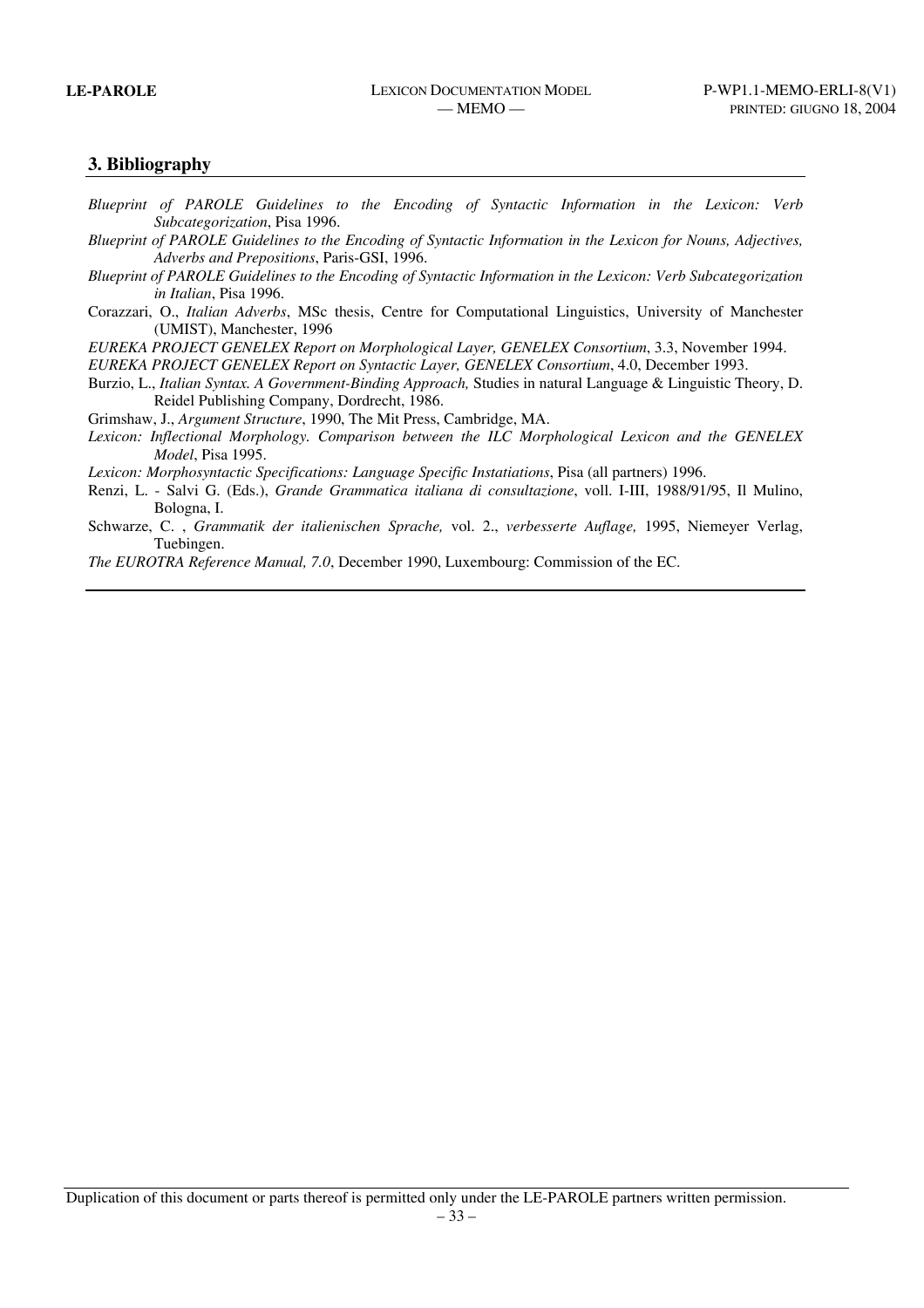# **Appendix - state of validation by the AlethGD tool**

N.B.: since the AlethGD tool has not been working in the last 15 days due to a problem with ObjectStore, no new figures can be provided as for syntax. For morphology, figures are unchanged.

General counting array

| Nb of Morphological Units                           | 20374 |
|-----------------------------------------------------|-------|
| Nb of Simple Morphological Units                    | 20374 |
| Nb of Graphical Morphological Units                 | 20374 |
| Number of simple words inflexion modes              | 342   |
|                                                     |       |
| Nb of Morphological Units linked with Syntax        | 9062  |
| Nb of Simple Morphological Units linked with Syntax | 9132  |
| Nb of Graphical Morphological Units linked with     | 9132  |
| Syntax                                              |       |
| Number of simple words inflexion modes              | 233   |
| Number of syntactic Units                           | 14932 |
| Number of constructions                             | 935   |

Grammatical categories for Morphology

| Category            | Subcategory         | <b>Simple</b>  | Compound         | <b>Total</b>   | <b>Example</b>  |
|---------------------|---------------------|----------------|------------------|----------------|-----------------|
|                     |                     | Morphologica   | Morphologica     |                |                 |
|                     |                     | l Units        | l Units          |                |                 |
| <b>ADJECTIVE</b>    | <b>QUALI</b>        | 2930           | $\theta$         | 2930           | bello           |
| <b>NUMERAL</b>      | <b>CARDINAL</b>     | 48             | $\theta$         | 48             | due             |
| <b>NUMERAL</b>      | <b>ORDINAL</b>      | 13             | $\overline{0}$   | 13             | secondo         |
| <b>ADPOSITION</b>   | <b>PREPOSITION</b>  | 143            | $\mathbf{0}$     | 143            | a               |
| <b>ADVERB</b>       | <b>MODAL</b>        | 481            | $\mathbf{0}$     | 481            | abbondantemente |
| <b>ADVERB</b>       | <b>NONMODAL</b>     | 82             | $\overline{0}$   | 82             | abbastanza      |
| <b>ARTICLE</b>      | <b>INDEFINITE</b>   | $\overline{2}$ | $\mathbf{0}$     | 2              | uno             |
| <b>ARTICLE</b>      | <b>DEFINITE</b>     | 6              | $\overline{0}$   | 6              | gli             |
| <b>CONJUNCTION</b>  | <b>COORDINATIVE</b> | 26             | $\overline{0}$   | 26             | quindi          |
| <b>CONJUNCTION</b>  | <b>SUBORDINATIV</b> | 75             | $\overline{0}$   | 75             | affinche'       |
|                     | E                   |                |                  |                |                 |
| <b>DETERMINER</b>   | <b>DEMONSTRATI</b>  | 6              | $\Omega$         | 6              | codesto         |
|                     | <b>VE</b>           |                |                  |                |                 |
| <b>DETERMINER</b>   | <b>POSSESSIVE</b>   | 9              | $\mathbf{0}$     | 9              | altrui          |
| <b>DETERMINER</b>   | <b>INTERROGATIV</b> | $\overline{2}$ | $\overline{0}$   | $\overline{2}$ | che             |
|                     | E                   |                |                  |                |                 |
| <b>DETERMINER</b>   | <b>EXCLAMATIVE</b>  | $\overline{c}$ | $\boldsymbol{0}$ | $\overline{2}$ | che             |
| <b>DETERMINER</b>   | <b>RELATIVE</b>     | $\overline{2}$ | $\boldsymbol{0}$ | $\overline{2}$ | quale           |
| <b>DETERMINER</b>   | <b>INDEFINITE</b>   | 68             | $\boldsymbol{0}$ | 68             | alcuno          |
| <b>INTERJECTION</b> | <b>WITHOUTSC</b>    | 142            | $\mathbf{0}$     | 142            | accidenti       |
| <b>NOUN</b>         | <b>COMMON</b>       | 12573          | $\boldsymbol{0}$ | 12573          | abate           |
| <b>NOUN</b>         | <b>PROPER</b>       | 408            | $\mathbf{0}$     | 408            | roma            |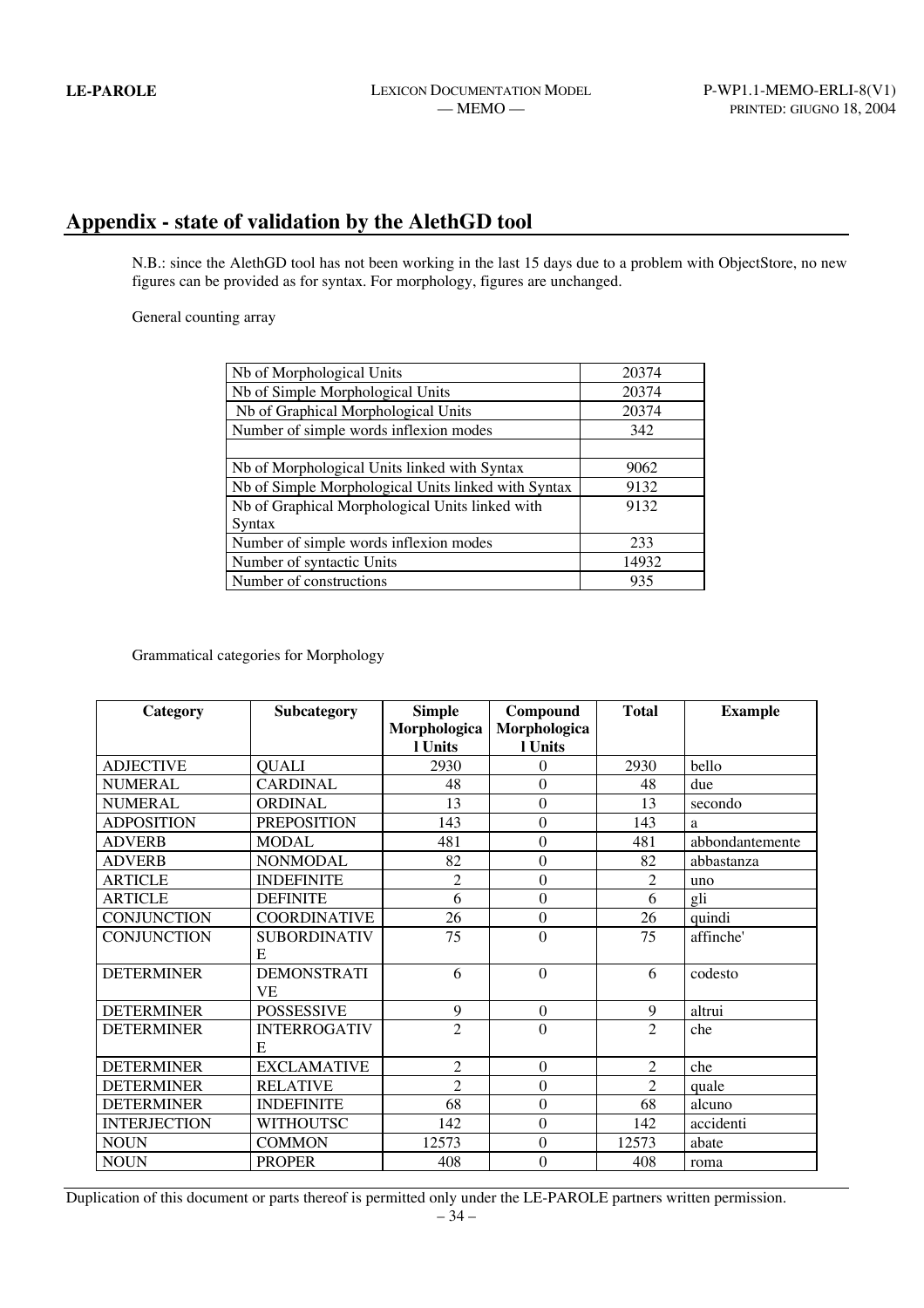# LE-PAROLE LEXICON DOCUMENTATION MODEL P-WP1.1-MEMO-ERLI-8(V1)

| Category       | Subcategory         | <b>Simple</b>  | Compound     | <b>Total</b> | <b>Example</b> |
|----------------|---------------------|----------------|--------------|--------------|----------------|
|                |                     | Morphologica   | Morphologica |              |                |
|                |                     | 1 Units        | 1 Units      |              |                |
| <b>PRONOUN</b> | <b>DEMONSTRATI</b>  | 19             | $\theta$     | 19           | cio'           |
|                | VE                  |                |              |              |                |
| <b>PRONOUN</b> | <b>POSSESSIVE</b>   | 6              | $\Omega$     | 6            | loro           |
| <b>PRONOUN</b> | <b>INTERROGATIV</b> | $\overline{2}$ | $\theta$     | 2            | che            |
|                | E                   |                |              |              |                |
| <b>PRONOUN</b> | <b>EXCLAMATIVE</b>  |                | $\Omega$     |              | quanto         |
| <b>PRONOUN</b> | <b>PERSONAL</b>     | 32             | $\Omega$     | 32           | ce             |
| <b>PRONOUN</b> | <b>RELATIVE</b>     |                | $\Omega$     | 5            | che            |
| <b>PRONOUN</b> | <b>INDEFINITE</b>   | 39             | $\Omega$     | 39           | alcunche'      |
| <b>VERB</b>    | <b>WITHOUTSC</b>    | 3090           | $\theta$     | 3090         | abbagliare     |

Grammatical categories for Syntax

| Category           | Subcategory         |
|--------------------|---------------------|
| <b>NOUN</b>        | <b>COMMON</b>       |
| <b>NOUN</b>        | <b>PROPER</b>       |
| <b>VERB</b>        | MAIN                |
| <b>VERB</b>        | AUX                 |
| <b>VERB</b>        | <b>COPULA</b>       |
| <b>VERB</b>        | <b>MODAL</b>        |
| <b>VERB</b>        | <b>REFLEXIVE</b>    |
| <b>VERB</b>        | RECIPROCAL          |
| <b>VERB</b>        | <b>PRONOMINAL</b>   |
| <b>VERB</b>        | <b>IMPERSONAL</b>   |
| <b>ADJECTIVE</b>   | <b>QUALI</b>        |
| <b>NUMERAL</b>     | <b>CARDINAL</b>     |
| <b>NUMERAL</b>     | <b>ORDINAL</b>      |
| <b>ADPOSITION</b>  | <b>PREPOSITION</b>  |
| <b>ADVERB</b>      | WITHOUTSC           |
| CONJUNCTION        | <b>COORDINATIVE</b> |
| <b>CONJUNCTION</b> | SUBORDINATIVE       |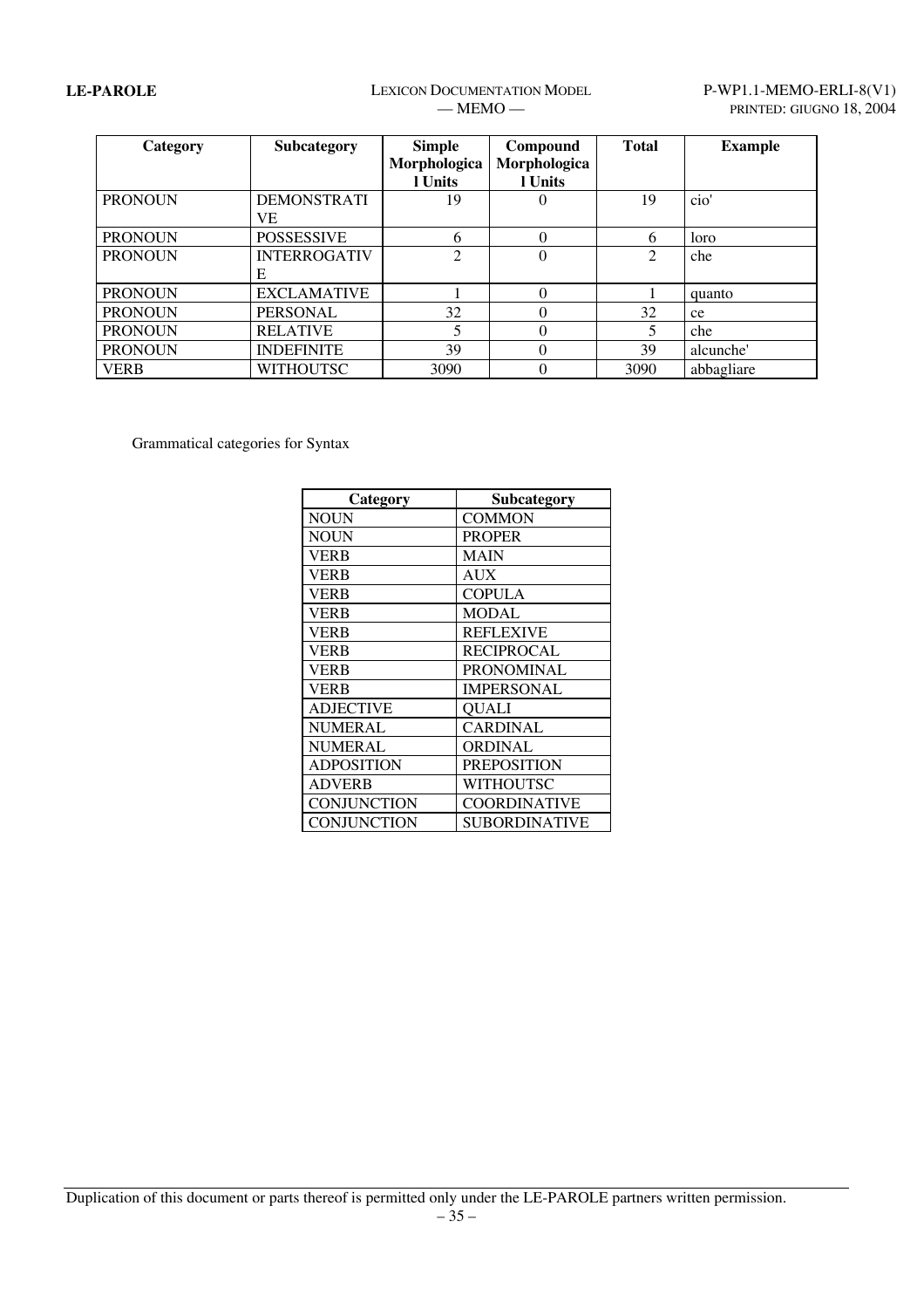## Full counting array

## Morphological layer

| Object type                          | <b>Number of occurences</b> |
|--------------------------------------|-----------------------------|
| Simple Morphological Units           | 20374                       |
| <b>Graphical Morphological Units</b> | 20374                       |
| Simple Inflection Modes              | 342                         |
| Comb MF                              | 84                          |
| dico_Trait_M                         | 179                         |
| categories                           | 13                          |
| Subcategories.                       | 19                          |
| dico_Statut                          | 5                           |
| dico_Separg.                         | 10                          |
| dico_Separp                          |                             |
| typeshort                            |                             |

### Syntactic layer

(Figures in the tables below were derived from the SGML file)

# **Verbs**

| Object type            | Number of<br>occurences |
|------------------------|-------------------------|
| <b>Syntactic Units</b> | 7457                    |
| Descriptions           | 776                     |
| <b>Selfs</b>           | 24                      |
| <b>IntervConsts</b>    | 24                      |
| Constructions          | 671                     |
| Positionc              | 298                     |
| Syntagma_T             | 24                      |
| Syntagma_NT_C          | 69                      |
| Lex Features           | 18                      |
| Closed Synt. Features  | 11                      |
| Open Synt. Features    | 2                       |
| <b>Aux Features</b>    | 2                       |
| <b>Functions</b>       | 8                       |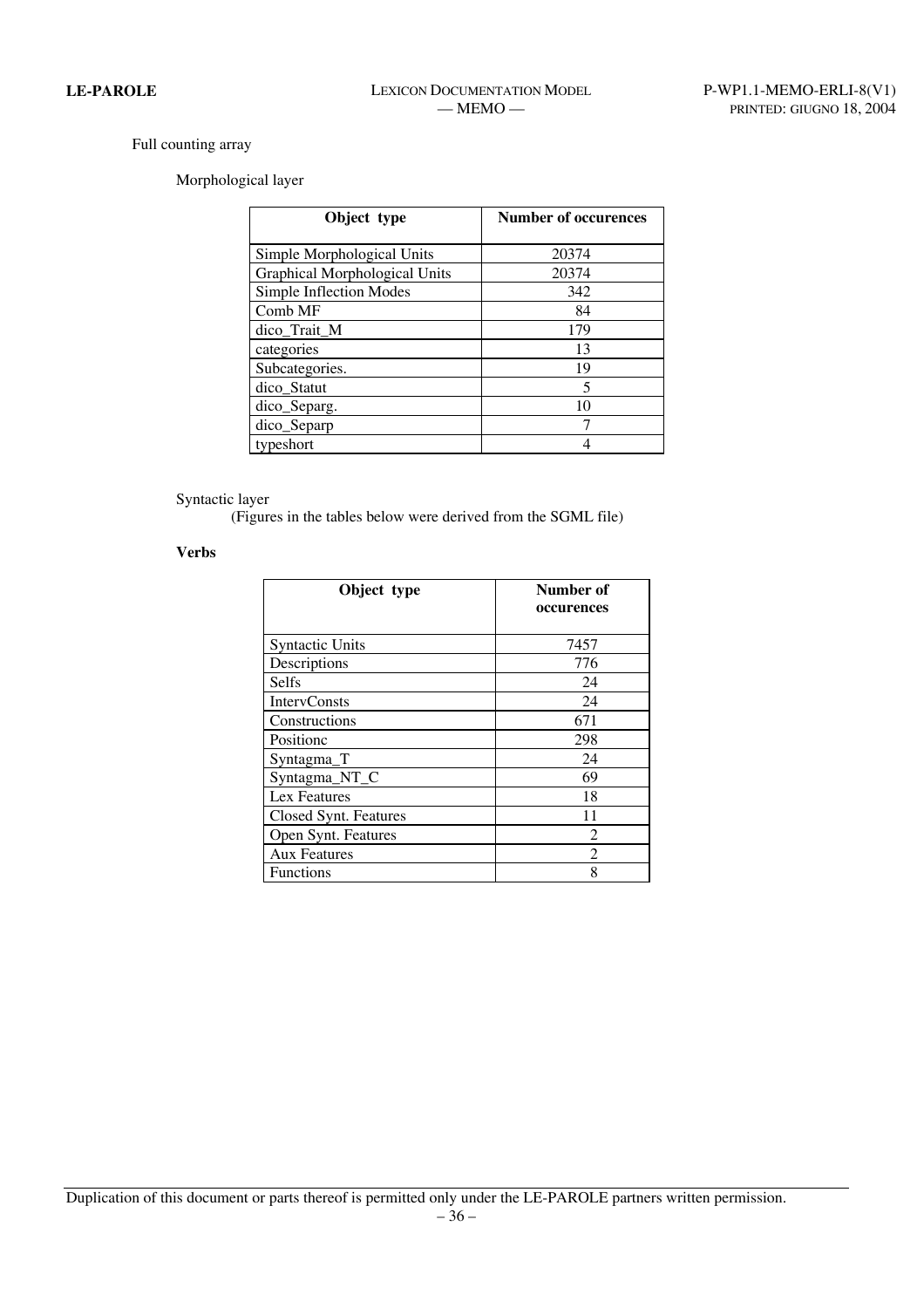## **Nouns**

| Object type            | Number of<br>occurences |
|------------------------|-------------------------|
| <b>Syntactic Units</b> | 16738                   |
| Descriptions           | 214                     |
| <b>Selfs</b>           | 9                       |
| <b>IntervConsts</b>    | 6                       |
| Constructions          | 163                     |
| Positionc              | 83                      |
| Syntagma <sub>T</sub>  | 6                       |
| Syntagma_NT_C          | 40                      |
| Lex Features           | 17                      |
| Closed Synt. Features  |                         |
| Open Synt. Features    |                         |
| <b>Functions</b>       | 2                       |

### **Adjectives**

| Object type            | Number of<br>occurences |
|------------------------|-------------------------|
| <b>Syntactic Units</b> | 4227                    |
| Descriptions           | 84                      |
| <b>Selfs</b>           | 12                      |
| <b>IntervConsts</b>    | 12                      |
| Constructions          | 37                      |
| Positionc              | 25                      |
| Syntagma_T             | 12                      |
| Syntagma_NT_C          | 24                      |
| Lex Features           | 10                      |
| Closed Synt. Features  | 8                       |
| Open Synt. Features    | $\mathfrak{D}$          |
| <b>Functions</b>       | 4                       |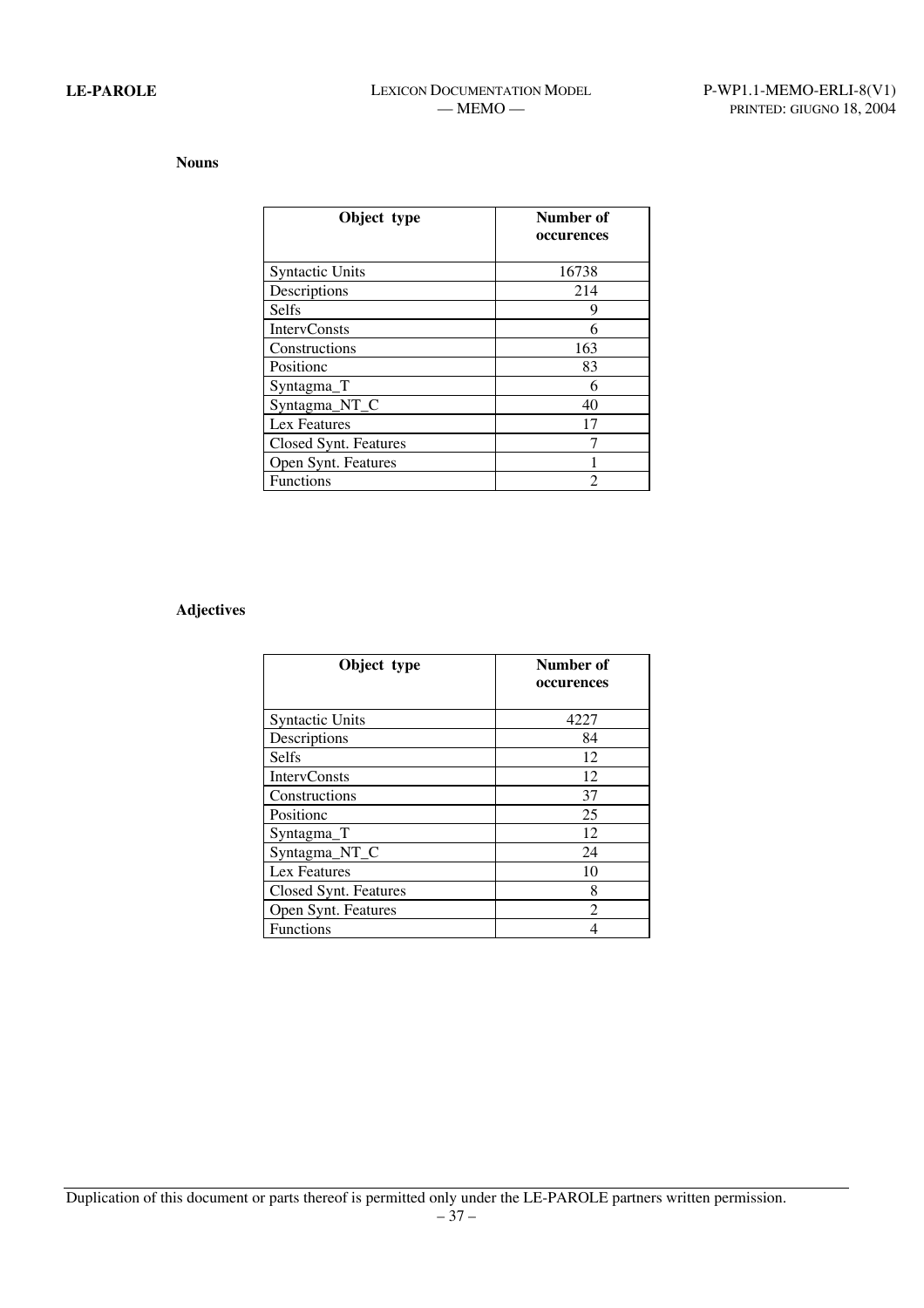# **Adverbs**

| Object type            | Number of<br>occurences |
|------------------------|-------------------------|
| <b>Syntactic Units</b> | 686                     |
| Descriptions           | 22                      |
| <b>Selfs</b>           | 16                      |
| <b>IntervConsts</b>    | 16                      |
| Constructions          | 3                       |
| Positionc              | 3                       |
| Syntagma_T             | 16                      |
| Syntagma_NT_C          | 3                       |
| Lex Features           | 3                       |
| Closed Synt. Features  |                         |
| Open Synt. Features    | 18                      |
| <b>Functions</b>       |                         |

### **Prepositions and conjunctions**

| Object type            | Number of<br>occurences |
|------------------------|-------------------------|
| <b>Syntactic Units</b> | 162                     |
| Descriptions           | 19                      |
| <b>Selfs</b>           | 2                       |
| <b>IntervConsts</b>    | 3                       |
| Constructions          | 16                      |
| Positionc              | 16                      |
| Syntagma_T             | 3                       |
| Syntagma_NT_C          | 10                      |
| Lex Features           |                         |
| Closed Synt. Features  |                         |
| <b>Functions</b>       |                         |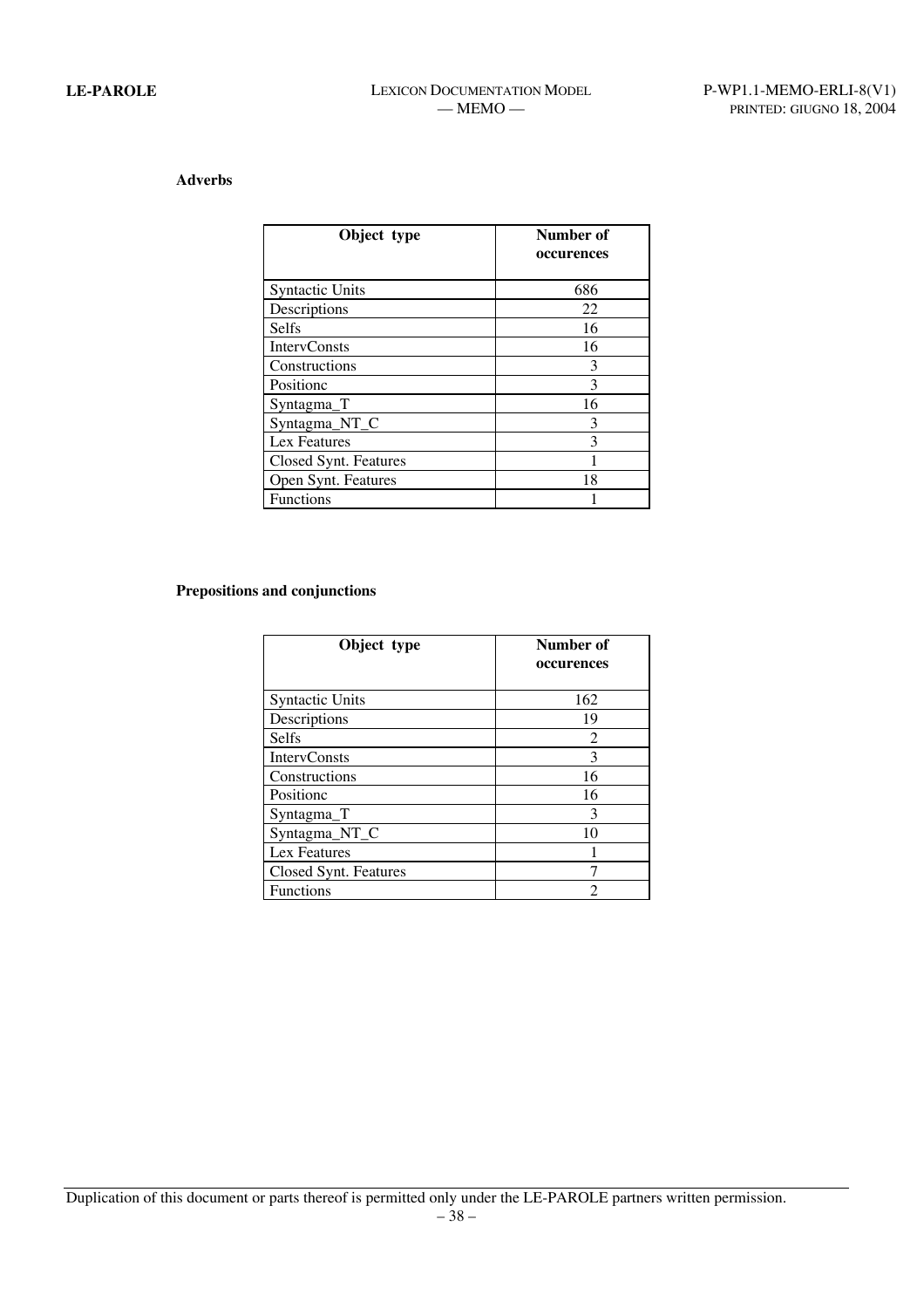### **Numerals**

| Object type            | Number of<br>occurences |
|------------------------|-------------------------|
| <b>Syntactic Units</b> | 109                     |
| Descriptions           |                         |
| <b>Selfs</b>           |                         |
| <b>IntervConsts</b>    |                         |
| Constructions          |                         |
| <b>Functions</b>       |                         |

# **List of labels of syntactic constructions for verbs**

| i-clauscomp_infa[s]{r}-xa_asp                   |
|-------------------------------------------------|
| i-clauscomp_infa[s]{r}-xe_asp                   |
| i-clauscomp_infcon[s]{r}-xa_asp                 |
| i-clauscomp_infdi[s]{r}-xa_asp                  |
| i-clauscomp_infper[s]{r}-xa_asp                 |
| i-clauscomp_infper[s]{r}-xe_asp                 |
| i <thsub inf0="">-ind)-atts_ap-xe_cop</thsub>   |
| i <thsub inf0="">-ind-atts_ap/np-xe_cop</thsub> |
| i-ind)-atts_ap/np-xe_cop                        |
| i-ind)-atts_ppcome,da-xe_cop                    |
| i-ind-atts_ppda-xa_cop                          |
| t <thsub inf0="">-atto_ap-xa</thsub>            |
| t-atto_ap/np*/ppdi-xa                           |
| t-atto_ap/np*-xa                                |
| t-atto_ap/np/ppcome-xa                          |
| t-atto_ap/np/ppin-xa                            |
| $t$ -atto_ap/np-xa                              |
| t-atto_ap/ppcome-xa                             |
| t-atto_ap/ppin-xa                               |
| t-atto_ap-xa                                    |
| t-atto_np*)-xa                                  |
| t-atto_np*/ppcome*-xa                           |
| t-atto_np*/ppper-xa                             |
| t-atto_np*-xa                                   |
| t-atto_np-xa                                    |
| t-atto_ppa*)-xa                                 |
| t-atto_ppa*,in*-xa                              |
| t-atto_ppa*-xa                                  |
| t-atto_ppcome*,per*-xa                          |
| t-atto_ppcome, in-xa                            |
| t-atto_ppcome,per-xa                            |
| t-atto_ppcome-xa                                |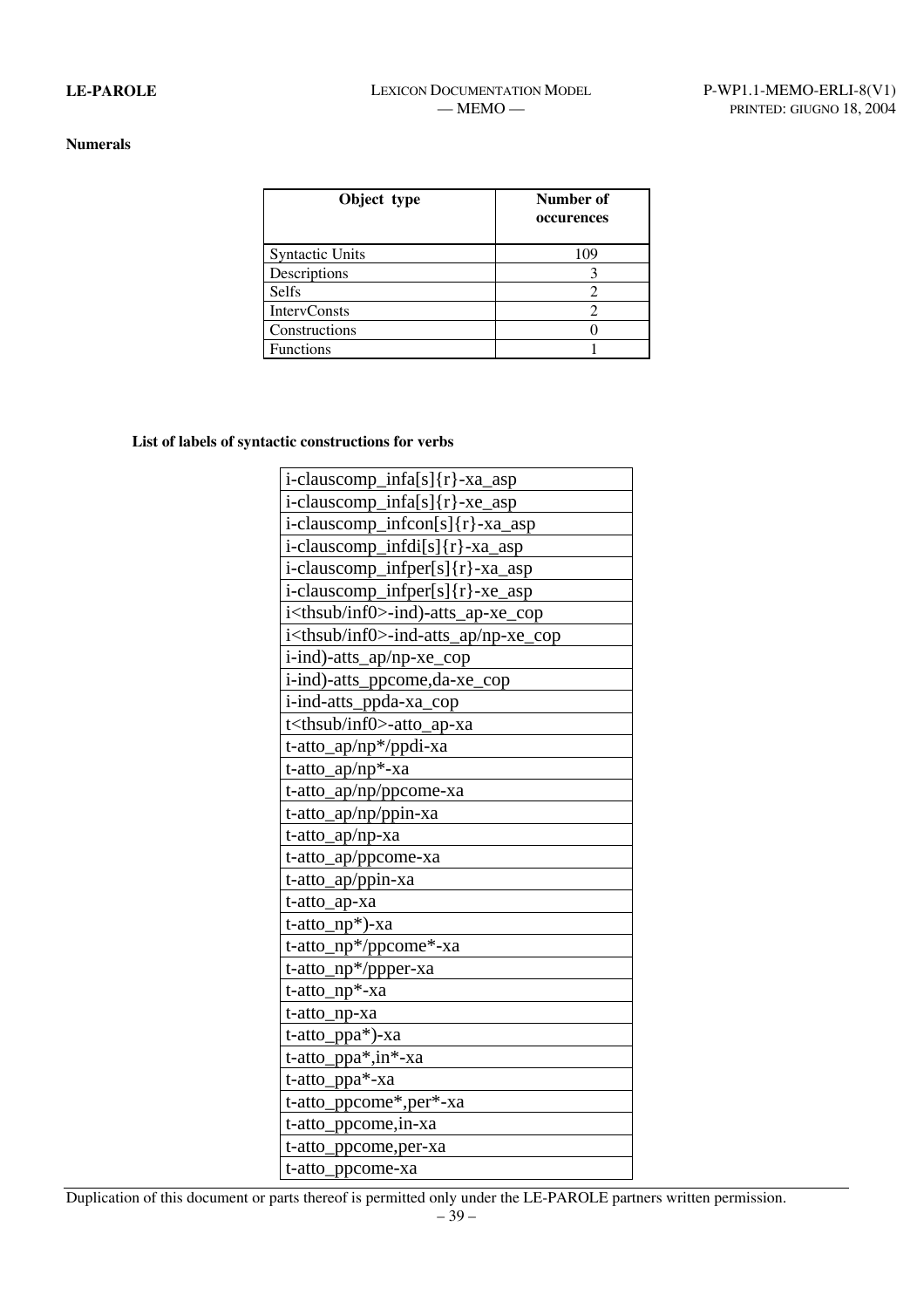$\overline{\phantom{0}}$ 

| t-atto_ppda-xa                                           |  |
|----------------------------------------------------------|--|
| t-atto_ppin*-xa                                          |  |
| t-atto_ppin-xa                                           |  |
| t-atto_ppper-xa                                          |  |
| t-atto_np/ppcome-xa                                      |  |
| t-atto_ppcome,da-xa                                      |  |
| t-atto_ppper*-xa                                         |  |
| t-atto_infdaobj[o]-xa                                    |  |
| $[t]+inf0/thsub[^s]-atto\_ap-xa$                         |  |
| t)-atto inf0[o]-xa                                       |  |
| t-atto_inf0[o]-xa                                        |  |
| i-atts_ap/ppcome-xe_cop                                  |  |
| i-atts_ap/ppda*-xa_cop                                   |  |
| i-atts_ap/ppdi-xe_cop                                    |  |
| i-atts_ppa,in-xe_cop                                     |  |
| i-atts_ppcome,da*-xa                                     |  |
| i-atts_ppda*,per-xe_cop                                  |  |
| i-atts_ppda*-xa_cop                                      |  |
| i <inf0>-atts_np-xe_cop</inf0>                           |  |
| i <thsub inf0="">-atts_ap/np-xe_cop</thsub>              |  |
| i <thsub inf0="">-atts_np-xe_cop</thsub>                 |  |
| $i$ -atts_ap/inf0[s]-xe_cop                              |  |
| i-atts_ap/np/thind/inf0,di-xe_cop                        |  |
| i-atts_infa[s]-xe_cop                                    |  |
| i-atts_infda-xe_cop                                      |  |
| i-atts_np/thind/inf0-xa_cop                              |  |
| i-atts_advp/ap/np-xe_cop                                 |  |
| i-atts_advp/ap-xe_cop                                    |  |
| i-atts_ap/np*-xe_cop                                     |  |
| i-atts_ap-xa/xe_cop                                      |  |
| i-atts_ap-xe_cop                                         |  |
| i-atts_np*-xe_cop                                        |  |
| i-atts_np-xe_cop                                         |  |
| V_AUX_avere                                              |  |
| V_AUX_essere                                             |  |
| i0 <clauscomp_np inf0="" thsub="">-x0_imp</clauscomp_np> |  |
| i0 <clauscomp_thsub inf0="">-x0_imp</clauscomp_thsub>    |  |
| i0 <clauscomp_thsub inf0="">-xe_imp</clauscomp_thsub>    |  |
| i0-ind)-ppdi,per/thsub[^i]/infdi[i] -xe_imp              |  |
| i0-ind)-thsub[^i]/inf0[i]-xe_imp                         |  |
| i0-ind)-thsub[^i]/infdi[i]-xe_imp                        |  |
| i0-ind-thsub[^i]/infdi[i]-xe_imp                         |  |
| i0 <clauscomp_inf0>-x0_imp</clauscomp_inf0>              |  |
| i0 <clauscomp_inf0>-xe_imp</clauscomp_inf0>              |  |
| i0-clauscomp_infa-xa_imp                                 |  |
| i0-clauscomp_infcon-xa_imp                               |  |
| i0-clauscomp_infdi-xa_imp                                |  |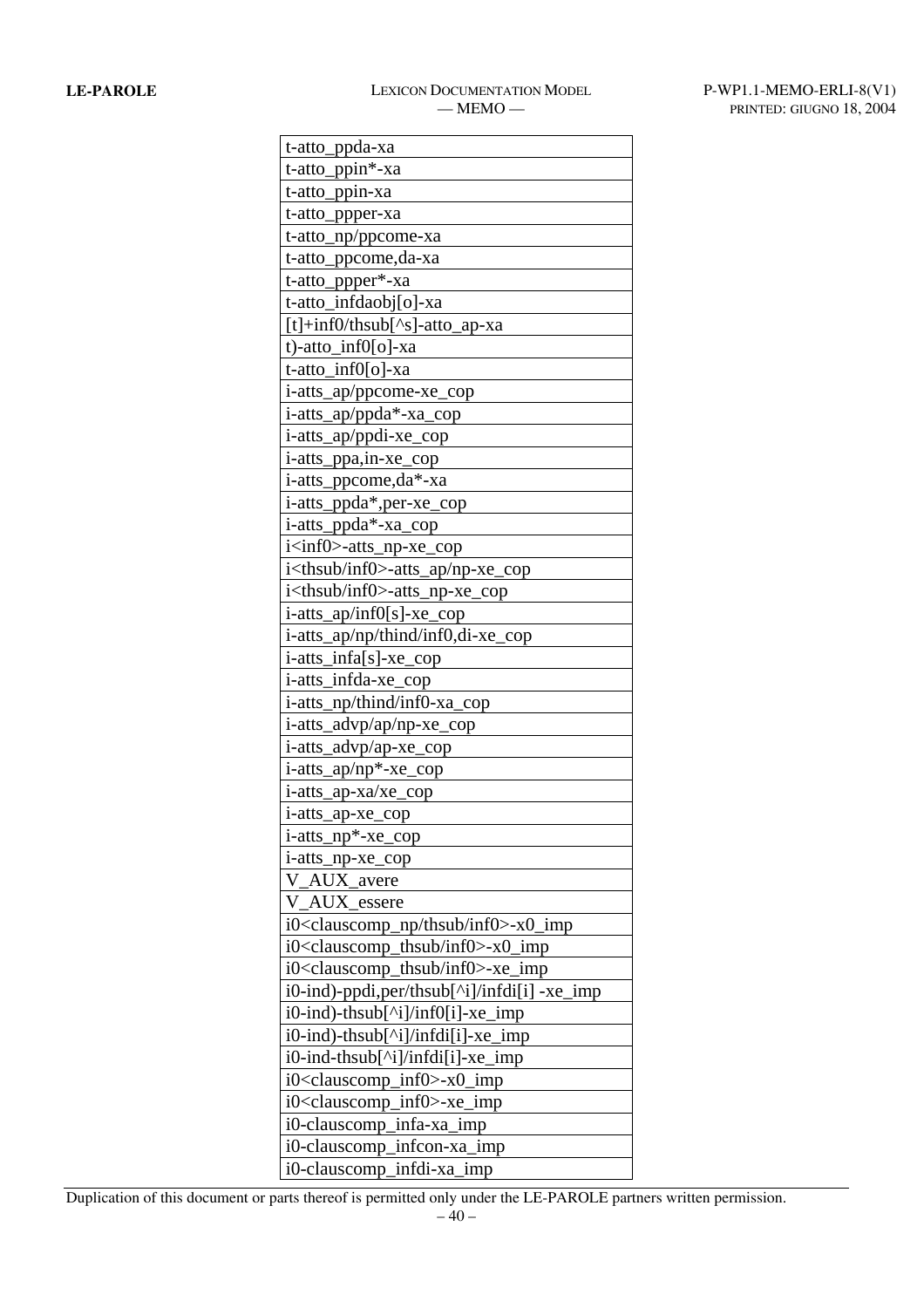| i0-clauscomp_infper-xa_imp                    |
|-----------------------------------------------|
| i0 <clauscomp_thsub>-xe_imp</clauscomp_thsub> |
| i0 <thind>-ppda-xe_imp</thind>                |
| $i-x0$                                        |
| i0-xa/xe_imp                                  |
| i-xa                                          |
| $i$ -xa/xe                                    |
| $i$ -xe                                       |
| $i$ <sub>-pl-x0</sub>                         |
| i_pl-xa                                       |
| i_pl-xe                                       |
| i-adj_ppda)-adj_ppa, verso-xe                 |
| i-adj_ppda)-adj_ppa-x0                        |
| i-adj_ppda)-adj_ppper)-xe                     |
| i-adj_ppda-adj_ppa, verso)-xe                 |
| i-adj_ppda-adj_ppa-xe                         |
| i-ind)-ppdi-xa                                |
| i-ppa-ppcon-xe                                |
| i-ppcon)-ppcontro-xa                          |
| i-ppcon)-ppdi-xa                              |
| i-ppcon-ppper)-xa                             |
| i-ppcon-ppsu)-xa                              |
| i-ppper)-adj_ppdi*-xa                         |
| i-ppa-ppcon)-xa                               |
| i-ppa)-ppcon-xa                               |
| i-ppcon)-ppsu)-xa                             |
| i-ppcon-ppdi)-xa                              |
| i-adj_ppda)-adj_ppa-ppcon,in)-xe              |
| i-adj_advp)-xa                                |
| i-adj_advp)-xa/xe                             |
| i-adj_advp)-xe                                |
| i-adj_advp/np-x0                              |
| i-adj advp/np-xe                              |
| i-adj_advp/ppa)-xa                            |
| i-adj<br>advp/ppa)-xa/xe                      |
| i-adj<br>advp/ppa)-xe                         |
| i-adj_advp/ppa,di,in-xe                       |
| advp/ppa,in-xe<br>i-adj                       |
| i-adj<br>advp/ppcon-xa                        |
| advp/ppin)-xe<br>i-adj                        |
| advp/ppin-xe<br>i-adj                         |
| i-adj_advp/ppper)-xa/xe                       |
| i-adi<br>advp/ppsu-xe                         |
| i-adj<br>advp-x0                              |
| i-adj_advp-xa                                 |
| i-adj_advp-xe                                 |
| i-adj infper-xe                               |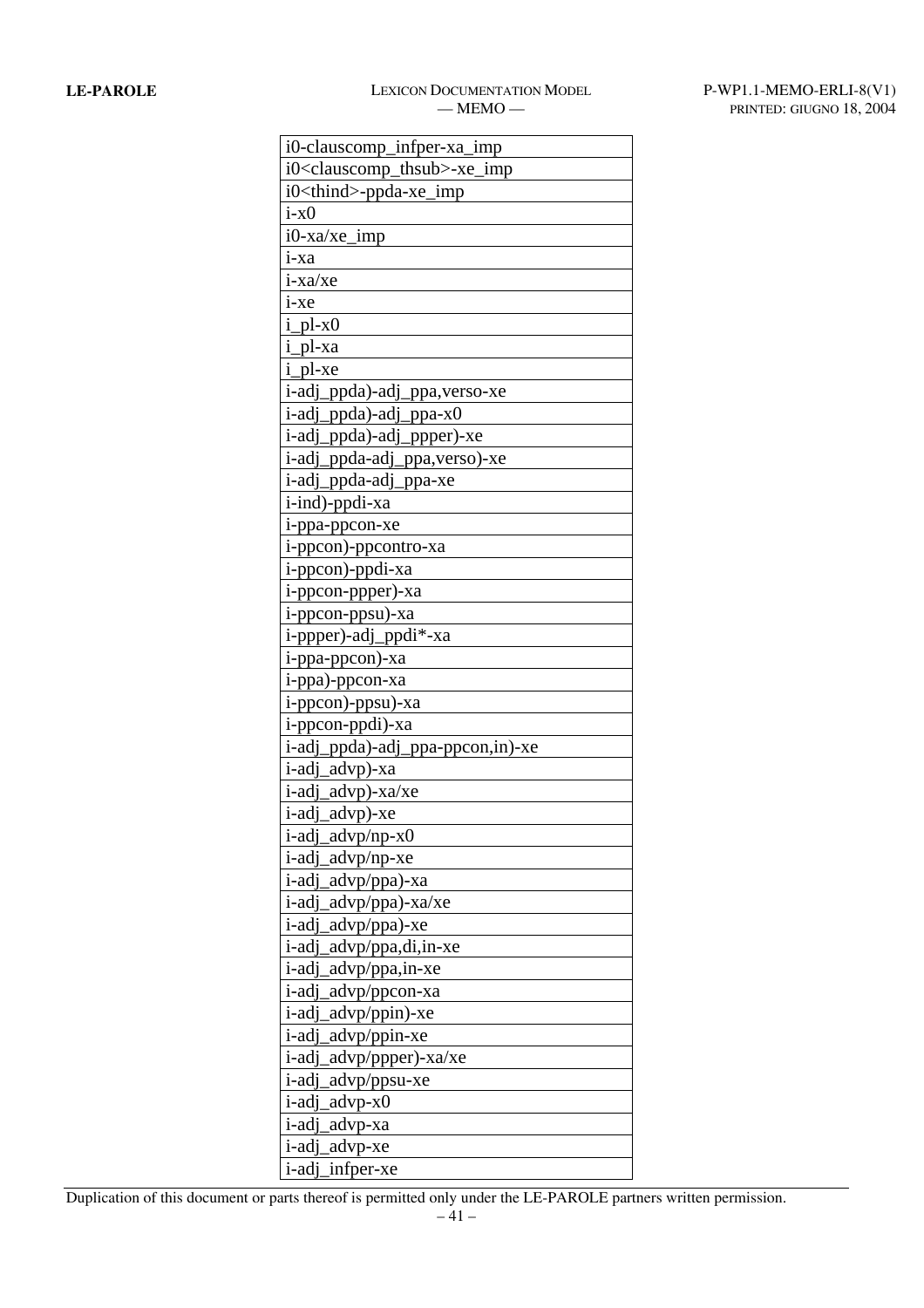| <i>i</i> -adj<br>$np$ -xa         |
|-----------------------------------|
| i-adj<br>$np-xe$                  |
| i-adj_ppa)-xa                     |
| <i>i</i> -adj<br>ppa)-xe          |
| ppa*,con,in*)-xe<br><i>i</i> -adi |
| i-adj<br>ppa*,in*)-xa             |
| i-adj<br>ppa*,in*,su-xe           |
| _ppa*,in,su-xe<br>i-adj           |
| <i>i</i> -adj<br>ppa*,verso-xa    |
| <i>i</i> -adj<br>ppa*-xa          |
| i-adj<br>ppa,con, in-xe           |
| <i>i</i> -adj<br>ppa,da-xe        |
| <i>i</i> -adj<br>.ppa,di)-xa/xe   |
| <i>i</i> -adj<br>ppa,in)-xa       |
| i-adj<br>ppa,in)-xe               |
| i-adj<br>_ppa,in*)-xa             |
| <i>i</i> -adj<br>ppa,in,su-xe     |
| <i>i</i> -adj<br>.ppa,in-xa       |
| i-adj<br>ppa,in-xe                |
| <i>i</i> -adj<br>ppa,verso)-xa    |
| <i>i</i> -adj<br>ppa, verso)-xe   |
| <i>i</i> -adj<br>ppa, verso-xa    |
| <i>i</i> -adj<br>.ppa-x0          |
| i-adj<br>ppa-xa/xe                |
| <i>i</i> -adj<br>ppa-xe           |
| <i>i</i> -adj<br>ppcontro)-xa     |
| <i>i</i> -adj<br>ppcon-xa         |
| i-adi<br>ppcon-xe                 |
| i-adj_ppda)-xa                    |
| ppda)-xa/xe<br><i>i</i> -adi      |
| i-adj_ppda)-xe                    |
| i-adj_ppda,di*)-xe                |
| i-adj_ppda,di*,per)-xa            |
| i-adj_ppda,di*,per)-xe            |
| ppda,di*-xe<br>i-adi              |
| i-adj_ppda-xa                     |
| i-adj_ppda-xe                     |
| ppdi)-xa<br><i>i</i> -adj         |
| i-adj ppdi*)-xe                   |
| $ppdi^*, in^*$ -xe<br>i-adi       |
| $ppdi*-x0$<br>i-adj               |
| i-adj_ppdi*-xa                    |
| $ppdi*-xe$<br><i>i</i> -adj       |
| i-adj_ppdi-xa                     |
| i-adj<br>ppin)- $x0$              |
| i-adj_ppin)-xa                    |
| i-adj_ppin)-xe                    |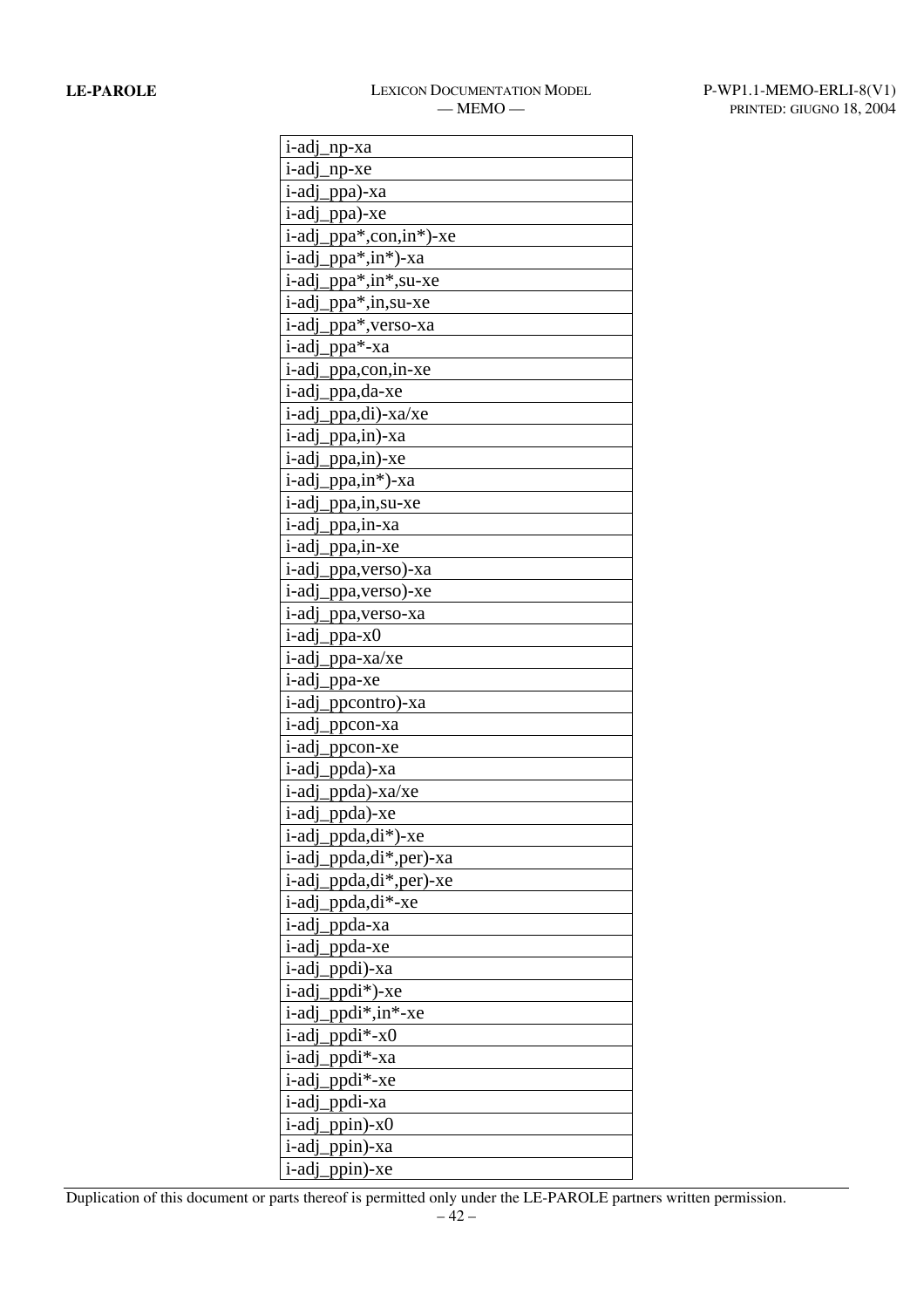| <i>i</i> -adj<br>_ppin*)-xa      |
|----------------------------------|
| $ppin^*$ )-xe<br>i-adi           |
| i-adj_ppin*-xa                   |
| ppin,su)-xa<br><i>i</i> -adj     |
| <i>i</i> -adj<br>.ppin,su)-xe    |
| i-adi<br>ppin,su-xa              |
| <i>i</i> -adj<br>ppin, su-xe     |
| <i>i</i> -adj<br>_ppin,tra-xa    |
| <i>i</i> -adj<br>ppin, tra-xa/xe |
| <i>i</i> -adj<br>_ppintornoa)-xa |
| <i>i</i> -adj<br>ppintornoa-xa   |
| ppin-x0<br><i>i</i> -adj         |
| _ppin-xa<br>i-adj                |
| ppin-xa/xe<br><i>i</i> -adj      |
| i-adj<br>ppin-xe                 |
| <i>i</i> -adj<br>ppper)-xa       |
| <i>i</i> -adj<br>ppper)-xe       |
| ppper*-xa<br><i>i</i> -adj       |
| <i>i</i> -adj<br>$ppper-x0$      |
| i-adj<br>ppper-xa                |
| <i>i</i> -adj<br>ppper-xe        |
| <i>i</i> -adj<br>ppsotto-xa      |
| <i>i</i> -adj<br>_ppsu)-xa       |
| <i>i</i> -adj<br>$ppsu)$ -xa/xe  |
| <i>i</i> -adj<br>ppsu)-xe        |
| <i>i</i> -adj<br>_ppsu-xa        |
| i-adi<br>ppsu-xa/xe              |
| <i>i</i> -adj<br>ppsu-xe         |
| i-adj_pptra)-xa                  |
| _ppverso)-xa<br><i>i</i> -adj    |
| i-adj_ppverso)-xe                |
| i-adj_ppverso-xa                 |
| i-adj_ppcontro,per,su-xa         |
| i-adj_ppin*-xe                   |
| i-adj_ppa*,verso)-x0             |
| i-adj_ppda-x0                    |
| i-adj_ppsu)-x0                   |
| i-adj ppa*-xe                    |
| i-adj_ppa, verso-xe              |
| i-adj_ppin)-xa/xe                |
| i-clauscomp_ger[s]-x0            |
| i-ind)-xa                        |
| i-ind)-xe                        |
| $i$ -ind- $x0$                   |
| i-ind-xa                         |
| i-ind-xa/xe                      |
| i-ind-xe                         |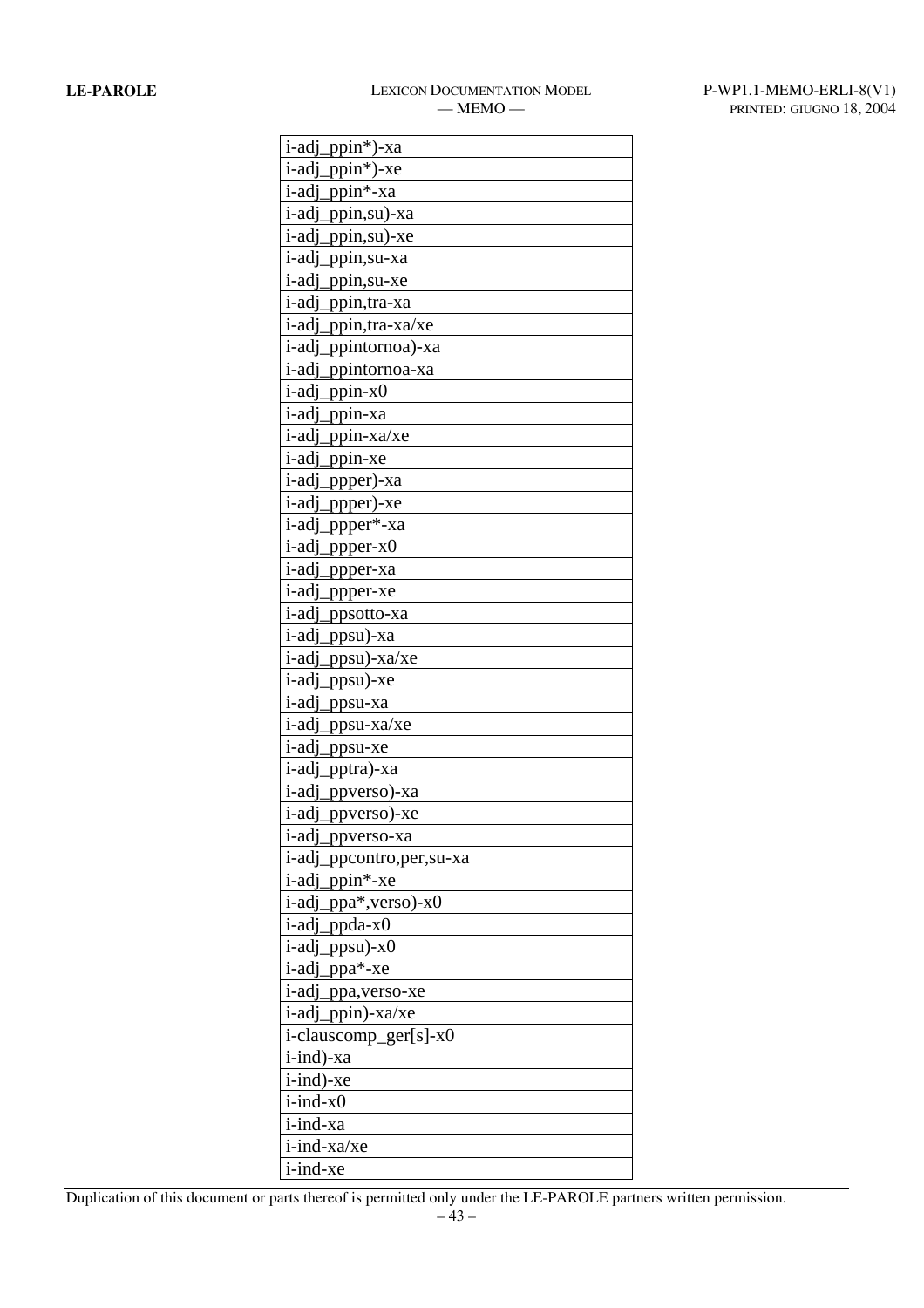| i-ind-adj_advp-xe        |
|--------------------------|
| i-ind-adj_ppdi*-xe       |
| i-ind-adj_ppin-xe        |
| i-ind-adj_ppper)-xa      |
| i-ind-adj_ppsu-xa/xe     |
| i-ind)-ppdi*-xa          |
| i-adj_ppa-xa             |
| i-ppa)-xa                |
| i-ppa,in-xa              |
| i-ppafavoredi, contro-xa |
| $i$ -ppa-x $0$           |
| i-ppa-xa                 |
| i-ppa-xa/xe              |
| i-ppa-xe                 |
| i-ppcon)-xa              |
| i-ppcon,contro)-xa       |
| i-ppcontro)-xa           |
| i-ppcontro)-xe           |
| i-ppcontro, per)-xa      |
| i-ppcontro-xa            |
| i-ppcon-xe               |
| i-ppda)-xa               |
| i-ppda)-xe               |
| i-ppda,di*,per)-xa       |
| $i$ -ppda-x $0$          |
| i-ppda-xa                |
| i-ppda-xe                |
| i-ppdi*)-xa              |
| i-ppdi*-xa               |
| i-ppdi,su)-xa            |
| i-ppdi-x0                |
| i-ppdi-xe                |
| i-ppin)-xa               |
| i-ppin)-xe               |
| i-ppin*-xa               |
| i-ppin-xa                |
| i-ppin-xa/xe             |
| i-ppin-xe                |
| i-ppper)-xa              |
| i-ppper-xa               |
| i-ppper-xa/xe            |
| i-ppsu)-xa               |
| $i$ -ppsu- $x0$          |
| i-ppsu-xa                |
| i-ppsu-xa/xe             |
| i-ppsu-xe                |
| i-pptra-x0               |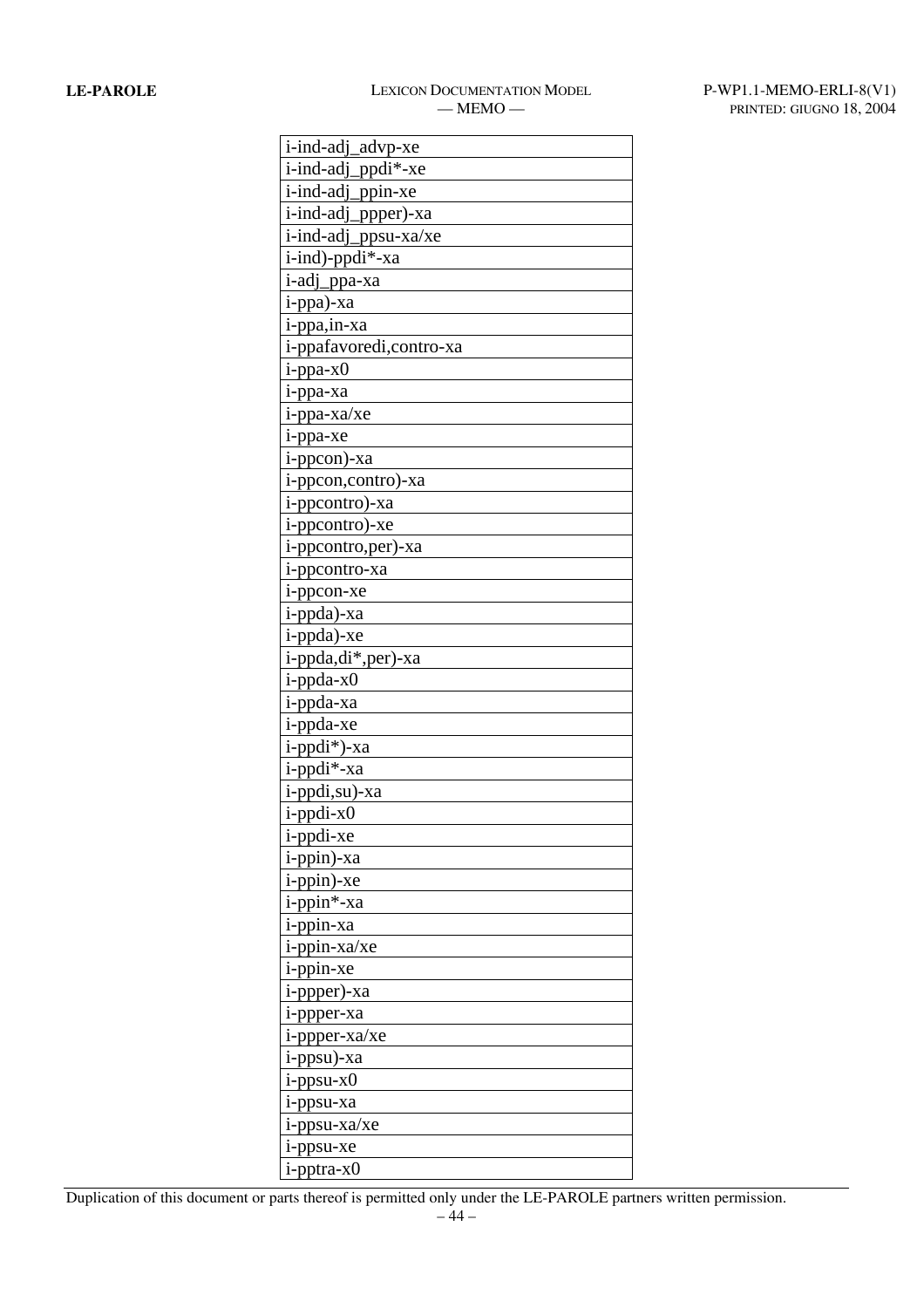| i-pptra-xa                              |
|-----------------------------------------|
| i-pptra-xe                              |
| i-ppdi-xa                               |
| i-ppcon-xa                              |
| i-ppcon-xa/xe                           |
| i-ppa)-xe                               |
| i-ppin)-xa/xe                           |
| i-ppcon)-adj_infper[s]/ppper)-xa        |
| i-ppcon)-adj_infper[s]/ppper-xa         |
| i-ppcon-adj_advp-xe                     |
| i-ppcon-adj_infper[s]/ppper)-x0         |
| i-ppcon-adj_infper[s]/ppper)-xa         |
| i-ppcon-adj_ppin*)-xa                   |
| i-ppdi-adj_advp-xa                      |
| i-ppsu)-adj_infper[s]-xa                |
| i-ppsu-adj_advp-xa                      |
| i-ppcontro)-adj_infper[s]/ppper)-xa     |
| i <inf0[i]>-ind-xa</inf0[i]>            |
| i <inf0[i]>-ind-xe</inf0[i]>            |
| i <infda[i]>-ind-xe</infda[i]>          |
| $i$ < thsub/inf0[i] > -ind-x0           |
| i <thsub inf0[i]="">-ind-xa</thsub>     |
| i <thsub inf0[i]="">-ind-xe</thsub>     |
| i <infdi[i]>-ind-xe</infdi[i]>          |
| $i$ -inf $0[s]$ -xa                     |
| $i$ -infa[s])-xa                        |
| i-infa[s]-xa                            |
| $i$ -infa[s]-xe                         |
| $i$ -infd $i[s]$ -x0                    |
| i-infdi[s]-xa                           |
| $i$ -infin $[s]$ -xe                    |
| i-infper[s]-xa                          |
| i <thsub inf0[s]="">-infa[s]-xa</thsub> |
| $i$ -ind)-ppdi/infdi[s]-xa              |
| i-ppcon)-ppsu/infa)-xa                  |
| i-ind)-ppdi/infdi)-xa                   |
| i-ppcon-ppdi/infdi)-xa                  |
| m-clauscomp_infda[s]-x_mod              |
| m-clauscomp_infdi[s]-x_mod              |
| m-clauscomp_inf0[s]{r}-x_mod            |
| ip-clauscomp_infa[s]{r}-x0_asp_pro      |
| ip-xe_pro                               |
| ip-adj_ppda)-adj_ppa)-xe_pro            |
| ip-adj_ppda-adj_ppa-xe_pro              |
| ip-adj_ppdi*)-ppper)-xe_pro             |
| ip-ind-adj_ppin-xe_pro                  |
| ip-ppa-adj_ppper)-xe_pro                |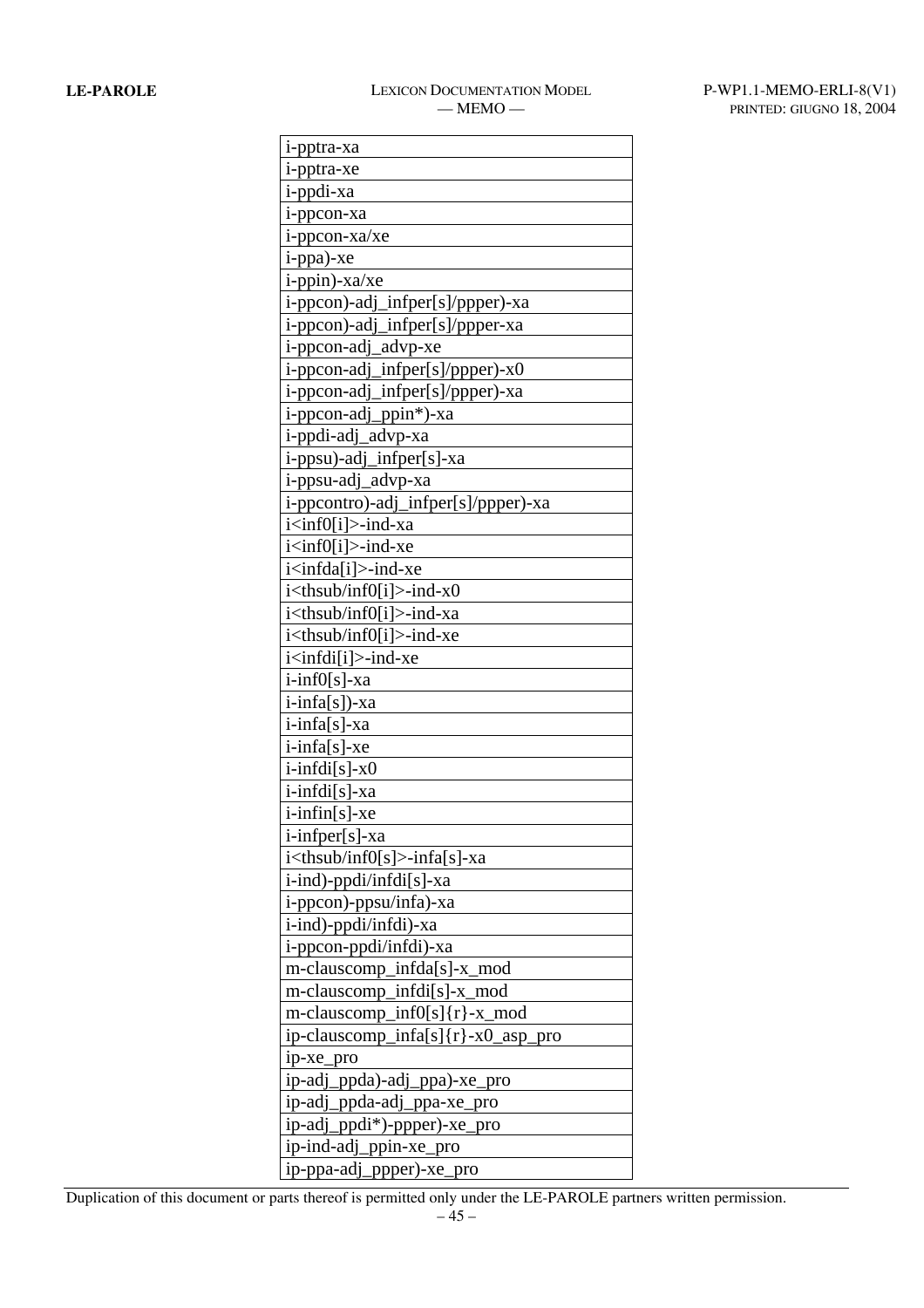# **LE-PAROLE** LEXICON DOCUMENTATION MODEL P-WP1.1-MEMO-ERLI-8(V1)

| ip-ppcon)-adj_ppper/infper[s]-xe_pro |  |
|--------------------------------------|--|
| ip-ppcon)-adj_ppper/infper-xe_pro    |  |
| ip-ppcon)-adj_ppper-xe_pro           |  |
| ip-ppcon,contro)-adj_ppper)-xe_pro   |  |
| ip-ppcon-adj_ppin*)-xe_pro           |  |
| ip-ppcon-adj_ppper/infper)-xe_pro    |  |
| ip-ppin)-adj_ppsu)-xe_pro            |  |
| ip-adj_ppda)-adj_ppa-ppcon,in)-xe    |  |
| ip-adj_advp)-xe_pro                  |  |
| ip-adj_advp/ppa)-xe_pro              |  |
| ip-adj_advp/ppa,in-xe_pro            |  |
| ip-adj_advp/ppa,per)-xe_pro          |  |
| ip-adj_advp/ppcon-xe_pro             |  |
| ip-adj_advp/ppda-xe_pro              |  |
| ip-adj_advp/ppin)-xe_pro             |  |
| ip-adj_advp/ppin-xe_pro              |  |
| ip-adj_advp/ppper)-xe_pro            |  |
| ip-adj_advp/pptra)-xe_pro            |  |
| ip-adj_advp/ppverso)-xe_pro          |  |
| ip-adj_advp-xe_pro                   |  |
| ip-adj_ppa)-xe_pro                   |  |
| ip-adj_ppa*,in-xe_pro                |  |
| ip-adj_ppa*,verso*-xe_pro            |  |
| ip-adj_ppa*-xe_pro                   |  |
| ip-adj_ppa,in)-xe_pro                |  |
| ip-adj_ppa,in,su-xe_pro              |  |
| ip-adj_ppa,in-xe_pro                 |  |
| ip-adj_ppa, verso)-xe_pro            |  |
| ip-adj_ppa,verso-xe_pro              |  |
| ip-adj_ppa-xe_pro                    |  |
| ip-adj_ppcontro-xe_pro               |  |
| ip-adj_ppcon-xe_pro                  |  |
| ip-adj_ppda)-xe_pro                  |  |
| ip-adj_ppda*,in*-xe_pro              |  |
| ip-adj_ppda-xe_pro                   |  |
| ip-adj_ppdi*)-xe_pro                 |  |
| ip-adj_ppdi*-xe_pro                  |  |
| ip-adj_ppdietro)-xe_pro              |  |
| ip-adj_ppdietro-xe_pro               |  |
| ip-adj_ppin)-xe_pro                  |  |
| ip-adj_ppin*-xe_pro                  |  |
| ip-adj_ppin,a-xe_pro                 |  |
| ip-adj_ppin,intornoa-xe_pro          |  |
| ip-adj_ppin,sotto-xe_pro             |  |
| ip-adj_ppin,su)-xe_pro               |  |
| ip-adj_ppin,su-xe_pro                |  |
| ip-adj_ppin,tra)-xe_pro              |  |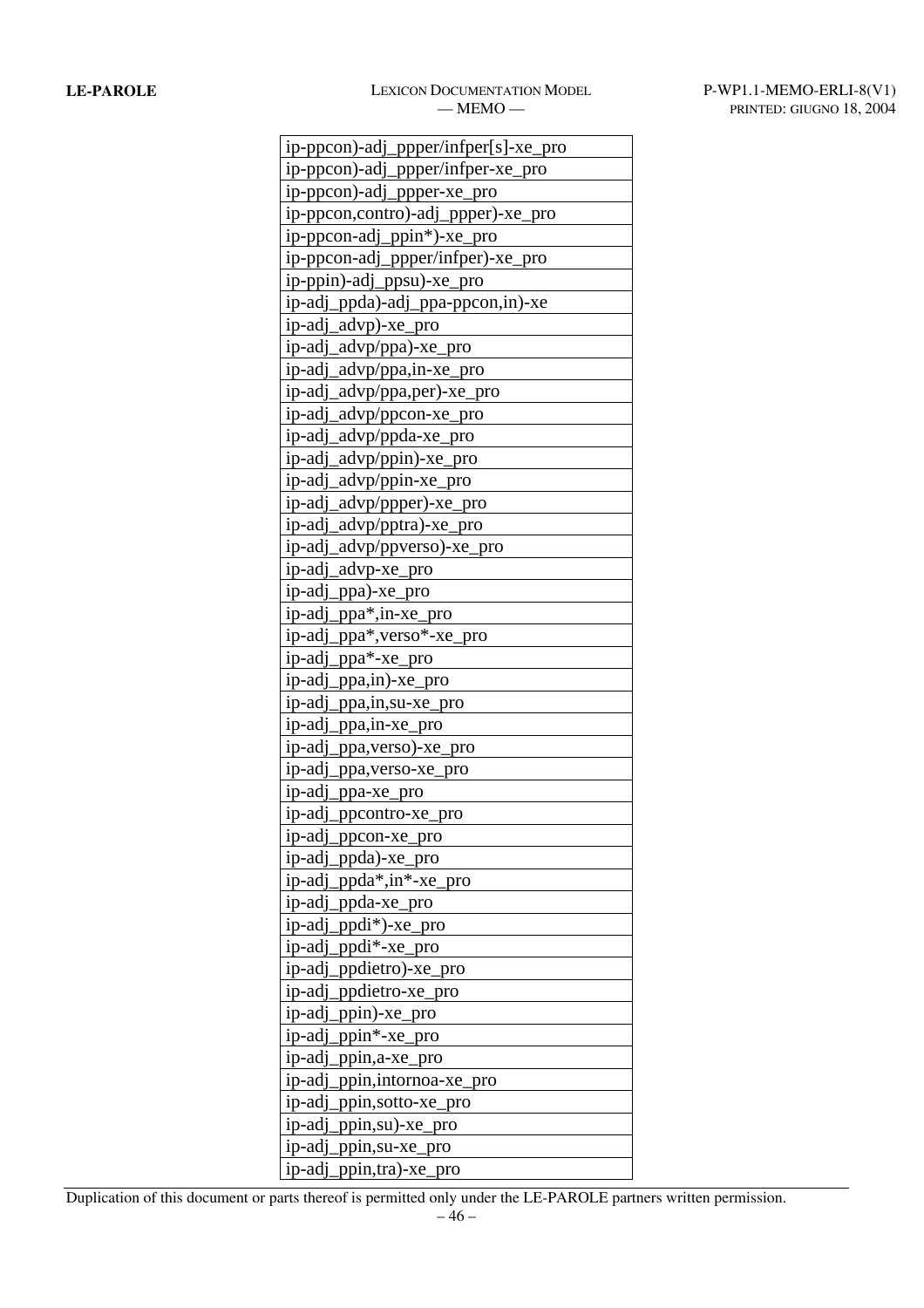| ip-adj_ppin-xe_pro                 |
|------------------------------------|
| ip-adj_ppper)-xe_pro               |
| ip-adj_ppper-xe_pro                |
| ip-adj_ppsu)-xe_pro                |
| ip-adj_ppsu, verso)-xe_pro         |
| ip-adj_ppsu-xe_pro                 |
| ip-adj_pptra-xe_pro                |
| ip-adj_ppverso)-xe_pro             |
| ip-adj_ppverso-xe_pro              |
| ip-adj_ppa,in, verso-xe_pro        |
| ip-adj_ppin,per,su-xe_pro          |
| ip-adj_ppcon)-xe_pro               |
| ip-atts_ppa*-xe_pro                |
| ip-atts_ppcome*-xe_pro             |
| ip-atts_ppcome,da*-xe_pro          |
| ip-atts_ppcome-xe_pro              |
| ip <inf0>-atts_ap/np-xe_pro</inf0> |
| ip-atts_ap/np*-xe_pro              |
| ip-atts_ap/np-xe_pro               |
| ip-atts_ap-xe_pro                  |
| ip-atts_np*-xe_pro                 |
| ip-ind)-xe_pro                     |
| ip-ind-xe_pro                      |
| ip-ppa)-xe_pro                     |
| ip-ppa,contro-xe_pro               |
| ip-ppa-xe_pro                      |
| ip-ppcon)-xe_pro                   |
| ip-ppcon,tra-xe_pro                |
| ip-ppcontro)-xe_pro                |
| ip-ppcontro-xe_pro                 |
| ip-ppda)-xe_pro                    |
| ip-ppda-xe_pro                     |
| ip-ppdi)-xe_pro                    |
| ip-ppdi*)-xe_pro                   |
| ip-ppdi*-xe_pro                    |
| ip-ppdi,per)-xe_pro                |
| ip-ppdi-xe_pro                     |
| ip-ppin)-xe_pro                    |
| ip-ppin*)-xe_pro                   |
| ip-ppin*-xe_pro                    |
| ip-ppin,su)-xe_pro                 |
| ip-ppin,su-xe_pro                  |
| ip-ppin-xe_pro                     |
| ip-ppsu)-xe_pro                    |
| ip-ppsu-xe_pro                     |
| ip-pptra-xe_pro                    |
| ip-ppverso-xe_pro                  |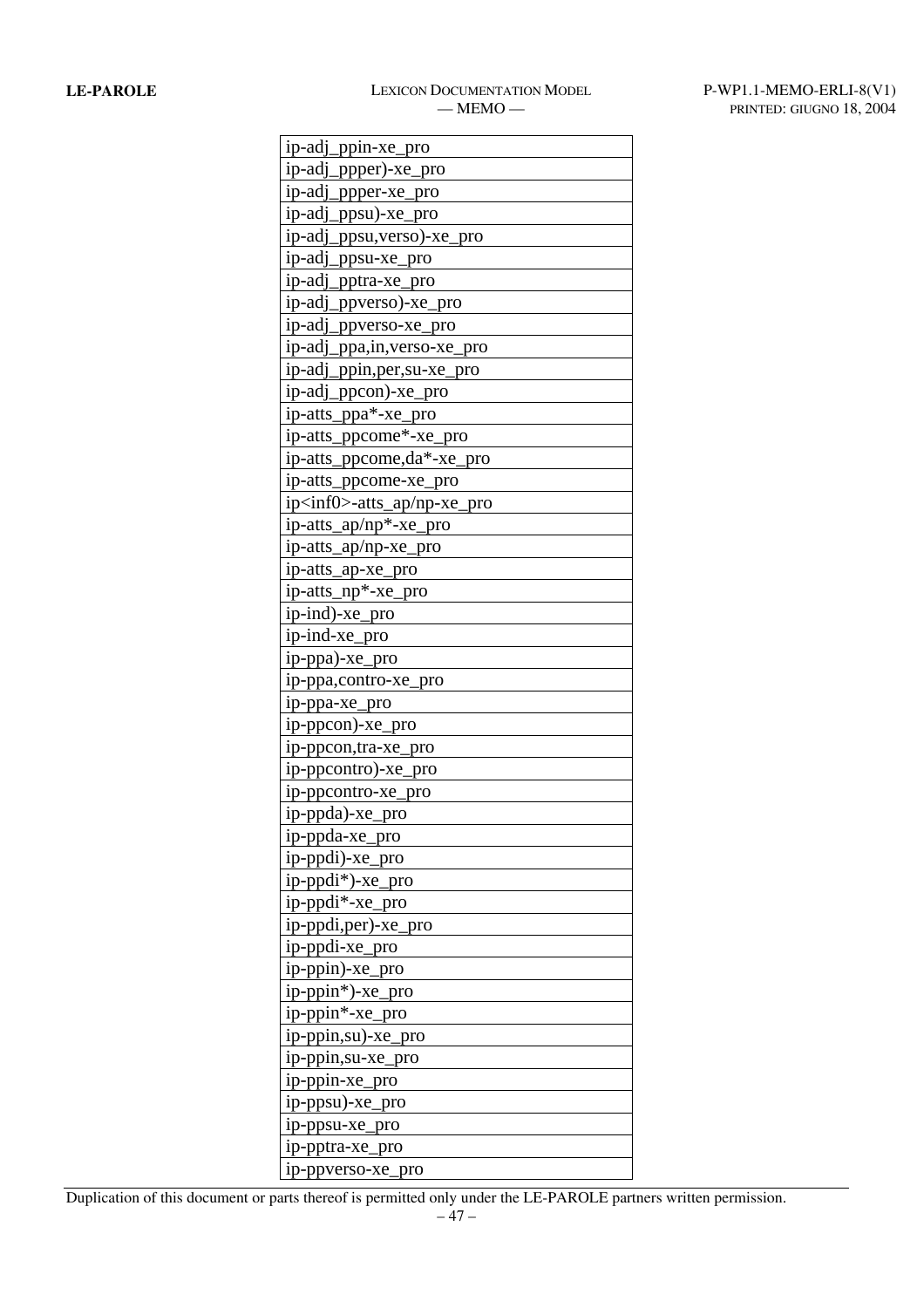| t-ppsu)-xe_pro                          |
|-----------------------------------------|
| ip-ppcon,contro)-xe_pro                 |
| ip-ppcon-xe_pro                         |
| ip-ppa,con-xe_pro                       |
| ip-ppdi/thind[^s]/infdi[s]-xe_pro       |
| ip-ppdi/thsub[^s]/infdi[s])-xe_pro      |
| ip-ppdi/thsub[^s]/infdi[s]-xe_pro       |
| ip-ppsu/thsub[^s]/infdi[s]-xe_pro       |
| ip <thsub inf0="">-ind-xe_pro</thsub>   |
| ip <thsub inf0="">-ppcon-xe_pro</thsub> |
| ip-adj_infa,per[s])-xe_pro              |
| ip-adj_ppa/infa[s])-xe_pro              |
| ip-adj_ppdi,per/infa[s]-xe_pro          |
| ip-adj_ppdi,per/infdi,per[s])-xe_pro    |
| ip-adj_ppper/infa,per[s]-xe_pro         |
| ip-adj_ppper/infa[s]-xe_pro             |
| ip-adj_ppper/infdi,per[s]-xe_pro        |
| ip-adj_ppper/infper[s]-xe_pro           |
| ip-infa[s])-xe_pro                      |
| ip-infa[s]-xe_pro                       |
| ip-infdi[s])-xe_pro                     |
| ip-infdi[s]-xe_pro                      |
| ip-infper[s]-xe_pro                     |
| ip-ppa/infa[s])-xe_pro                  |
| ip-ppa/infa[s]-xe_pro                   |
| ip-ppda/infda[s])-xe_pro                |
| ip-ppdi/infa,di[s])-xe_pro              |
| ip-ppdi/infa[s]-xe_pro                  |
| ip-ppdi/infdi[s]-xe_pro                 |
| ip-ppdi/thind/infdi[s]-xe_pro           |
| ip-ppdi-adj_ppper/infper[s])-xe_pro     |
| ip-ppin,per/infa[s]-xe_pro              |
| ip-ppin/infa[s]-xe_pro                  |
| ip-ppper/infa[s]-xe_pro                 |
| tp+infda[s]-xe_pro                      |
| tp+infdi[s]/thcond-xe_pro               |
| tp+infdi[s]-xe_pro                      |
| tp-xe_pro                               |
| $i$ -ind)-clauscomp_inf0[s]{r}-xe       |
| $i$ -clauscomp_inf0[s]{r}-xe            |
| $rr-xe_re$                              |
| rr-adj_advp/ppa,in-xe_rec               |
| rr-adj_advp-xe_rec                      |
| rr-adj_ppdi*-xe_rec                     |
| rr-adj_ppin-xe_rec                      |
| rr-atts_ppcome,in-xe-rec                |
| rr-np-xe_rec                            |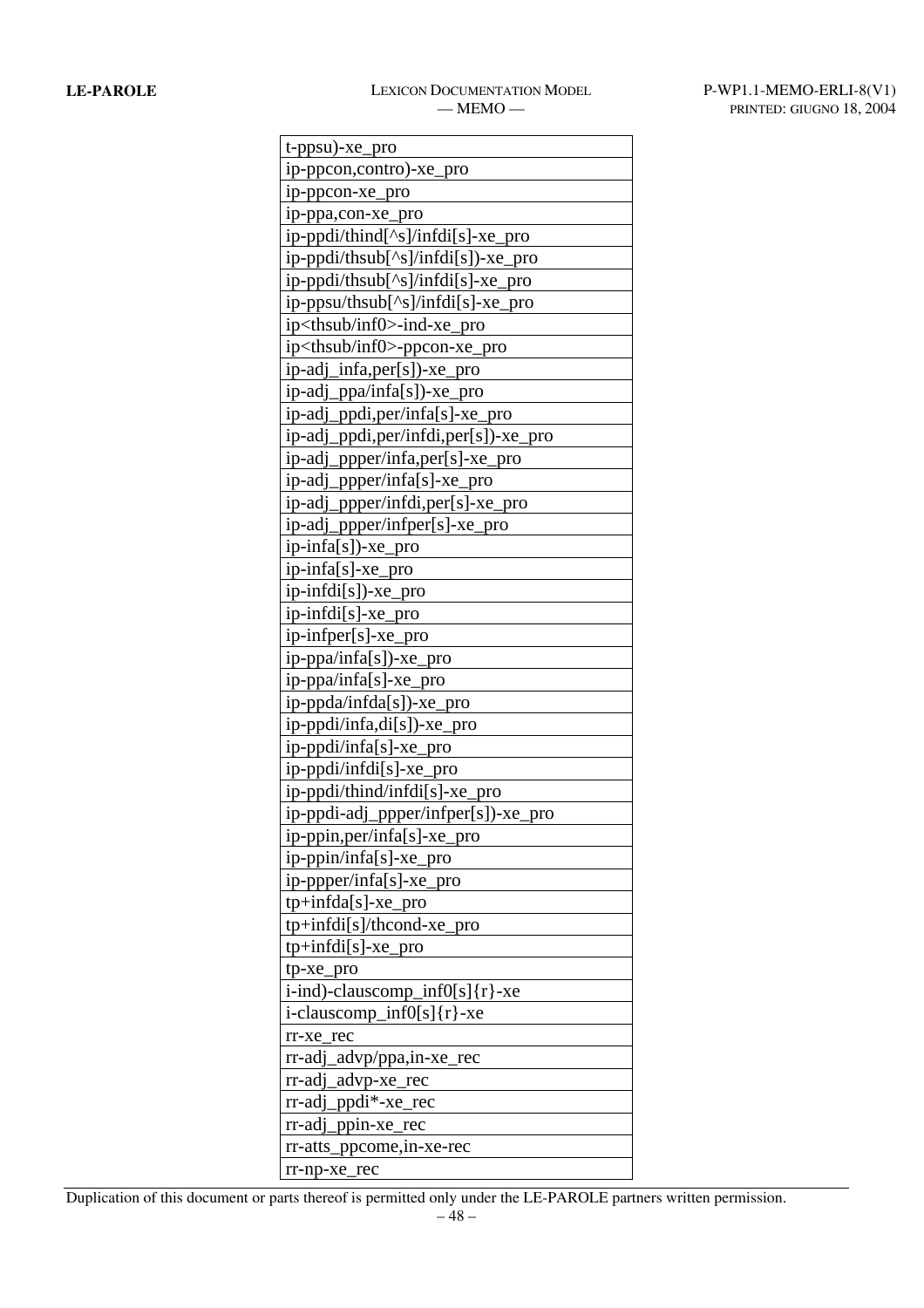| $rr$ -ppsu)-xe_rec                 |
|------------------------------------|
| $rr$ -ppsu)-xe_rec                 |
| $\langle$ r>+infdi[i]/thsub[^i]-xe |
| $\langle$ r>+infdi[i]-xe           |
| r-xa                               |
| $r$ -xe                            |
| $r$ -ind)-xe                       |
| $r$ -ind-xe                        |
| r-adj_advp/ppin)-xe                |
| r-adj_advp/ppin-xe                 |
| r-adj_advp-xe                      |
| r-adj_ppa, in)-xe                  |
| r-adj_ppa,in)-xe                   |
| r-adj_ppa,in-xe                    |
| r-adj_ppa-xe                       |
| r-adj_ppcontro-xe                  |
| r-adj_ppda)-xe                     |
| r-adj_ppda,di*-xe                  |
| r-adj_ppda,in)-xe                  |
| r-adj_ppda-xe                      |
| r-adj_ppdietro,in)-xe              |
| r-adj_ppin)-xe                     |
| r-adj_ppin*-xe                     |
| r-adj_ppin,su-xe                   |
| r-adj_ppin,tra-xe                  |
| r-adj_ppin-xe                      |
| r-adj_ppper)-xe                    |
| r-adj_ppsu)-xe                     |
| r-adj_ppsu-xe                      |
| r-adj_ppverso-xe                   |
| r-adj_ppa,con)-xe                  |
| <r>-xe</r>                         |
| <r>-adj_ppda)-xe</r>               |
| $\langle$ r>-adj_ppdi*-xe          |
| $\langle$ r>-adj_ppsu)-xe          |
| $<$ r $>$ -ppcon $)$ -xe           |
| $\langle r \rangle$ -ppdi*)-xe     |
| $\langle r \rangle$ -ppdi*-xe      |
| $r$ -ppa)-xe_ref                   |
| r-ppa,con-xe_ref                   |
| r-ppa,di*-xe_ref                   |
| r-ppa-xe_ref                       |
| $r$ -pp $con$ )-xe_ref             |
| $r$ -pp $con, di^*$ )-xe_ref       |
| r-ppcon, in-xe_ref                 |
| r-ppcontro)-xe_ref                 |
| r-ppcontro,da)-xe_ref              |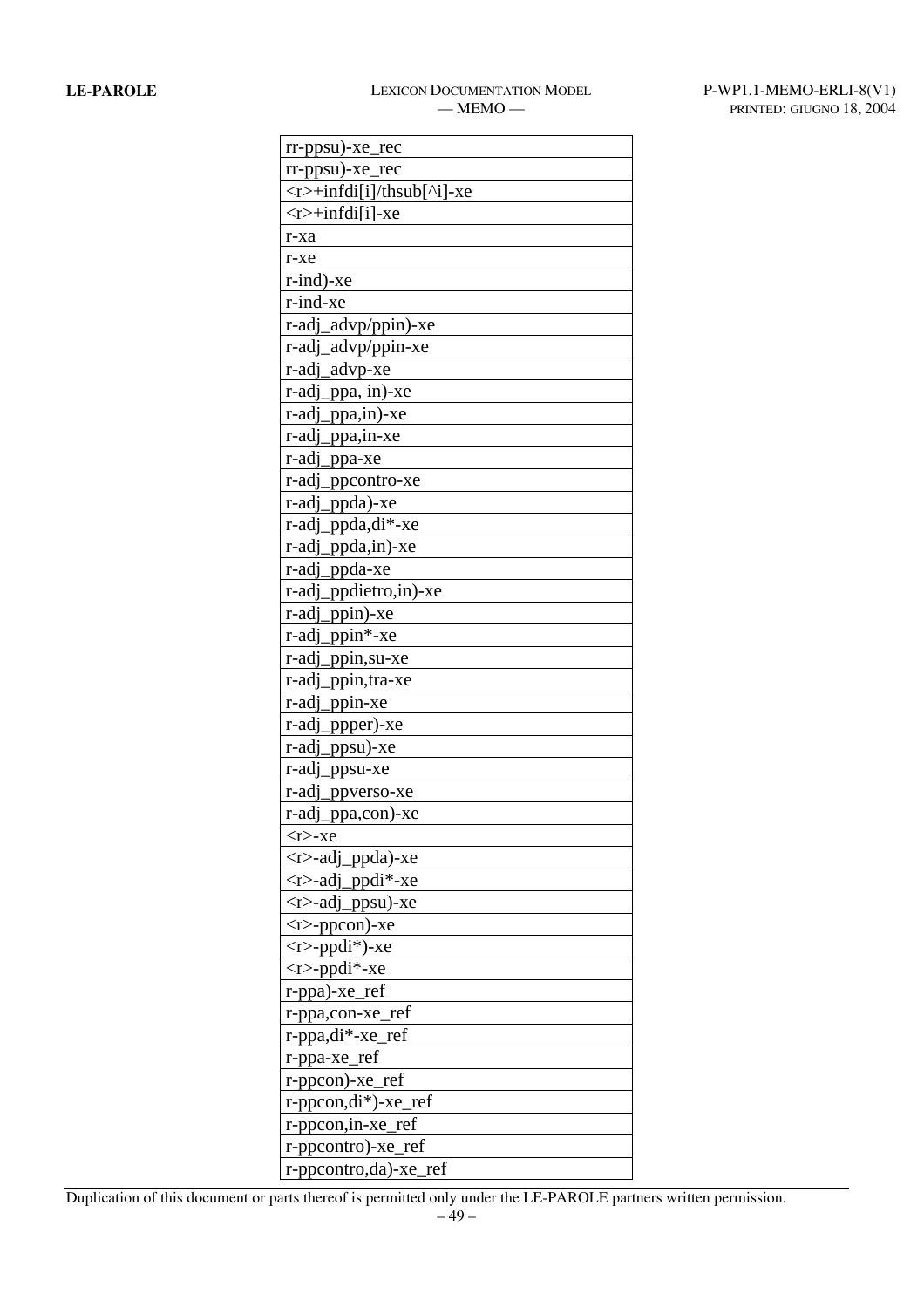| r-ppcon-xe_ref                                      |
|-----------------------------------------------------|
| r-ppda)-xe_ref                                      |
| r-ppda)-xe_ref                                      |
| r-ppda)-xe_ref                                      |
| r-ppda*)-xe_ref                                     |
| r-ppda-xe_ref                                       |
| r-ppdi)-xe_ref                                      |
| r-ppdi*)-xe_ref                                     |
| $r$ -ppdi $*$ -xe_ref                               |
| r-ppdi-xe_ref                                       |
| $r$ -ppin $)$ -xe_ref                               |
| $r$ -ppin*)-xe_ref                                  |
| r-ppin-xe_ref                                       |
| $r$ -ppper)- $xe$ <sub>ref</sub>                    |
| r-ppsu)-xe_ref                                      |
| r-ppsu-xe_ref                                       |
| $r\text{-}infa[0]-xe_re$                            |
| $r$ -ppa,in/infa[o]-xe_ref                          |
| r-ppa,per/infa,per[o]-xe_ref                        |
| $r$ -ppa/infa[o]-xe_ref                             |
| r-ppdi,per/infdi,per[o]-xe_ref                      |
| $r$ -ppdi/infa[o]-xe_ref                            |
| $r$ -ppdi/infdi $[o]$ -xe_ref                       |
| $r$ -ppin/infa[o])-xe_ref                           |
| r-ppa/infa[s]-xe_ref                                |
| $t)$ -xa                                            |
| t)-xa_pasno                                         |
| $t^*$ )-xa_pasno                                    |
| $t^*$ -xa                                           |
| t*-xa_pasno                                         |
| t-xa                                                |
|                                                     |
| t-xa_pasno<br>t* pl-xa                              |
| t pl-xa                                             |
|                                                     |
| t)-adj_ppda)-adj_ppa)-xa                            |
| t-adj_ppda)-adj_ppa)-xa<br>t-ind)-adj_ppa*,per*)-xa |
|                                                     |
| t-ind)-adj_ppsu)-xa                                 |
| t-ind-adj_ppda)-xa<br>t-ind-adj_ppdi*-xa            |
|                                                     |
| t-ind-adj_ppin-xa                                   |
| $t$ -ind-adj_ppsu $)$ -xa                           |
| t-ind-atto_ap/np-xa                                 |
| $t$ -ind-adj_ppcon,di $*$ -xa                       |
| t-ind)-adj_ppdi*-xa                                 |
| t-ppdi-ppin-xa                                      |
| t-ind-adj_ppda)-xe                                  |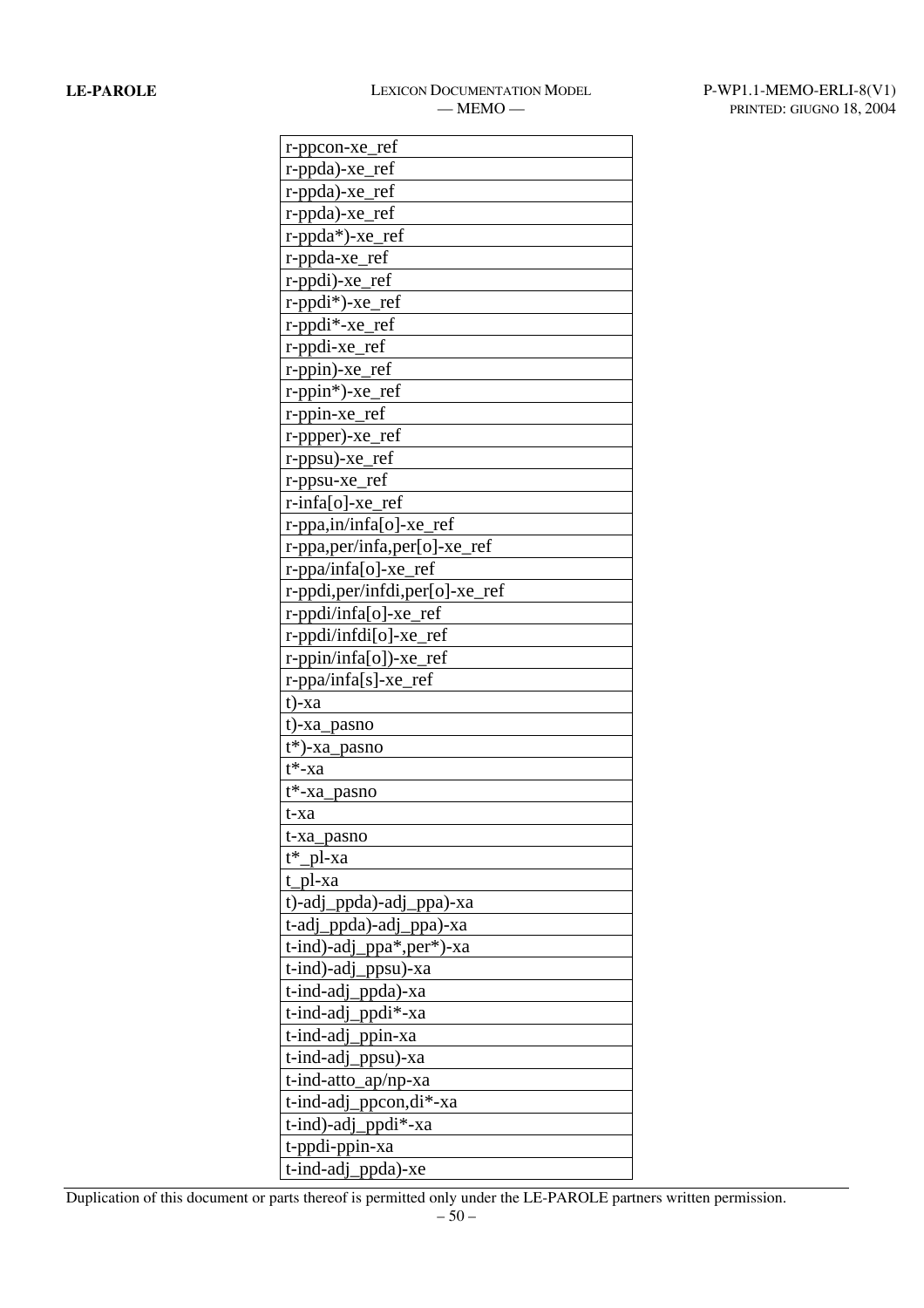| t-ind-adj_ppin)-xa           |
|------------------------------|
| t-ppdi)-adj_ppcon-xa         |
| r-adj_ppper)-xa              |
| $t$ -adj_ppa $*,$ in $*-x$ a |
| t)-adj_ppattraverso-xa       |
| t)-adj_ppa-xa                |
| t)-adj_ppcon-xa              |
| t)-adj_ppda-xa               |
| t)-adj_ppsu-xa               |
| t-adj_advp)-xa               |
| t-adj_advp/ppa*)-xa          |
| t-adj_advp/ppa*,in*)-xa      |
| t-adj_advp/ppa-xa            |
| t-adj_advp/ppin)-xa          |
| t-adj_advp/ppin,su)-xa       |
| t-adj_advp/ppin-xa           |
| advp/ppper)-xa<br>t-adi      |
| t-adj_advp-xa                |
| t-adj_ppa)-xa                |
| t-adj<br>_ppa*,ad*)-xa       |
| t-adj_ppa*,in)-xa            |
| _ppa*,in*)-xa<br>t-adj       |
| t-adj_ppa*,in*,verso*)-xa    |
| t-adj_ppa*,in*-xa            |
| _ppa*,su)-xa<br>t-adj        |
| t-adj_ppa*,su-xa             |
| t-adj_ppa*-xa                |
| t-adj_ppa,da-xa              |
| t-adj_ppa,in)-xa             |
| $t$ -adj_ppa,in*-xa          |
| t-adj_ppa,in,su)-xa          |
| t-adj<br>_ppa,in,su-xa       |
| t-adi<br>_ppa,in-xa          |
| t-adj_ppa,presso-xa          |
| t-adi<br>ppa,su)-xa          |
| t-adj_ppa, verso-xa          |
| t-adj_ppa-xa                 |
| t-adj<br>ppcon)-xa           |
| t-adj_ppcontro, verso)-xa    |
| t-adj_ppcontro, in-xa        |
| t-adj<br>_ppcontro,su)-xa    |
| t-adj_ppcontro, verso-xa     |
| t-adj<br>ppcon-xa            |
| t-adj<br>_ppda)-xa           |
| t-adj_ppda,di)-xa            |
| t-adj_ppda,in)-xa            |
| t-adj_ppdavanti,in)-xa       |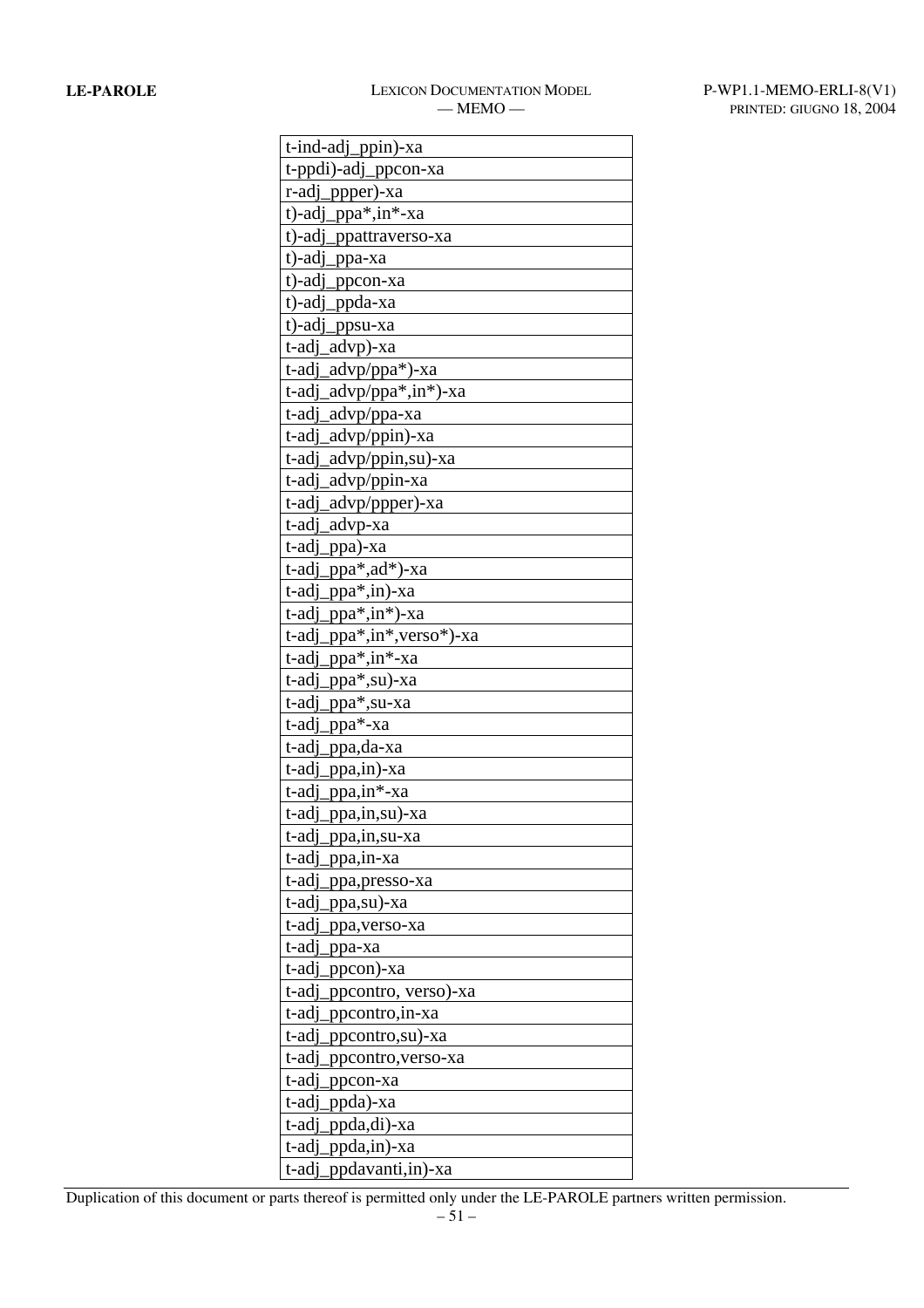| t-adj_ppdavanti,in, su-xa                                                                                       |
|-----------------------------------------------------------------------------------------------------------------|
| t-adj_ppda-xa                                                                                                   |
| t-adj_ppdi)-xa                                                                                                  |
| .ppdi*-xa<br>t-adj                                                                                              |
| t-adj<br>_ppin)-xa                                                                                              |
| t-adj<br>ppin*)-xa                                                                                              |
| _ppin <sup>*</sup> ,per <sup>*</sup> -xa<br>t-adj                                                               |
| t-adj_ppin*,su)-xa                                                                                              |
| ppin*, verso*)-xa<br>t-adj                                                                                      |
| $t$ -adj_ppin $*$ -xa                                                                                           |
| t-adj<br>_ppin,per)-xa                                                                                          |
| t-adj<br>ppin, per, su-xa                                                                                       |
| t-adj<br>_ppin,per-xa                                                                                           |
| t-adj<br>ppin, presso-xa                                                                                        |
| t-adj<br>_ppin,presso-xa_pasno                                                                                  |
| t-adj<br>ppin, sotto)-xa                                                                                        |
| t-adj<br>ppin,sotto,su)-xa                                                                                      |
| t-adj_ppin,su)-xa                                                                                               |
| t-adi<br>.ppin,su-xa                                                                                            |
| t-adj<br>.ppin,su-xa_pasno                                                                                      |
| t-adi<br>_ppin,su-xe                                                                                            |
| t-adj<br>ppin, tra-xa                                                                                           |
| t-adj_ppintornoa)-xa                                                                                            |
| t-adj<br>ppin-xa                                                                                                |
| t-adj<br>ppper)-xa                                                                                              |
| t-adj<br>_ppper-xa                                                                                              |
| t-adj<br>ppsu)-xa                                                                                               |
| t-adj_ppsu, verso)-xa                                                                                           |
| t-adj<br>_ppverso)-xa                                                                                           |
| t-adi<br>ppverso-xa                                                                                             |
| t-adj_ppsu-xa                                                                                                   |
| t-adj_ppper,su)-xa                                                                                              |
| t-adj_ppa,con-xa                                                                                                |
| t-adj_ppin,tra)-xa                                                                                              |
| t-clauscomp_inf0-ind)-xa_caus                                                                                   |
| t-clauscomp_inf0[^s]-xa_caus                                                                                    |
| $[t]+ \inf da[s]$ -xa                                                                                           |
| $[t]+ \inf \{d_i[s] - xa$                                                                                       |
| $\lceil t \rceil + \text{third}, \text{sub} \lceil \text{~s} \rceil / \text{infdi} \lceil s \rceil - \text{xa}$ |
| $t$ + thind/infdi[s] - xa                                                                                       |
| $t$ + thsub/infdi[s] - xa                                                                                       |
| $t$ +thsub[^s]/infdi[s]-xa                                                                                      |
| $t$ +thind/infa,di[s]-xa                                                                                        |
| t+thind/infdi[s]-xa                                                                                             |
| t+thsub/infdi[s]-xa                                                                                             |
| t+thind/infdi[s]-ppcon)-xa                                                                                      |
| t+thind/infdi[s]-ppsu)-xa                                                                                       |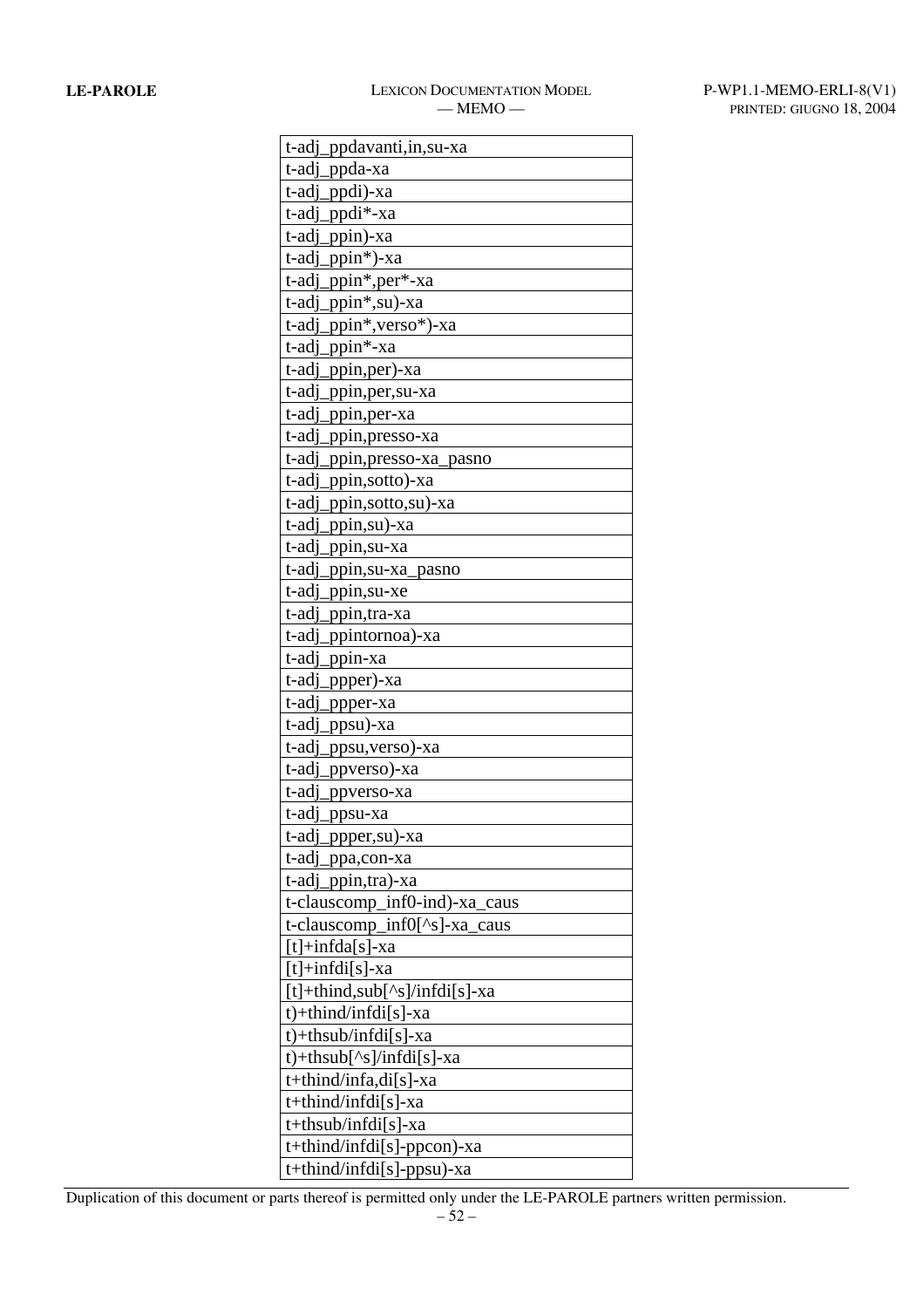| t+thsub/infdi[s]-ppda)-xa    |
|------------------------------|
| $t$ -ind)-xa                 |
| t)-ind-xa                    |
| $t^*$ -ind-xa                |
| t*-ind-xa_pasno              |
| t-ind)-xa                    |
| t-ind-xa                     |
| t-ind-xa_pasno               |
| $t$ )+inf0[s]-xa             |
| $t$ )+infa[s]-xa             |
| $t$ )+infdi[s]-xa            |
| $t+inf0[s]$ -xa              |
| $t+infa[s]$ -xa              |
| $t+infdi[s]-xa$              |
| t)+thind[^i]/infa[i]-ind)-xa |
| $t+infdi[i]-ind)-xa$         |
| t+infdi[i]-ind-xa            |
| t+thind/infdi[i]-ind)-xa     |
| t+thind/infdi[i]-ind-xa      |
| $t+thsub/infdi[i]-ind)-xa$   |
| t+thsub/infdi[i]-ind-xa      |
| t+thsub[^i]/infdi[i]-ind)-xa |
| t)-ppa-xa                    |
| t)-ppcontro-xa               |
| t)-ppcon-xa                  |
| t)-ppsu)-xa                  |
| t)-pptra-xa                  |
| t*-ppper-xa_pasno            |
| $t^*$ -ppsu)-xa              |
| t-ppa)-xa                    |
| t-ppa <sup>*</sup> )-xa      |
| t-ppa <sup>*</sup> -xa       |
| t-ppa,contro-xa              |
| t-ppa,di*-xa                 |
| $t$ -ppa,in)-xa              |
| t-ppa,in-xa                  |
| t-ppa, per-xa                |
| t-ppa-xa                     |
| t-ppcon)-xa                  |
| t-ppcon,di)-xa               |
| $t$ -pp $con, di^*$ )-xa     |
| t-ppcon, in)-xa              |
| t-ppcontro)-xa               |
| t-ppcontro-xa                |
| t-ppcon-xa                   |
| t-ppda)-xa                   |
| t-ppda)-xa_pasno             |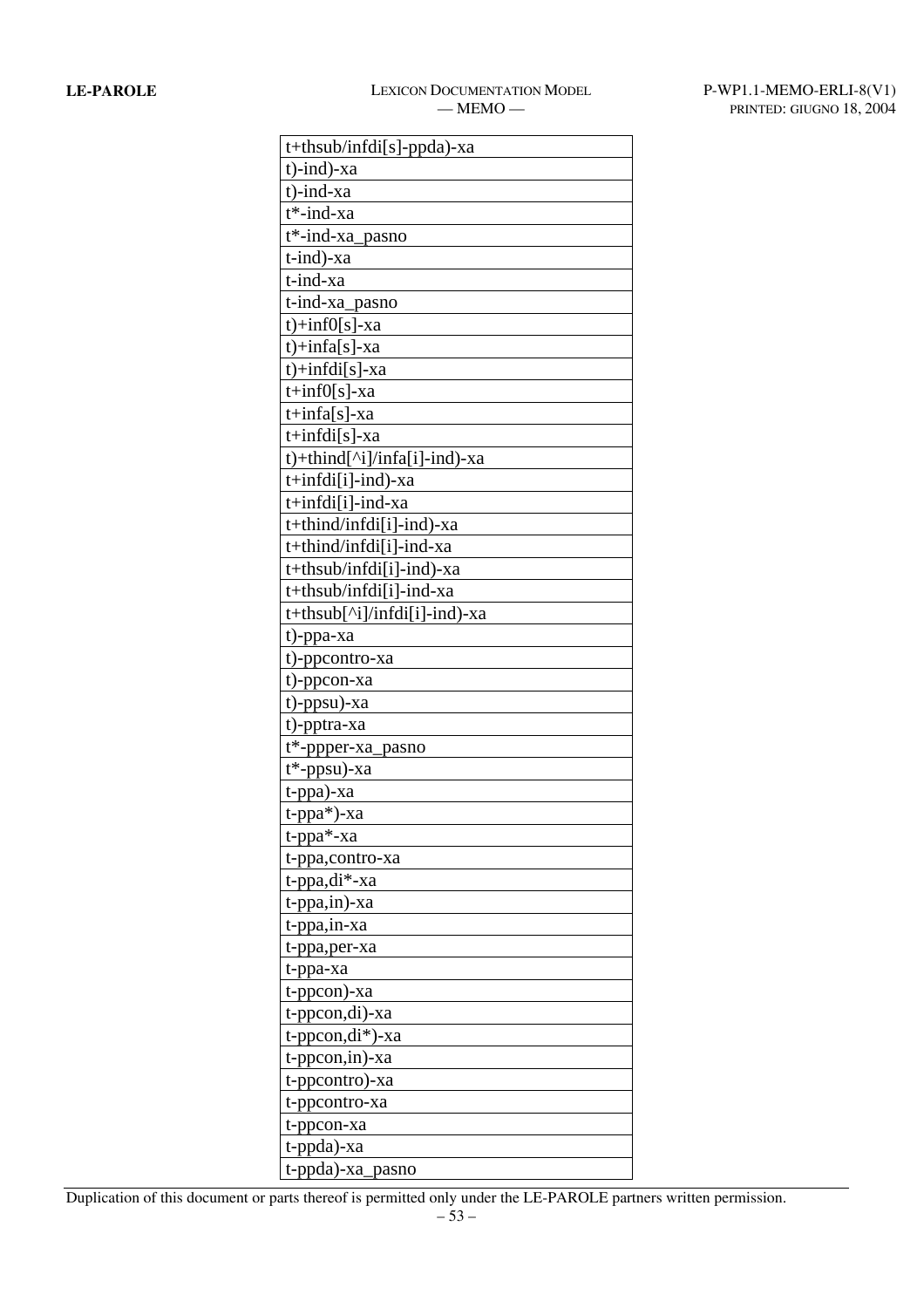| $t$ -ppda*)-xa            |
|---------------------------|
| t-ppda-xa                 |
| t-ppdi-xa                 |
| t-ppdi)-xa                |
| t-ppdi <sup>*</sup> )-xa  |
| t-ppdi*-xa                |
| t-ppdi-xa                 |
| $t$ -ppin)-xa             |
| $t$ -ppin $*)$ -xa        |
| t-ppin*-xa                |
| t-ppin,su)-xa             |
| t-ppin, su-xa             |
| t-ppin-xa                 |
| t-ppin-xa_pasno           |
| t-ppper)-xa               |
| t-ppper, su)-xa           |
| t-ppper-xa                |
| t-ppper-xa_pasno          |
| t-ppsu)-xa                |
| t-ppsu,con-xa             |
| t-pptra)-xa               |
| t-pptra-xa                |
| t-ppa,con-xa              |
| t-ppcon, di-xa            |
| t-ppsu-xa                 |
| t-ppa,con-xe              |
| t-ppcon, di*-xa           |
| $t$ -infa[o])-xa          |
| t-infa[o]-xa              |
| t-infda[o]-xa             |
| t-infdi[o]-xa             |
| t-ppdi/thind/infdi[o])-xa |
| t-ppdi/thind-xa           |
| t-ppdi/thsub/infdi[o])-xa |
| t-ppper/infa[o]-xa        |
| t-ppa/infa[o]-xa          |
| t-ppdi/infdi[s])-xa       |
| t-ppdi/infdi[s]-xa        |
| t-ppdi/thind)-xa          |
| $[t]+third-xa$            |
| t)+thind-xa               |
| t+thind-xa                |
| t)-ppa/infa[o]-xa         |
| t-ppa,in/infa[o]-xa       |
| t-ppa/infa[o])-xa         |
| t-ppda/infa[o]-xa         |
| t-ppda/infda[o]-xa        |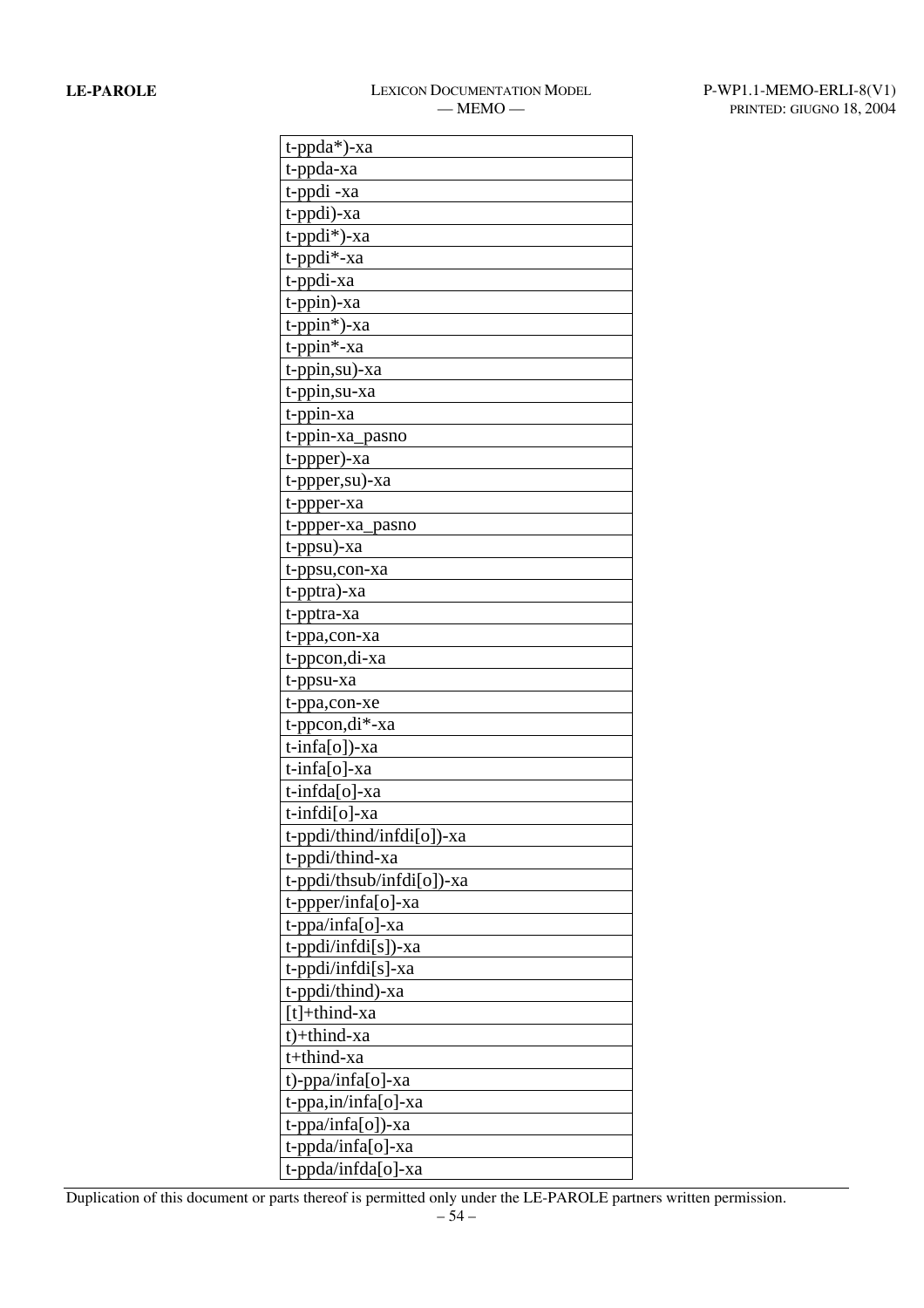# LE-PAROLE LEXICON DOCUMENTATION MODEL P-WP1.1-MEMO-ERLI-8(V1)

| t-ppdi/infa[o]-xa                                |
|--------------------------------------------------|
| t-ppdi/infdi[o])-xa                              |
| t-ppdi/infdi[o]-xa                               |
| t) <thsub inf0="">-xa</thsub>                    |
| t <thsub inf0="">-x0_pasno</thsub>               |
| t <thsub inf0="">-xa</thsub>                     |
| t <thsub>-xa</thsub>                             |
| t <thsub inf0=""> -xa</thsub>                    |
| t <thsub inf0="">+infdi[i]-ind-xa</thsub>        |
| t <thsub inf0="">+thind/infdi[i]-ind)-xa</thsub> |
| t <thsub inf0="">+thind-ind)-xa</thsub>          |
| t <thsub inf0="">-ind-xa</thsub>                 |
| t <thsub inf0="">-ppa-xa</thsub>                 |
| t <thsub inf0="">-ppdi-xa</thsub>                |
| t <thsub inf0="">-ppin-xa</thsub>                |
| $t+infdi[s]-ind)-xa$                             |
| $t$ +thind/infdi[s]-ind)-xa                      |
| t+thind/infdi[s]-ppda)-xa                        |

**List of labels of syntactic constructions for nouns** 

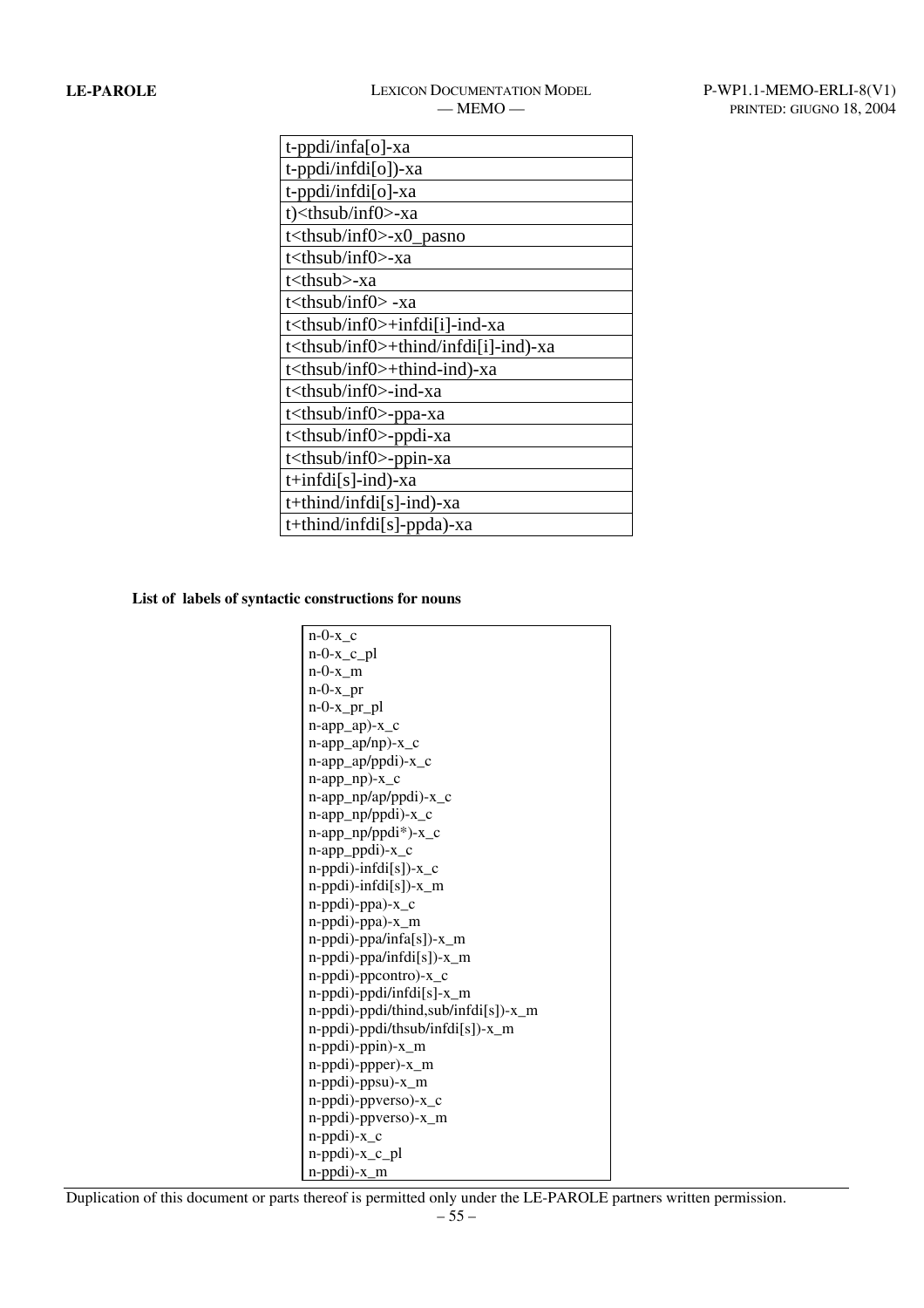| n-ppdi*)-x_c                     |
|----------------------------------|
| n-ppdi*)-x_m                     |
| n-ppdi*-x_c                      |
| n-ppdi*-x_c_pl                   |
| $n$ -ppdi $*$ -x_m               |
| n-ppdi*_pl)-x_c                  |
| n-ppdi*_pl-x_c                   |
| n-ppdi-x_c                       |
| n-ppdi-x_c_pl                    |
| n-ppdi-x_m                       |
| n-ppdi_pl)-x_c                   |
| n-ppdi_pl)-x_m                   |
| n-ppdi_pl-x_c                    |
| n-ppdi_pl-x_m                    |
| $n$ -ppin- $x_m$                 |
| n-pptra_pl)-x_c                  |
| n-pptra_pl)-x_m                  |
| $nv-0-x_c$                       |
|                                  |
| $nv-0-x_c$                       |
| $nv-0-x$ _m                      |
| nv-0-xnag_c                      |
| $nv-0$ -xnobj_c                  |
| nv-ppa)-infdi[i]-ppdadi)-x_m     |
| nv-ppa)-ppdadi_subj)-x_m         |
| nv-ppa)-ppdi_subj)-x_m           |
| nv-ppcome)-ppdi_subj)-x_m        |
| nv-ppcon)-ppdi_subj)-x_m         |
| nv-ppda)-ppdi_subj)-x_m          |
| nv-ppdi)-ppdadi_subj)-x_m        |
| nv-ppdi)-ppdi_subj)-x_m          |
| $nv$ -ppdi $)-x_c$               |
| nv-ppdi)-xnag_c                  |
| nv-ppdi,tra_subj_pl)-x_m         |
| nv-ppdi-ppa)-ppdaparte)-x_m      |
| nv-ppdi-ppa-ppdaparte)-x_m       |
| nv-ppdi-ppacausa)-x_m            |
| nv-ppdi-ppcon-ppdaparte)-x_m     |
| nv-ppdi-ppda)-ppacausa)-x_m      |
| nv-ppdi-ppda)-ppdaparte)-x_m     |
| nv-ppdi-ppdaparte)-x_c           |
| nv-ppdi-ppdaparte)-x_m           |
| nv-ppdi-ppin)-ppdaparte)-x_m     |
| nv-ppdi-ppin)-ppdaparte-x_m      |
| $nv$ -ppdi- $x_m$                |
| nv-ppdi_pl)-x_c                  |
| nv-ppdi_pl-ppdaparte)-x_m        |
| nv-ppdi_subj)-x_c                |
| nv-ppdi_subj)-x_m                |
| $nv$ -ppdi_subj- $x$ _m          |
| nv-ppin)-ppdadi_subj)-x_m        |
| nv-ppin)-ppdi_subj)-x_m          |
| nv-ppin)-ppdi_subj-x_m           |
| nv-ppin,su,verso)-ppdi_subj)-x_c |
|                                  |
| nv-ppin,su-ppdi_subj)-x_m        |
| nv-ppintorno)-ppdi_subj)-x_c     |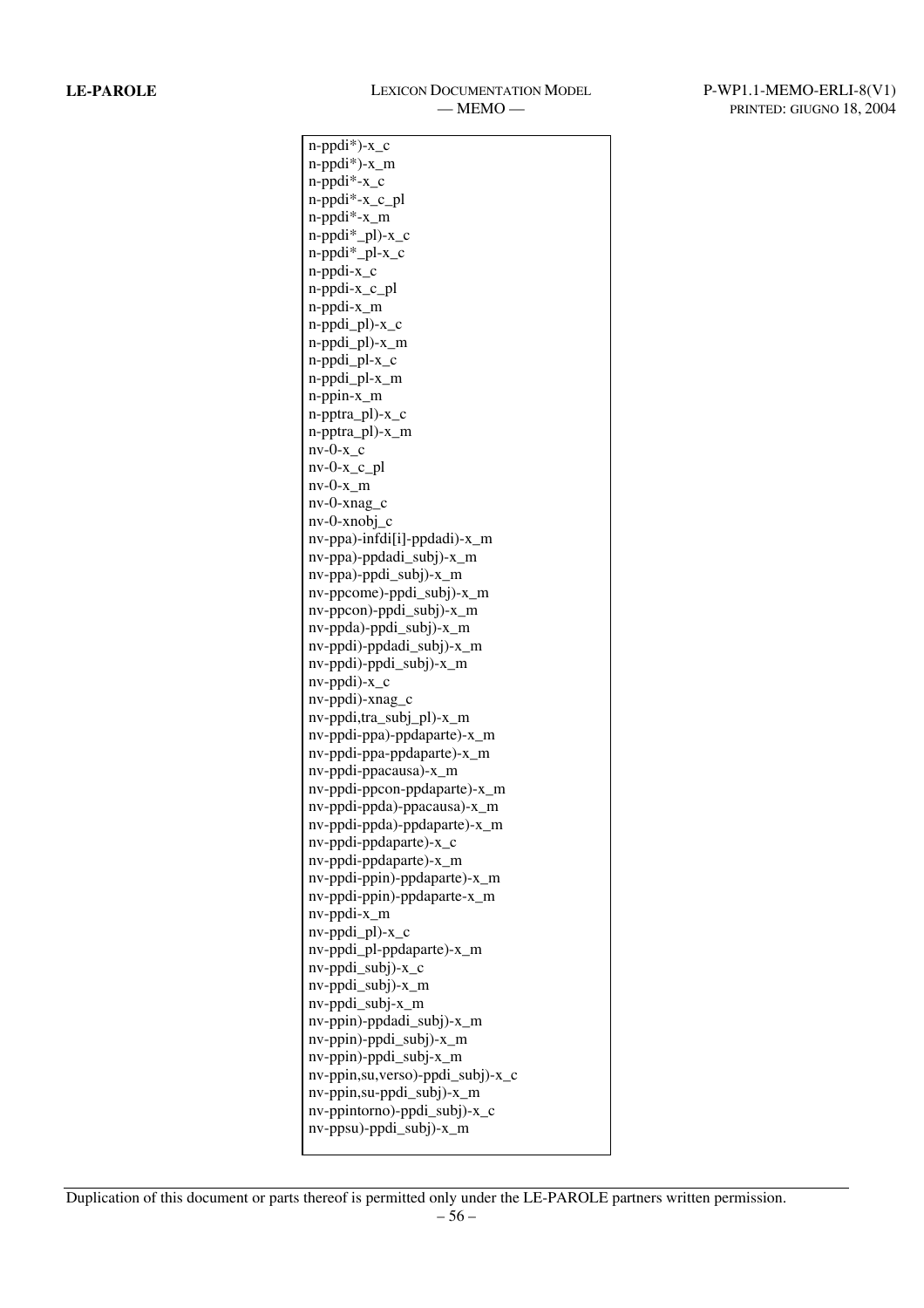**List of labels of syntactic constructions for adjectives** 

a-0\_pl-x\_npred\_ng a-0\_pl-x\_npred\_pre\_ng a-0\_pl-x\_pred\_g a-0\_pl-x\_pred\_ng a-0\_pl-x\_pred\_post\_g a-0\_pl-x\_pred\_post\_ng a-0-x\_npred\_g a-0-x\_npred\_ng a-0-x\_npred\_post\_g a-0-x\_npred\_post\_ng a-0-x\_npred\_pre\_g a-0-x\_npred\_pre\_ng a-0-x\_pred\_g a-0-x\_pred\_ng a-0-x\_pred\_post\_g a-0-x\_pred\_post\_ng a-0-x\_pred\_pre\_ng a-ind)-x\_pred\_g a-ind)-x\_pred\_post\_g a-ind-x\_pred\_post\_g a-ind-x\_pred\_post\_ng a-inf0\_aclcomp-x\_imp\_g a-inf0\_aclcomp-x\_imp\_ng a-infper-x\_pred\_post\_g a-infper-x\_pred\_post\_ng a-np-infa[s]-x\_pred\_post\_g a-np-infa[s]-x\_pred\_post\_ng a-np-infdaobj[s]-x\_pred\_post\_g a-np-infdi[s]-x\_pred\_post\_g a-np-infdi[s]-x\_pred\_post\_ng a-np-infper[s]-x\_pred\_post\_g a-np-infper[s]-x\_pred\_post\_ng a-np-thind[^s]-x\_pred\_post\_ng a-ppa)-x\_pred\_post\_g a-ppa)-x\_pred\_post\_ng a-ppa-x\_pred\_post\_g a-ppa-x\_pred\_post\_ng a-ppcon)-x\_pred\_post\_g a-ppcon)-x\_pred\_post\_ng a-ppcontro)-x\_pred\_post\_g a-ppcontro-x\_pred\_post\_g a-ppcon-x\_pred\_post\_ng a-ppda)-x\_pred\_post\_g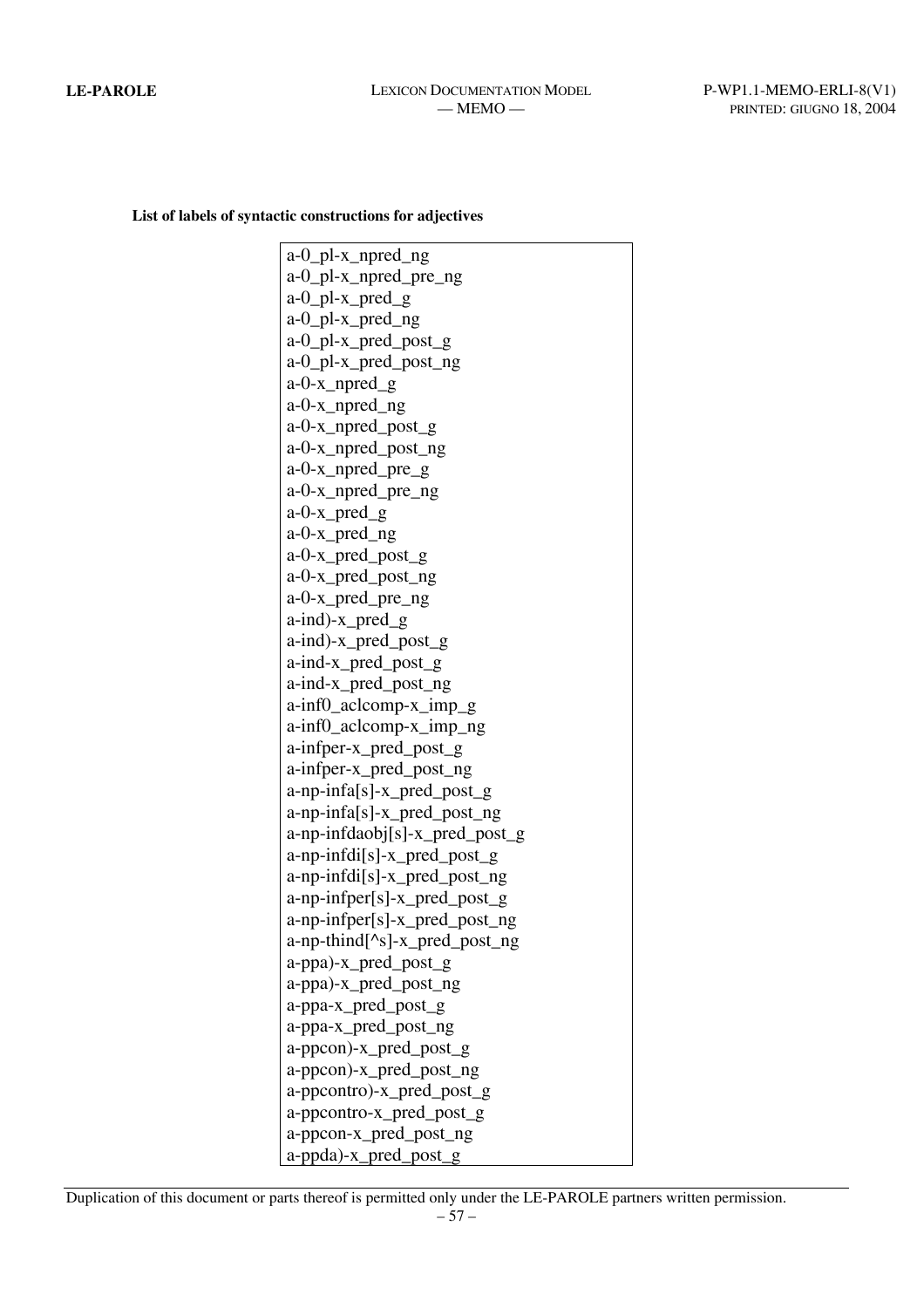a-ppda)-x\_pred\_post\_ng a-ppda-x\_pred\_post\_g a-ppda-x\_pred\_post\_ng a-ppdi)-x\_pred\_post\_g a-ppdi)-x\_pred\_post\_ng a-ppdi\*)-x\_pred\_post\_g a-ppdi\*-x\_pred\_post\_g a-ppdi\*-x\_pred\_post\_ng a-ppdi-x\_pred\_post\_g a-ppdi-x\_pred\_post\_ng a-ppin)-x\_pred\_post\_g a-ppin)-x\_pred\_post\_ng a-ppin\*)-x\_pred\_post\_ng a-ppin\*-x\_pred\_post\_g a-ppin-x\_pred\_post\_g a-ppin-x\_pred\_post\_ng a-ppper)-x\_pred\_post\_g a-ppper-x\_pred\_post\_g a-ppper-x\_pred\_post\_ng a-ppsu-x\_pred\_post\_g a-ppsu-x\_pred\_post\_ng a-ppverso)-x\_pred\_post\_g a-thind\_aclcomp-x\_imp\_g a-thsub\_aclcomp-x\_imp\_g a-thsub\_aclcomp-x\_imp\_ng